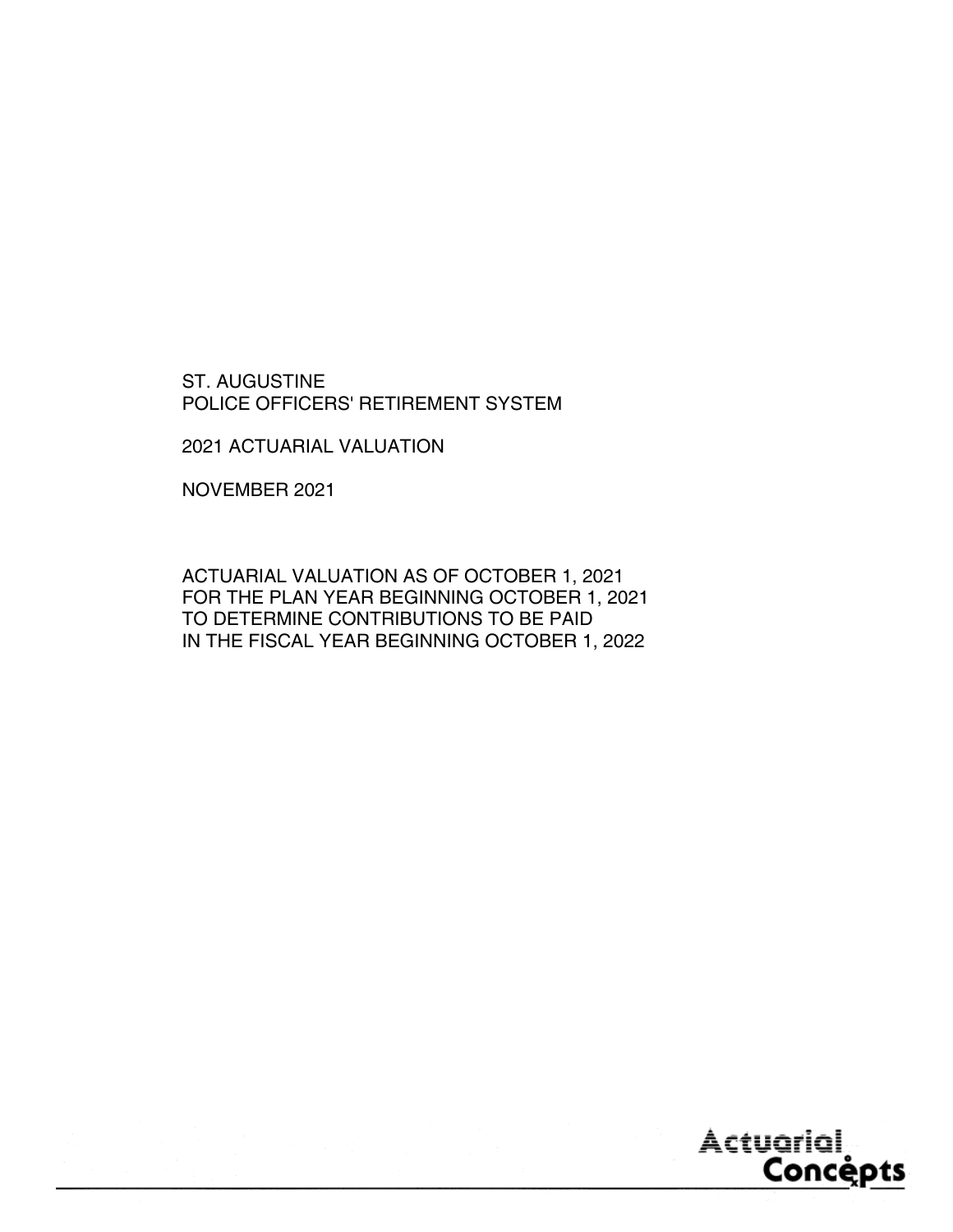

*/Jcndils cBpccialisls* 

November 15, 2021

Board of Trustees St. Augustine Police Officers' Retirement System P.O. Box 1950 St. Augustine, Florida 32085

Board of Trustees:

This report presents the results of the 2021 actuarial valuation of the City of St. Augustine Police Officers' Retirement System. Actuarial Concepts was retained by the Board to perform the actuarial valuation and prepare this report. This actuarial valuation was prepared and completed by us or under our direct supervision, and we acknowledge responsibility for the results. To the best of our knowledge, the results are complete and accurate, and, in our opinion, the techniques and assumptions used are reasonable and meet the requirements and intent of Part VII, Chapter 112 and Chapter 185, Florida Statutes. There is no benefit or expense to be provided by the Plan and/or paid from the Plan's assets for which liabilities or current costs have not been established or otherwise provided for in the valuation. All known events or trends that require a material increase in plan costs or required contribution rates have been taken into account in the valuation.

The use of the valuation results for financial or administrative purposes, other than those outlined in the report, is not recommended without an advance review by Actuarial Concepts of the appropriateness of such application.

Members of our staff are available to discuss this report and related issues.

Very truly yours,

ACTUARIAL CONCEPTS

Michael Tiorney

By:

Michael J. Tierney ASA, MAAA, FCA, EA #20-1337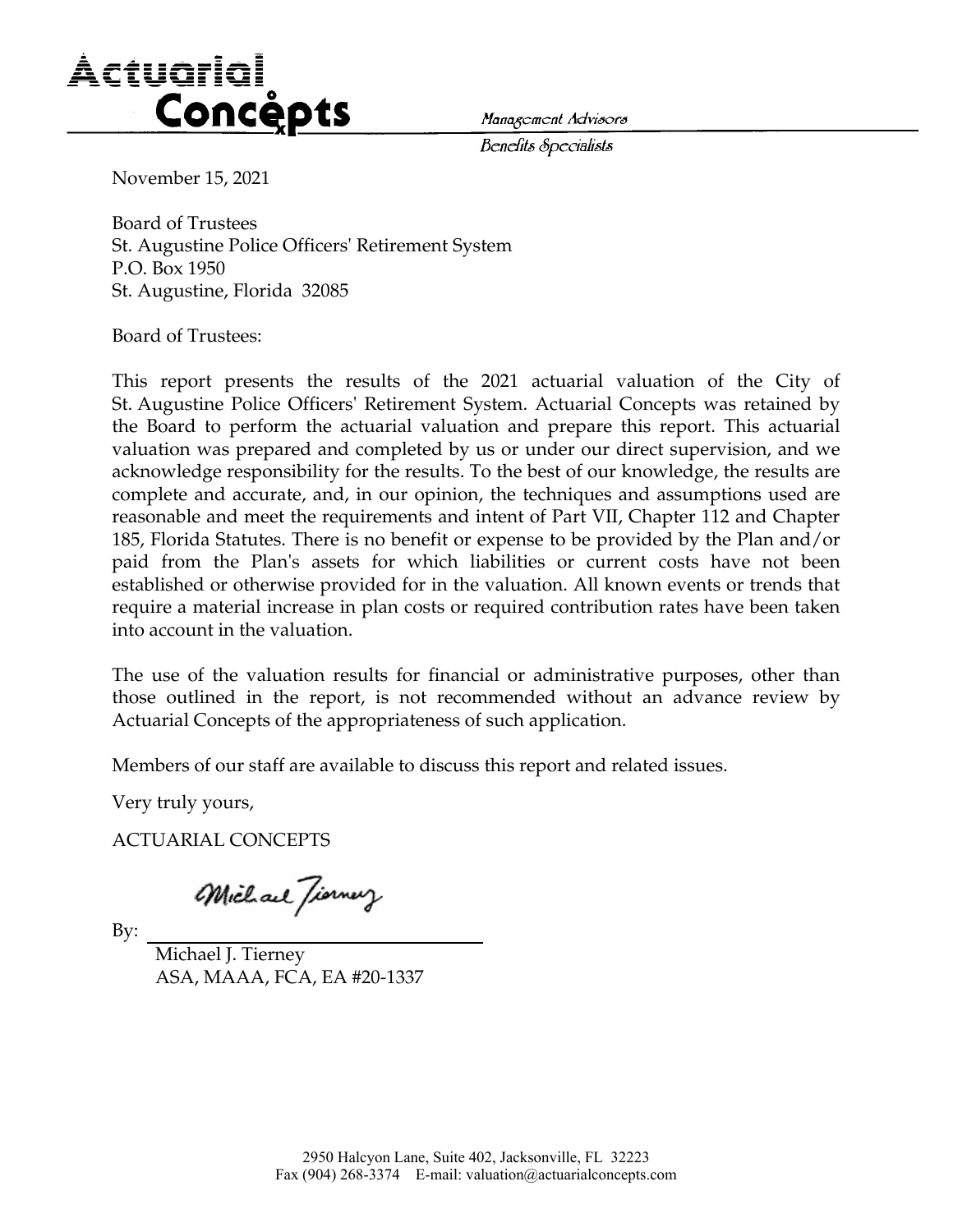# **TABLE OF CONTENTS**

| Florida Statutes, Chapter 112.63 Funded Status - Current Liabilities 1-5      |       |
|-------------------------------------------------------------------------------|-------|
|                                                                               |       |
|                                                                               |       |
|                                                                               |       |
|                                                                               |       |
|                                                                               |       |
|                                                                               |       |
|                                                                               |       |
|                                                                               |       |
|                                                                               |       |
|                                                                               |       |
|                                                                               |       |
|                                                                               |       |
| Sensitivity Study - Estimated Valuation Financial Values at 5.20% Interest2-7 |       |
|                                                                               |       |
|                                                                               |       |
|                                                                               |       |
|                                                                               |       |
|                                                                               |       |
|                                                                               |       |
|                                                                               |       |
|                                                                               |       |
|                                                                               |       |
|                                                                               |       |
|                                                                               |       |
|                                                                               |       |
|                                                                               |       |
| <b>APPENDIX A</b>                                                             |       |
| PLAN PROVISIONS SUMMARY.                                                      | $A-1$ |
| <b>APPENDIX B</b>                                                             |       |
| <b>ACTUARIAL ASSUMPTIONS AND</b>                                              |       |
|                                                                               |       |
| <b>APPENDIX C</b>                                                             |       |
|                                                                               |       |
| <b>APPENDIX D</b>                                                             |       |
|                                                                               |       |

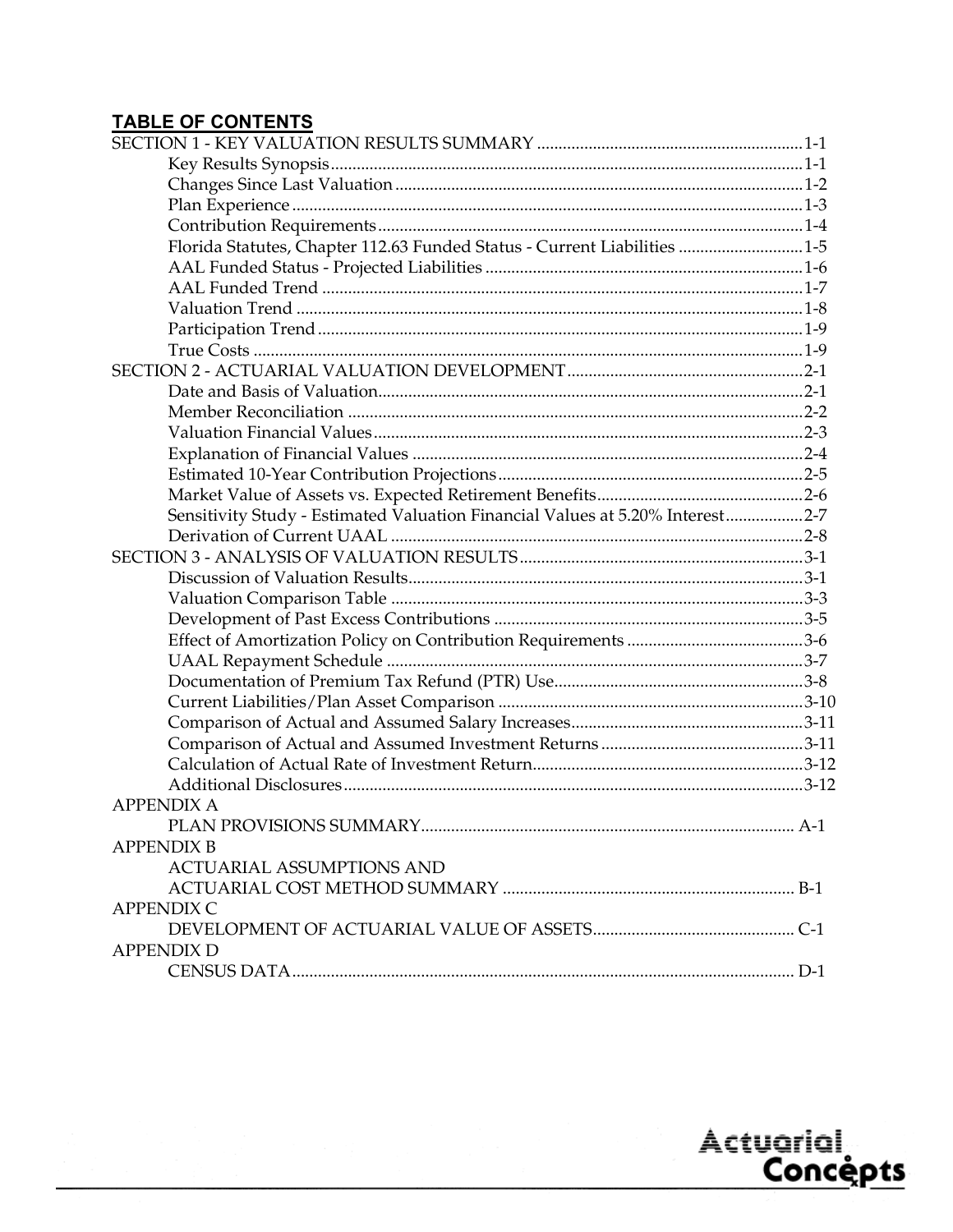# SECTION 1 **KEY VALUATION RESULTS SUMMARY**

The 2021 valuation of the City of St. Augustine Police Officersʹ Retirement System (ʺPlanʺ) presents a statement of the estimated financial position of the Plan as of October 1, 2021. Information in the report provides bases for determining contribution requirements and current funded status.

#### **Key Results Synopsis**

The major conclusions of the report are:

• The total Plan contribution for the 2021-2022 plan year is \$937,815. The required net City contribution (including City contributions by Ordinance) after premium tax refunds of \$283,223 and expected member contributions of \$222,092 is \$230,598. (Total City contribution, including Ordinance required contribution, is \$432,500.)

• The total Plan contribution for the 2022-2023 plan year is \$977,156. The required net City contribution (including City contributions by Ordinance) after estimated premium tax refunds of \$283,223 and expected member contributions of \$229,225 is \$256,321. (Total City contribution, including Ordinance required contribution, is \$464,708.)

• Premium tax refunds available for use to offset the total City contribution requirements are limited due to application of the restrictions contained in Chapter 185, Florida Statutes, as interpreted by the State's administrative guidelines. Currently there are accumulated premium tax refunds held in an account for employees share plan of \$69,113, for future allocation.

• The Plan experienced an actuarial gain of approximately \$571,839. Gains from the greater than anticipated yield on assets (\$732,000) were offest by less favorable demographic experience. Note that the asset averaging method delays recognition of 80% of gains over the next 4 years (to be melded in with future experience). That will give a boost to the future investment experience, and if returns match the assumed rate, contributions will decrease.

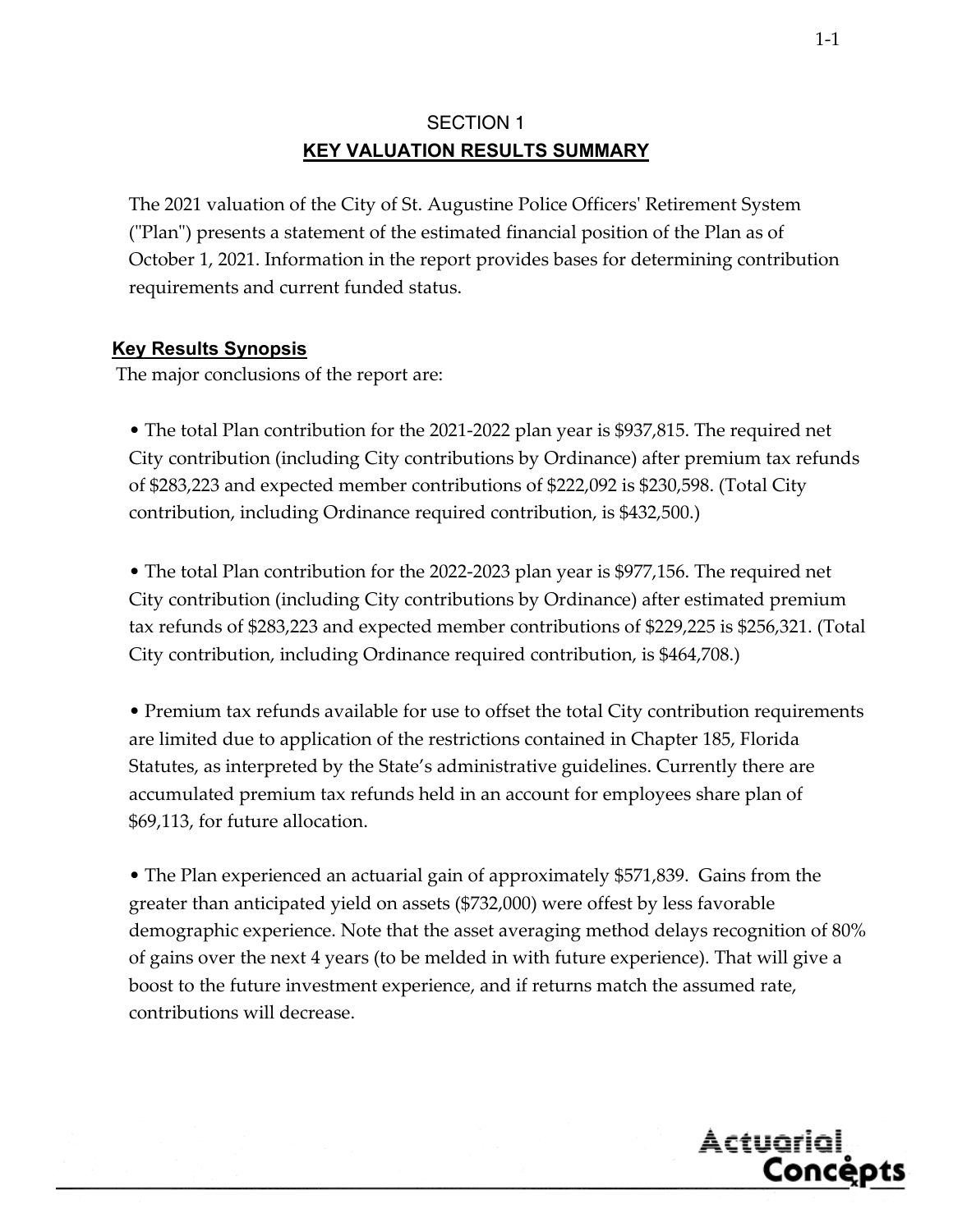• The Plan is 96% funded on a projected liability basis.

• Contributions will decrease in 2024, due to the 2012 UAAL bases reaching the end of their amortization period and becoming fully amortized. Additional lowering of anticipated contributions in first 3 years is expected from the delayed recognition of investment gains by the asset averaging method.

#### **Changes Since Last Valuation**

There have been no changes to the plan provisions or actuarial cost method since the last valuation. There has, however, been a reduction in the discount rate from 7.30% to 7.20%.

The valuation assumes a 0% funded annual future cost‐of‐living increase for current active members. Pre-2000 retirees receive a guaranteed CPI cost-of-living increase up to 2% and an ad hoc cost‐of‐living increase equal to the total adhoc less 2%, resulting in a 0.26% ad hoc increase for this year. Post-2000 retirees receive a 2.26% ad hoc increase, as there is some remaining cumulative actuarial gains in excess of prior ad hoc payments made. See Page B‐7.

A summary of current plan provisions is included in Appendix A. Actuarial assumptions and cost method are in Appendix B.

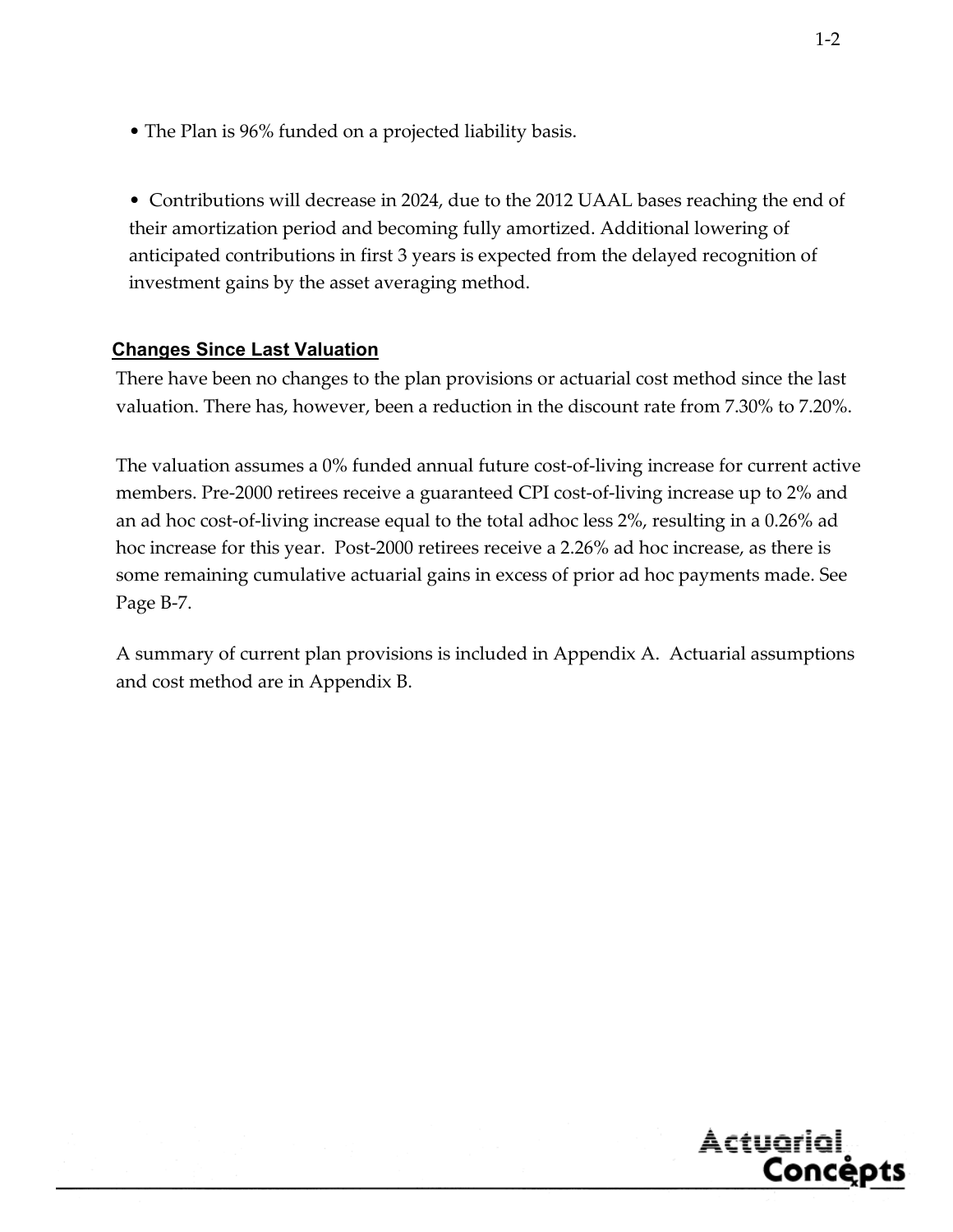#### **Plan Experience**

For the 12 months ended September 30, 2021, Plan experience has been more favorable than expected, resulting in a net actuarial gain of approximately \$572,000. Most of the gain is attributable to a greater investment returns than assumed, resulting in a gain of approximately \$732,000. There also was an actuarial gain of approximately \$44,000 due to lower than assumed salary increases. A combination of other demographic experience resulted in an actuarial loss of approximately \$204,000.





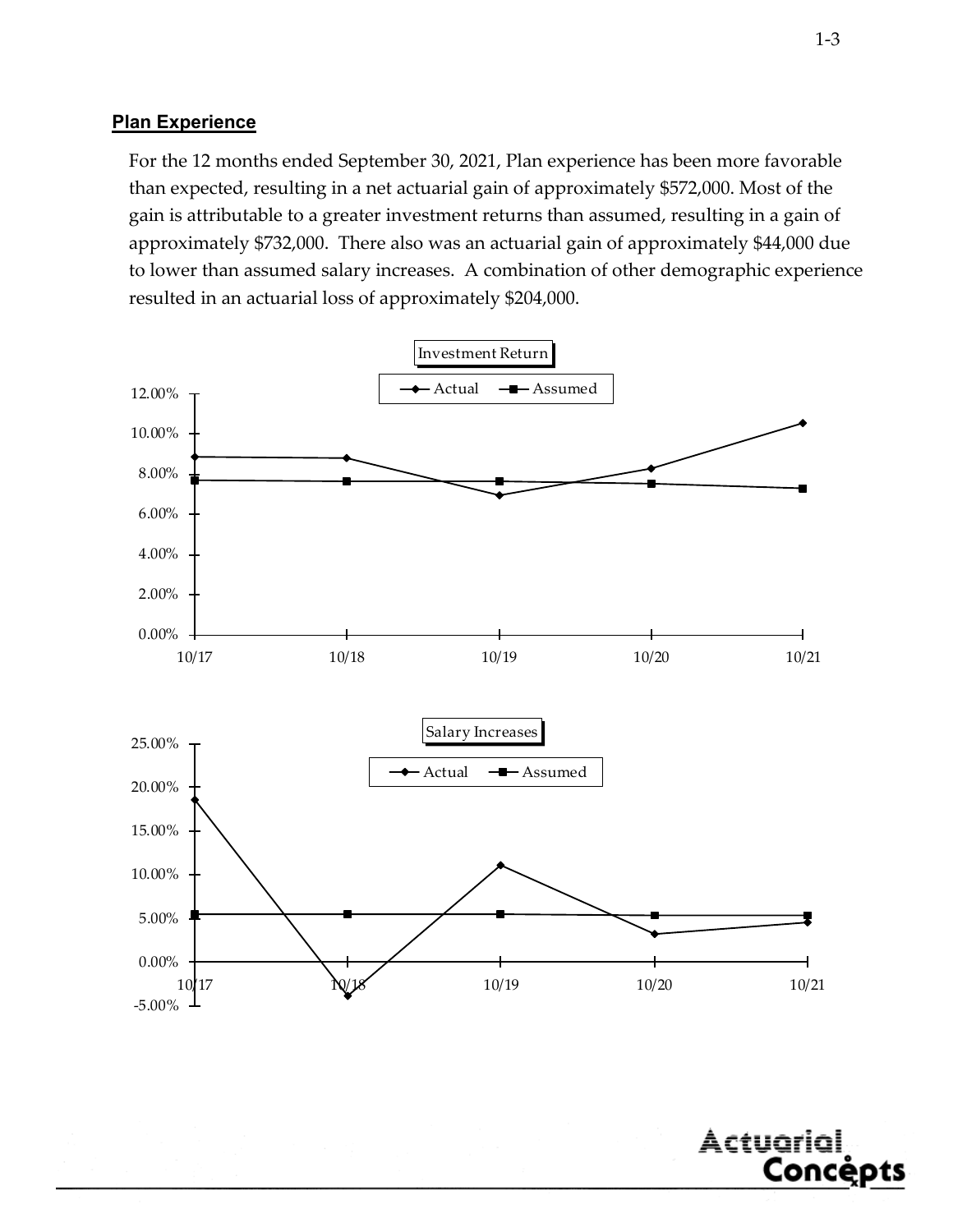#### **Contribution Requirements**



Net City Contributions 310,013 432,500 464,708 \*\*\*

\* Payments start one year from valuation date; based on assumed monthly payments.

\*\* Contribution requirement for 2021-22 revised from prior report to reflect actual 2021 Chapter 185 Premium Tax Refunds available to reduce City contributions.

\*\*\* Includes estimated City contributions by Ordinance of \$208,387.

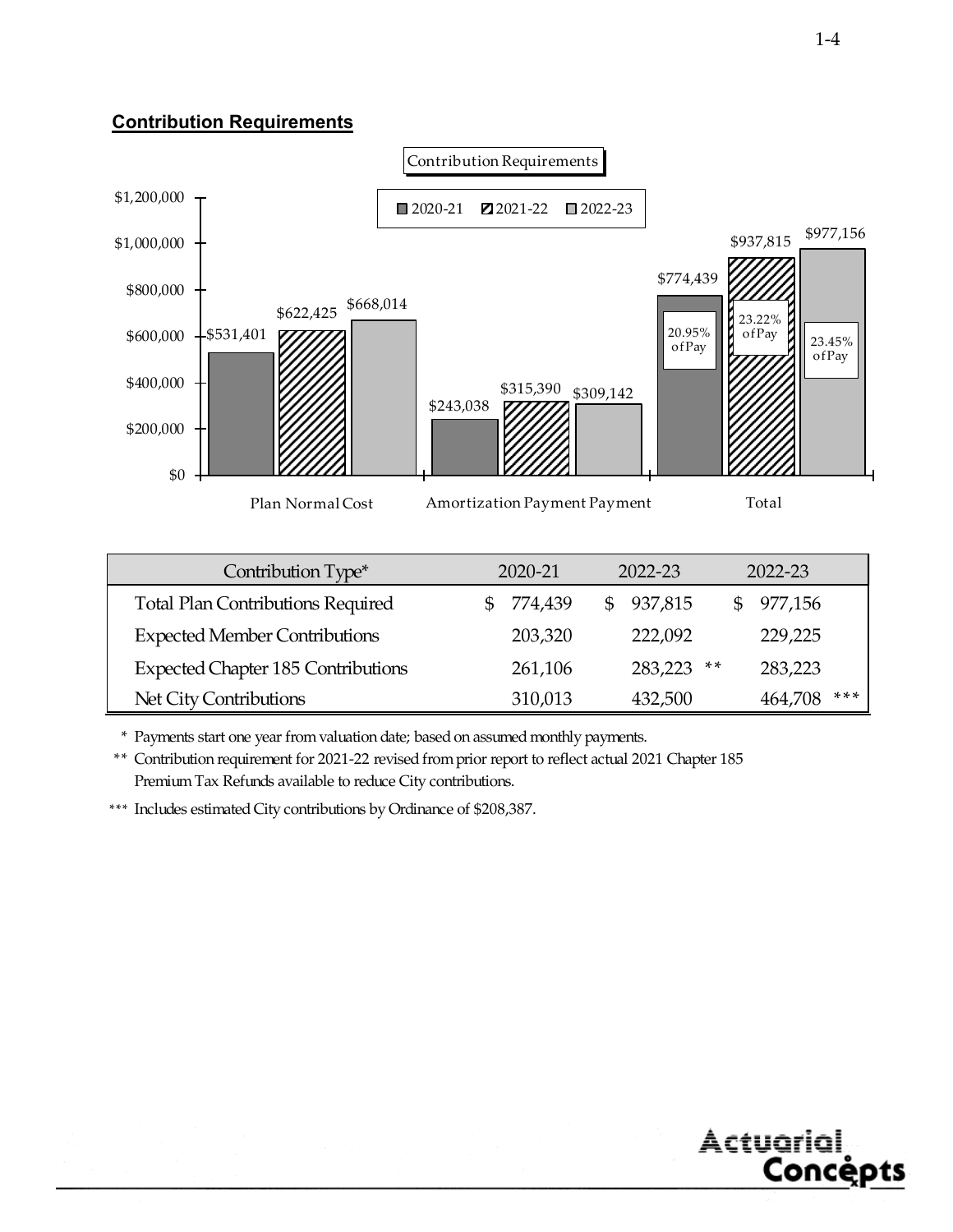Contribution requirements have increased in dollar amount and as a percentage of payroll since the last valuation, mostly due to the reduction in discount rate.

Pre‐2000 retirees will receive a 0.26% ad hoc increase and post‐2000 retirees will receive a 2.26% ad hoc increase, as there is some remaining cumulative actuarial gains in excess of prior ad hoc payments made. See Page B‐7.

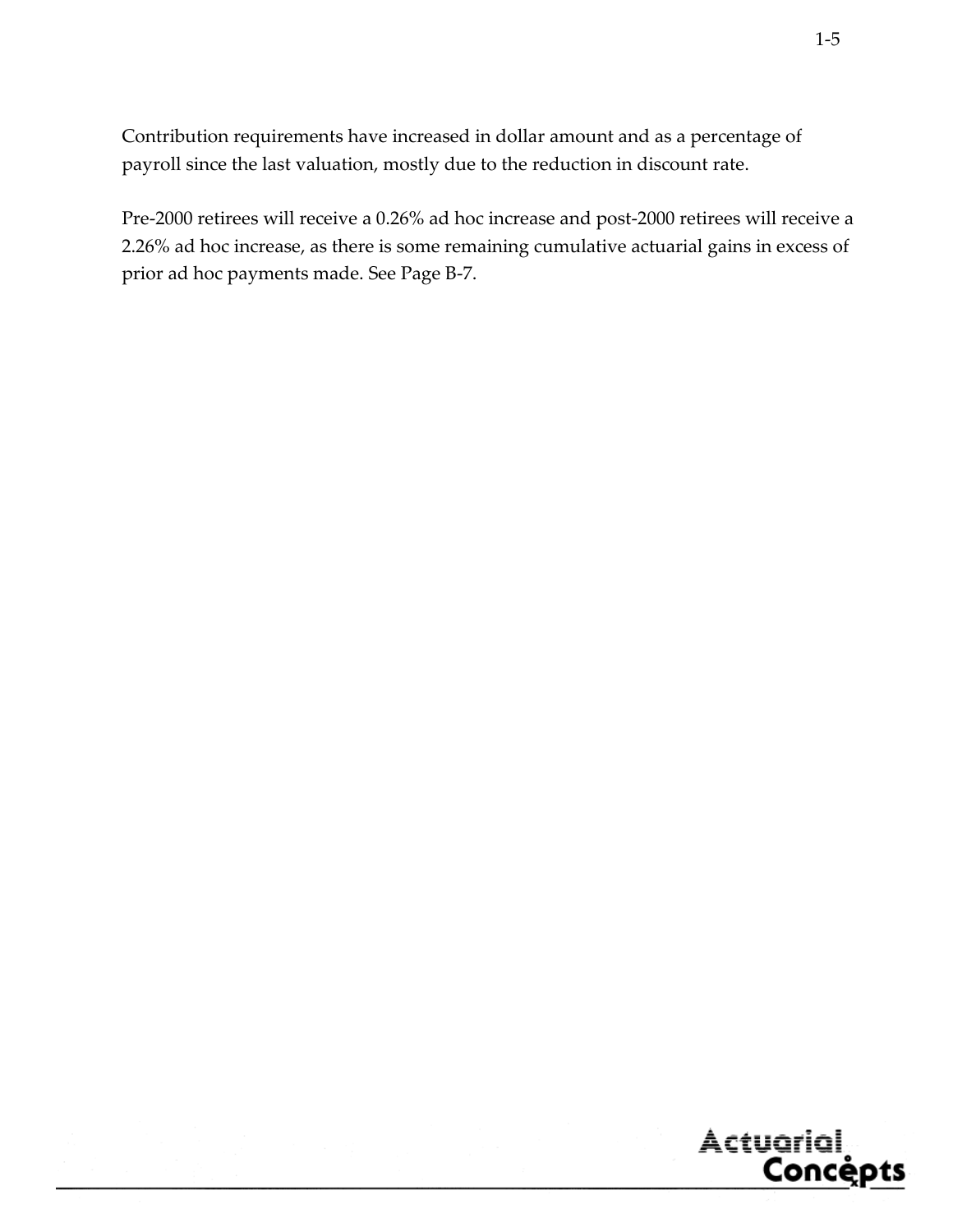

#### **Florida Statutes, Chapter 112.63 Funded Status – Current Liabilities**

A comparison of current actuarial value of assets of the fund with the current actuarial present value (APV) of benefits accrued based on credited service and salary to date is now a required disclosure under Florida Statutes, Chapter 112.63. This measurement is often used as a surrogate for the liability if the Plan were to stop future benefit accruals. It is called "current liability" since it is based only on current earned benefits, even though the actual payment of those benefits extends many years into the future. The accumulated benefit liability APVs were developed using the statute required assumed rate of future investment return of 7.75%.

The current liability is normally expected to be more than 100% funded for an ongoing plan since the plan will ultimately be liable for a greater accrued benefit (the creditedprojected benefit).

The Plan's current liability funded status is 117%.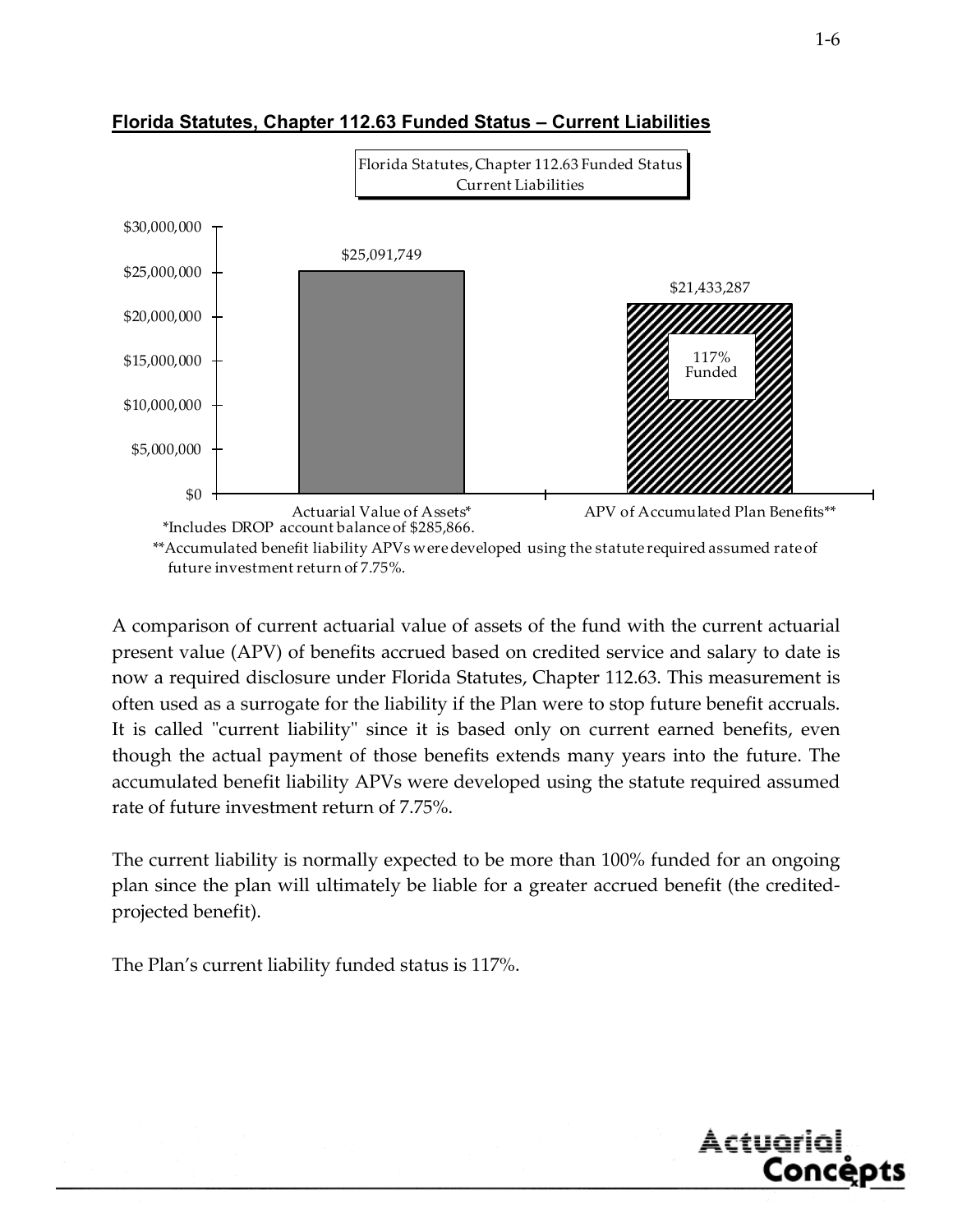

#### **AAL Funded Status - Projected Liabilities**

A comparison of assets with the actuarial present value (APV) of benefits accrued based on credited service to date, but projected salary at retirement (referred to as creditedprojected benefits), is often used to judge the progress to date of funding the "ultimate" liability associated with service earned to date. The credited-projected benefit liability is not normally expected to be 100% funded, but a maturing plan's funded ratio should increase over time. The AAL APVs were developed using an assumed rate of interest discount of 7.20%.

The Plan's AAL projected funded status is 96%.

.

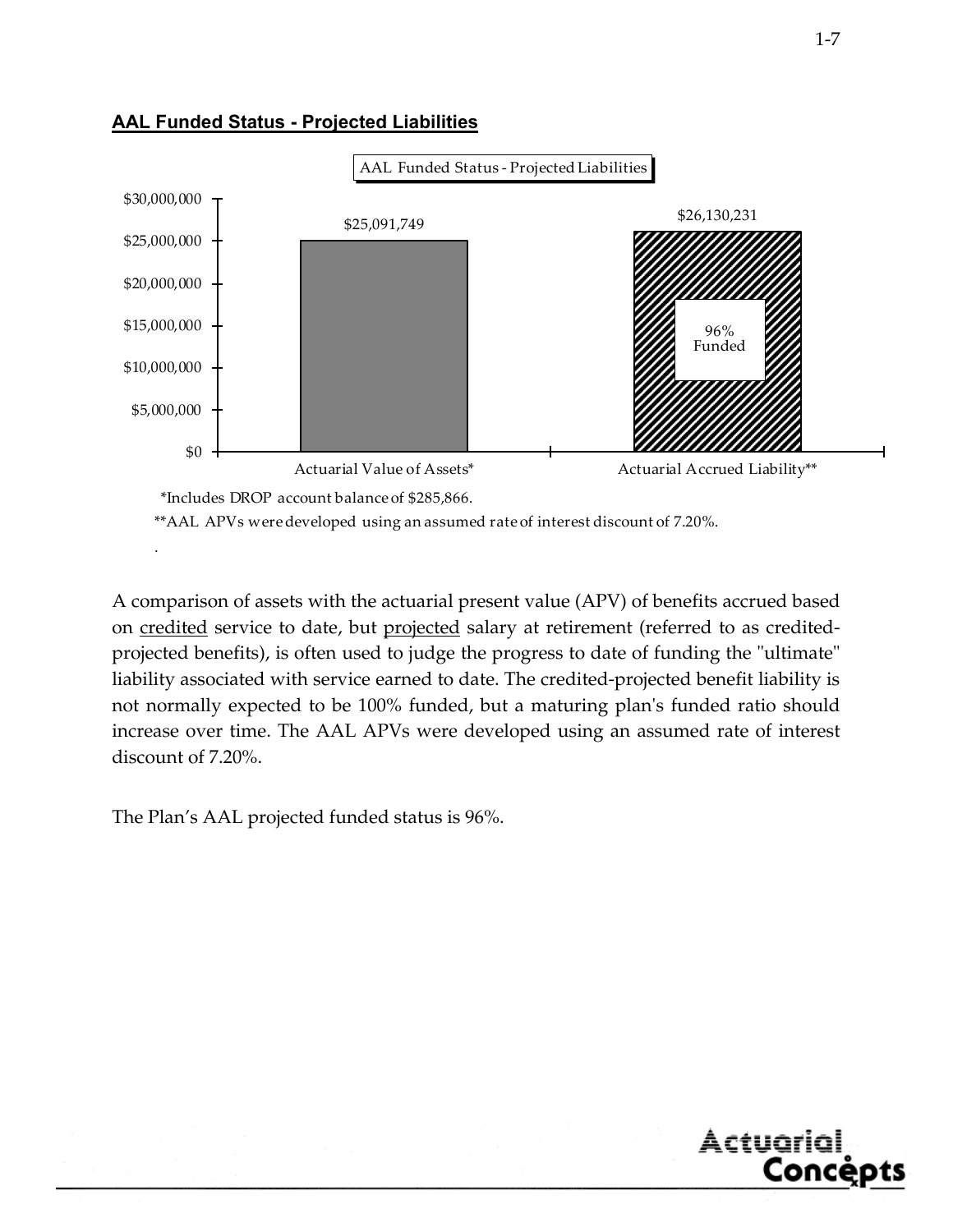#### **AAL Funded Trend**



\*Includes DROP account balance of \$285,866.

The projected liability funded percentage has increased 1% since last year. The otherwise increase from asset gains were offset by the decrease in the investment assumption and experience losses.



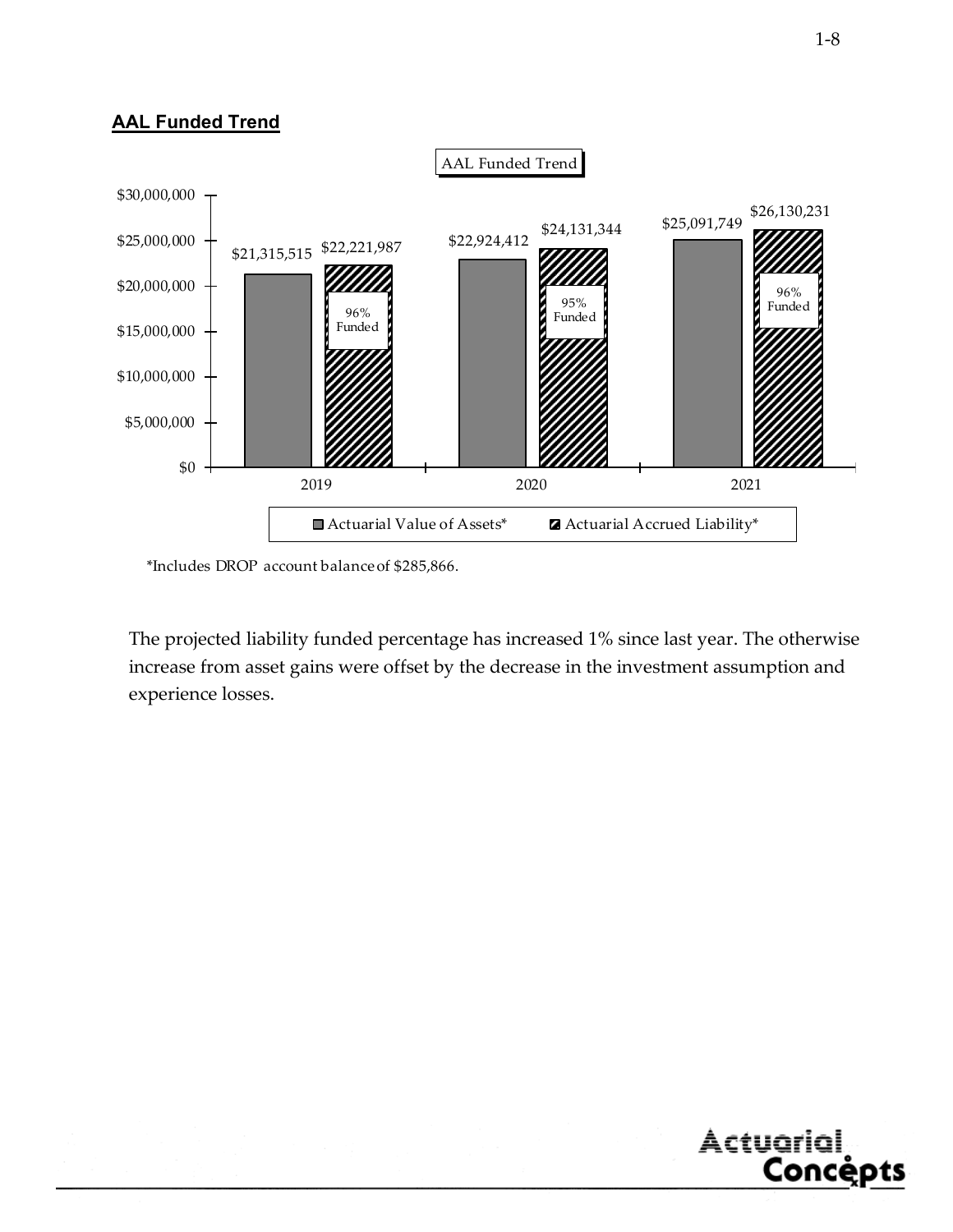#### **Valuation Trend**



Liabilities have increased somewhat from last year, due to the lowering of the assumed interest rate, as well as the normal growth in liabilities as developed by the actuarial cost method due to the advancement in time removing a year of discount. The unfunded liabilityʹs decrease was attributable to the excess asset returns, as well as the normal decrease due to the amortization payment plan.



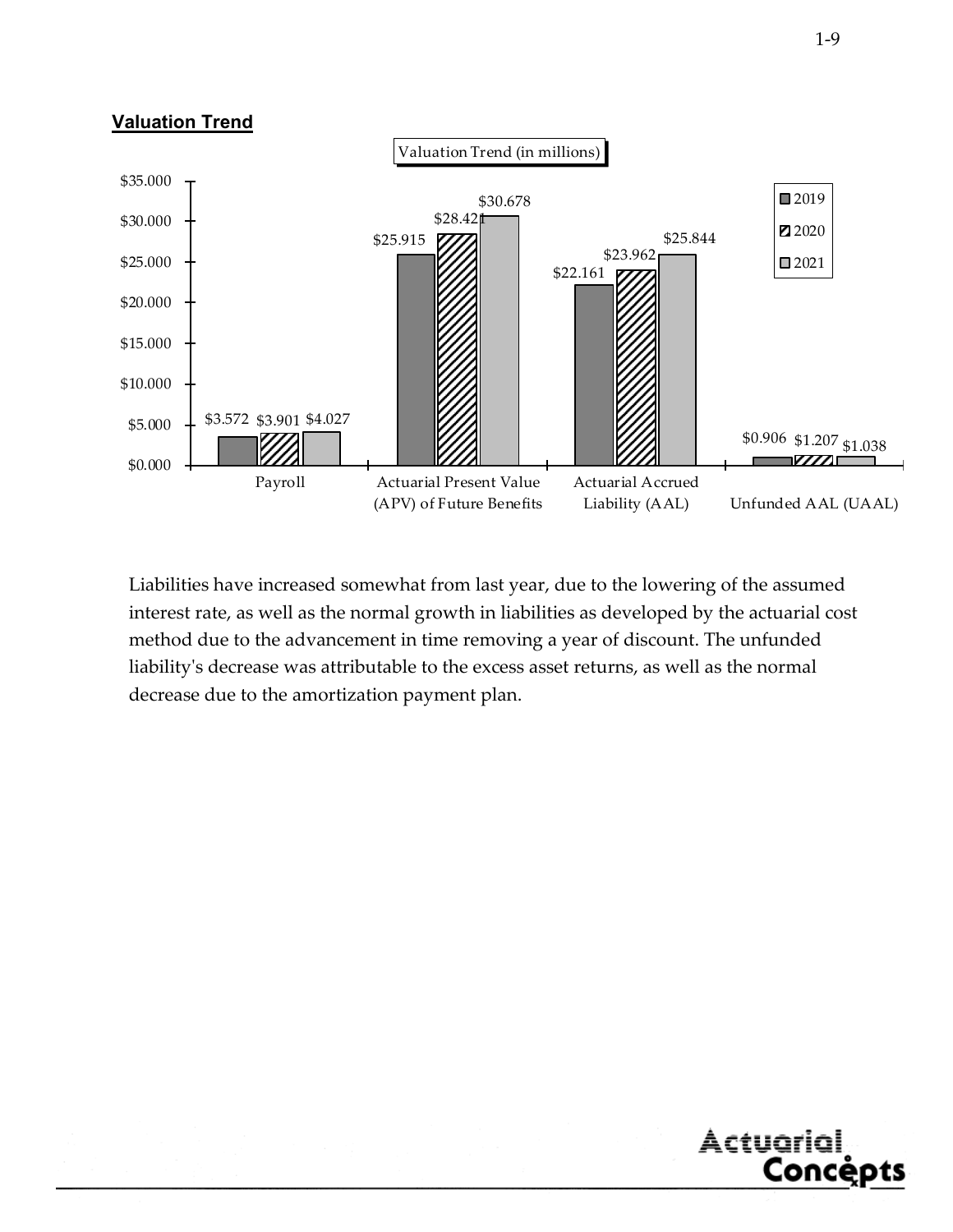#### **Participation Trend**



#### **True Costs**

It should be noted that the true costs of a retirement plan cannot be determined until its future unfolds. No one can precisely predict the interest earnings on fund assets, member termination rates, future salary levels, mortality experience, etc. Estimates based on experience with similar groups, along with the judgment of the actuary and the Plan sponsor, can provide a reasonable approximation of this true cost. As actual experience emerges under the Plan, it will be necessary to study the continued appropriateness of the techniques and assumptions used and to adjust the contribution rate as necessary.



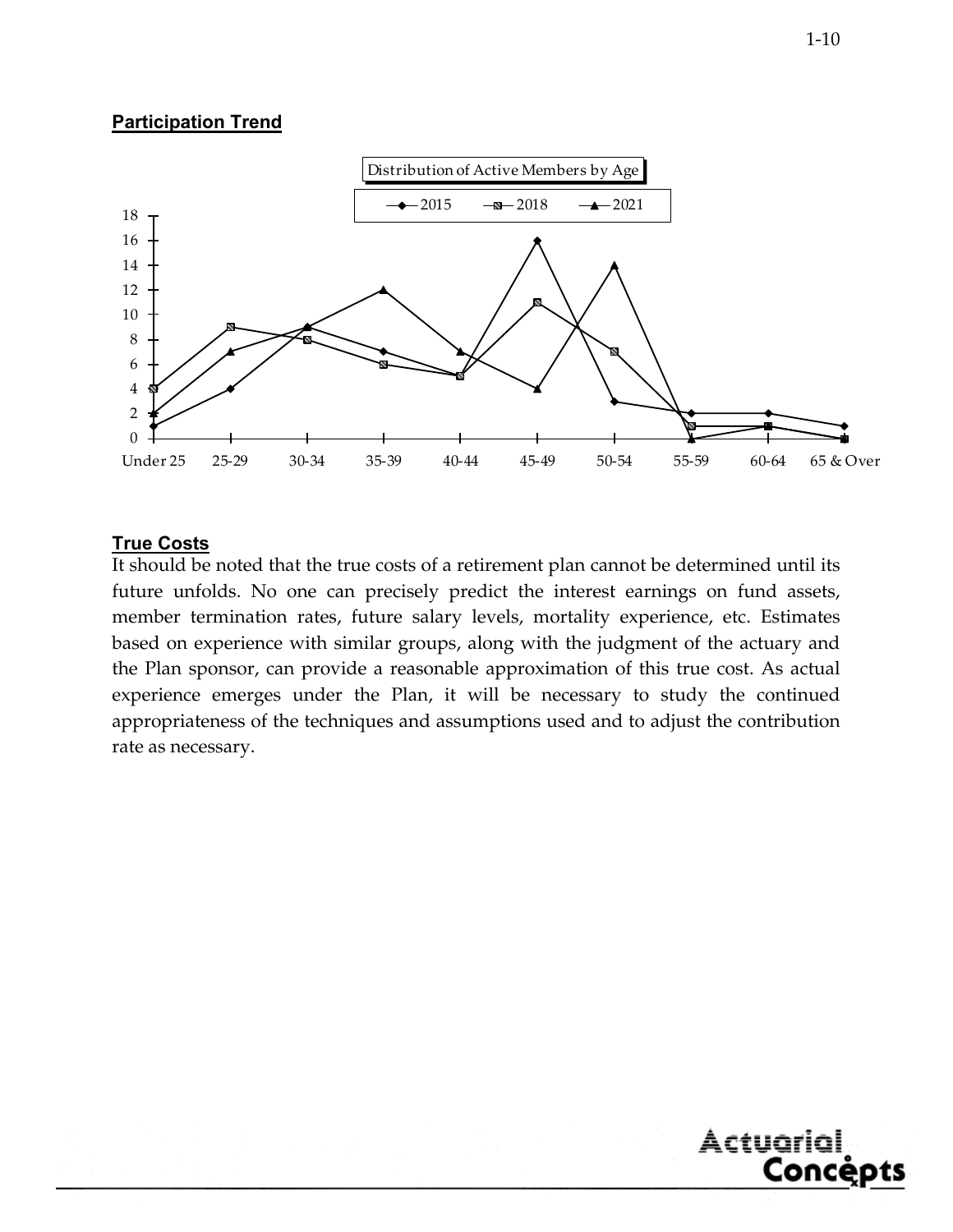# SECTION 2 **ACTUARIAL VALUATION DEVELOPMENT**

#### **Date and Basis of Valuation**

Estimated liabilities for the benefits provided by the City of St. Augustine Police Officers' Retirement System and the contributions required to fund these liabilities have been determined as of October 1, 2021, based upon:

- 1. the provisions of the Plan, as in effect on October 1, 2021, as summarized in Appendix A;
- 2. the actuarial assumptions and actuarial cost method, as summarized in Appendix B;
- 3. the statement of trust fund assets at October 1, 2021, provided by the City, as summarized in Appendix C; and
- 4. the member data as of October 1, 2021, provided by the Board of Trustees, as summarized in Appendix D.

The trust fund asset information has been supplied by the City. The member data has been supplied by the Board and provided as representative of the current participating group. While the asset and member information were reviewed for overall reasonableness, Actuarial Concepts has relied on the City and the Board for this information and does not assume responsibility for either its accuracy or completeness.

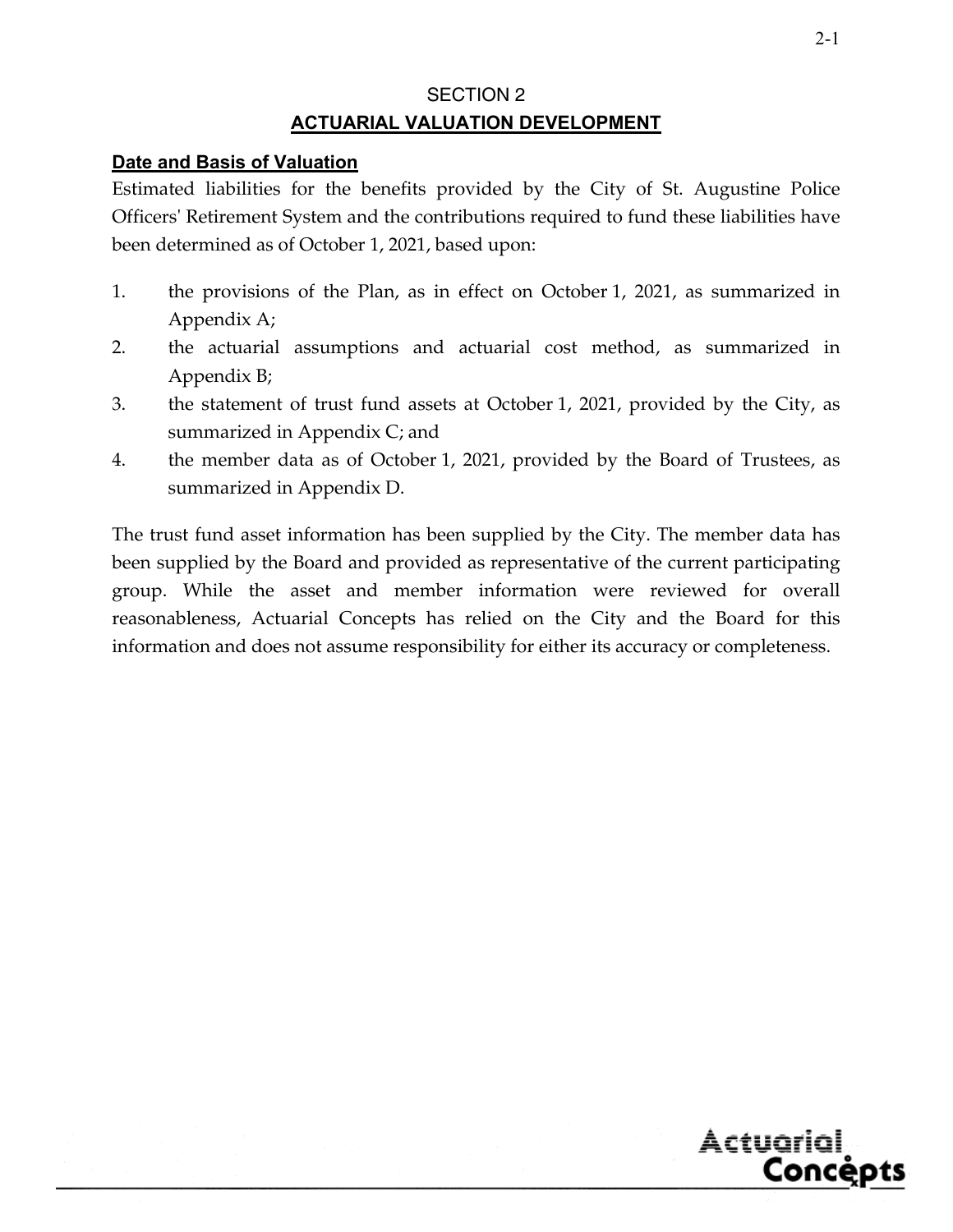# **Member Reconciliation**

|                              |         | <b>Members</b>                       |                                |                                    |                       |                    |  |  |  |
|------------------------------|---------|--------------------------------------|--------------------------------|------------------------------------|-----------------------|--------------------|--|--|--|
|                              | Actives | Retirees and<br><b>Beneficiaries</b> | <b>DROP</b><br><b>Retirees</b> | <b>Disabled</b><br><b>Retirees</b> | Vested<br>Terminateds | Pending<br>Refunds |  |  |  |
| Members at<br>10,01,20       | 55      | 30                                   | $\overline{2}$                 | $\overline{4}$                     | 5                     | 4                  |  |  |  |
| Increase (Decrease) Due to:  |         |                                      |                                |                                    |                       |                    |  |  |  |
| Retirements                  | (2)     | 2                                    |                                |                                    |                       |                    |  |  |  |
| <b>Vested Terminations</b>   |         |                                      |                                |                                    |                       |                    |  |  |  |
| Nonvested Terminations       | (2)     |                                      |                                |                                    |                       | $\overline{2}$     |  |  |  |
| New Entrants                 | 3       |                                      |                                |                                    |                       |                    |  |  |  |
| Rehire                       |         |                                      |                                | (1)                                |                       |                    |  |  |  |
| From General                 |         |                                      |                                |                                    |                       |                    |  |  |  |
| To LP Status                 |         | (1)                                  |                                |                                    |                       |                    |  |  |  |
| <b>Contribution Refunded</b> |         |                                      |                                |                                    |                       | (2)                |  |  |  |
| 10,01/21<br>Members at       | 56      | 31                                   | 2                              | 3                                  | 6                     | 4                  |  |  |  |

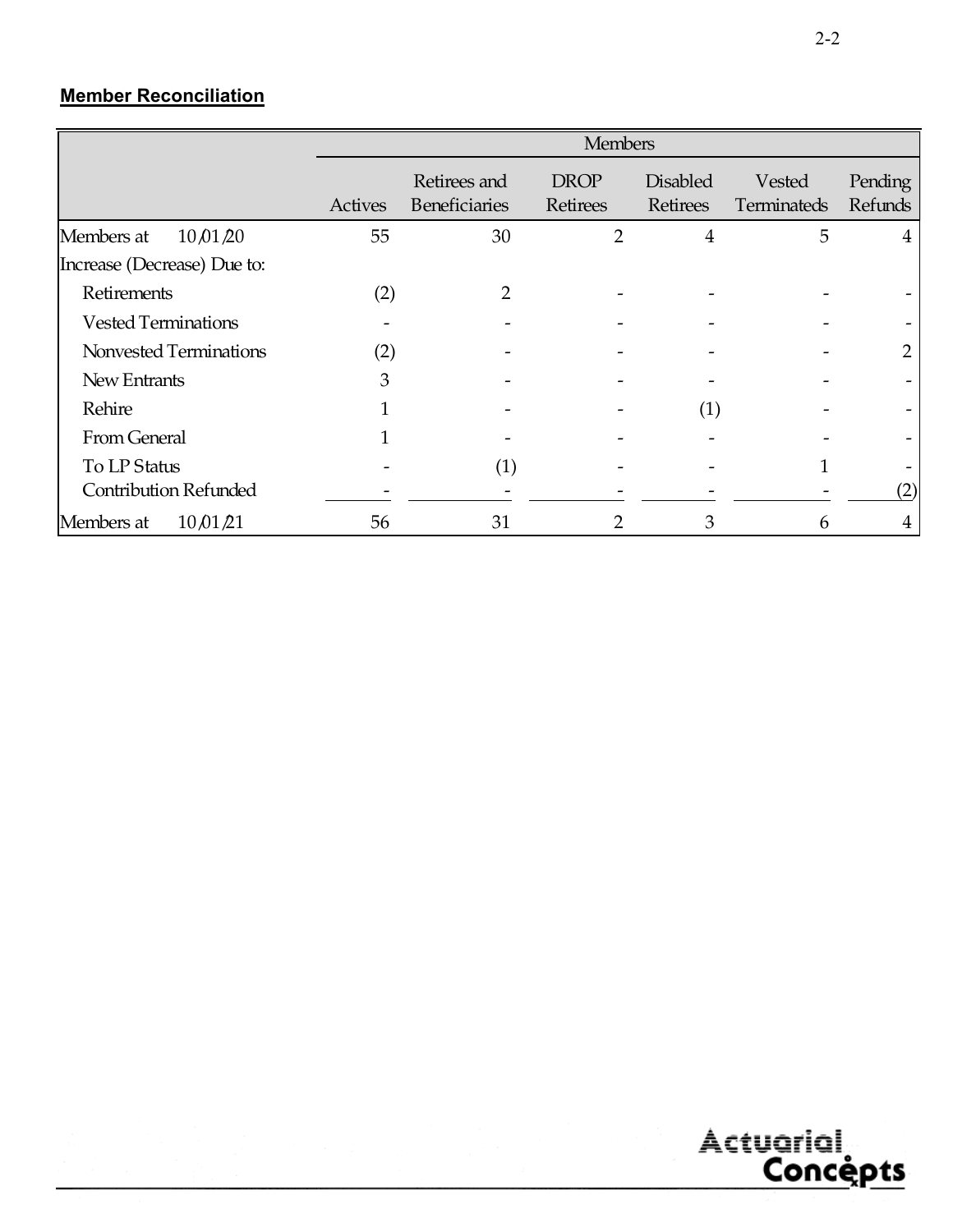#### **Valuation Financial Values**

| 1.               | Participation                                                                                    |                  |
|------------------|--------------------------------------------------------------------------------------------------|------------------|
|                  | (a) Number of Active Members                                                                     | 56               |
|                  | (b) Number of DROP Members                                                                       | 2                |
|                  | (c) Number of Inactive Members                                                                   | 44               |
|                  | (d) Total Members                                                                                | 102              |
|                  | (e) Total Valuation Payroll                                                                      | 4,026,795<br>\$  |
| $\overline{2}$ . | Actuarial Present Value (APV) of Future Benefits as of<br>10,01,21                               |                  |
|                  | (a) Active Members                                                                               |                  |
|                  | (1) Retirement                                                                                   | 12,757,052       |
|                  | (2) Withdrawal                                                                                   | 3,021,559        |
|                  | (3) Disability                                                                                   | 784,157          |
|                  | (4) Death                                                                                        | 304,578          |
|                  | (5) Refund of Contributions                                                                      | 91,568           |
|                  | $(6)$ Total                                                                                      | \$16,958,914     |
|                  | (b) DROP Retirees                                                                                | 1,301,149        |
|                  | (c) Retirees and Beneficiaries                                                                   | 11,142,019       |
|                  | (d) Disabled Retirees                                                                            | 489,544          |
|                  | (e) Vested Terminated and Pending Refunds                                                        | 786,188          |
|                  | Pending Retirees<br>(f)                                                                          | 0                |
|                  | <b>Total APV Future Benefits</b><br>(g)                                                          | \$30,677,814     |
| 3.               | APV Apportionment of line 2*                                                                     |                  |
|                  | (a) APV of Total Future Normal Costs                                                             | 4,833,449        |
|                  | (b) Actuarial Accrued Liability [(2f)-(3a)]                                                      | 25,844,365       |
|                  | (c) Actuarial Value of Assets                                                                    | 24,805,883       |
|                  | (d) Unfunded AAL (UAAL) [(3b)-(3c)]                                                              | \$<br>1,038,482  |
| 4.               | Breakdown of UAAL on line 3(d)                                                                   |                  |
|                  | (a) UAAL $[3(d)]$                                                                                | 1,038,482        |
|                  | (b) Change in UAAL Due Assumption Change and Ad Hoc Cola Increase                                | 534,790          |
|                  | (c) UAAL Before Change [(4a)-(4b)]                                                               | \$<br>503,692    |
|                  | (d) Expected UAAL                                                                                | 1,075,531        |
|                  | (e) Actuarial (Gain) Loss [(4c)-(4d)]                                                            | \$<br>(571, 839) |
|                  | Equiv. Annual \$                                                                                 | Percentage of    |
| 5.               | $Oct-22$<br>Amount<br>Contribution Requirements Due**<br>End of Month                            | Payroll          |
|                  | (a) Plan Normal Cost Excluding Expenses<br>\$<br>574,771                                         | 13.79%           |
|                  | (b) Expense Normal Cost<br>93,243                                                                | 2.24%            |
|                  | <b>Total Plan Normal Cost</b><br>\$<br>668,014<br>(c)                                            | 16.03%           |
|                  | Amortization of UAAL<br>309,142<br>(d)                                                           | 7.42%            |
|                  | Total Required Plan Contribution [(5c)+(5d)]<br>$\mathfrak{S}$<br>977,156<br>(e)                 | 23.45%           |
|                  | <b>Estimated Member Contributions</b><br>229,225<br>(f)<br>Estimated Chapter 185 Contribution*** | 5.50%            |
|                  | 283,223<br>(g)<br>(h) Net City Contribution****<br>464,708<br>\$                                 | 6.80%<br>11.15%  |
|                  |                                                                                                  |                  |

\* Calculated in accordance with the Individual Entry Age Actuarial Cost Method.

\*\* Payments start one year from valuation date; based on assumed monthly payments.

\*\*\* Reflects maximum refunds available.

\*\*\*\* Includes estimated City contributions by Ordinance of \$208,387.

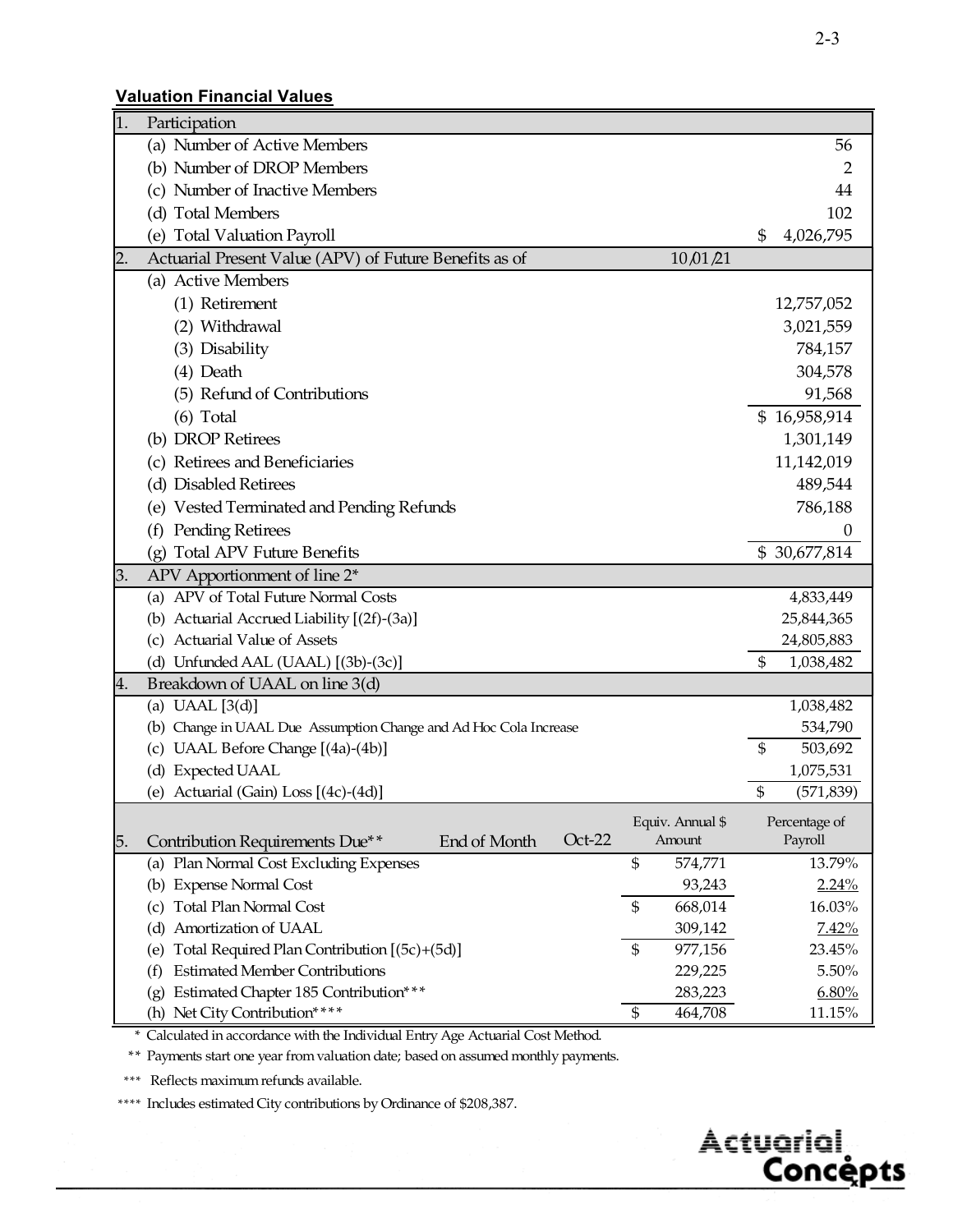#### **Explanation of Financial Values**

Actuarial Present Value of Future Benefits (line 2g)

 The actuarial present value (APV) of future benefits is determined by first measuring the benefit amount that would be available for each member at various future dates (assuming future service credits earned, and future salary increases awarded) under each of the events provided for by the Plan (retirement, disability, death, termination of employment). Then the future value of those benefit entitlements is determined by multiplying the various benefit amounts by the then current value of the annuities associated with those amounts. Finally, the APV of those future benefit values is determined by applying discounts to recognize the time value of money and probabilities of death, disability, termination of employment, etc.

#### APV of Total Future Normal Costs (line 3a)

 The APV of total future normal costs is that portion of the total APV of future benefits, as described above, that is assigned to future plan years by the Individual Entry Age Actuarial Cost Method (described in Appendix B).

#### Actuarial Accrued Liability (line 3b) and

Unfunded Actuarial Accrued Liability (line 3d)

 The actuarial accrued liability (AAL) and the unfunded AAL (UAAL) (the AAL less the actuarial value of assets) are actuarial values generated under the Individual Entry Age Actuarial Cost Method, as described in Appendix B. The AAL is not the APV of benefits accrued to date by members but is an actuarially determined amount based on the accrual of Individual Entry Age normal cost amounts due prior to the valuation date. The liability for benefits accrued to date (the APV of accumulated benefits) is provided in Section 3.

#### Total Plan Normal Cost Amount (line 5c)

 The Plan normal cost for the 12-month period beginning on the valuation date has been determined by first calculating for each member an individual yearly normal cost (that changes in dollar amount as pay increases but is constant as a percent of each individual's pay), then adding together to obtain the Plan normal cost amount as of the beginning of the year. This preliminary total is then adjusted for interest credits assuming contributions are made monthly and an amount to allow for expected annual expenses.

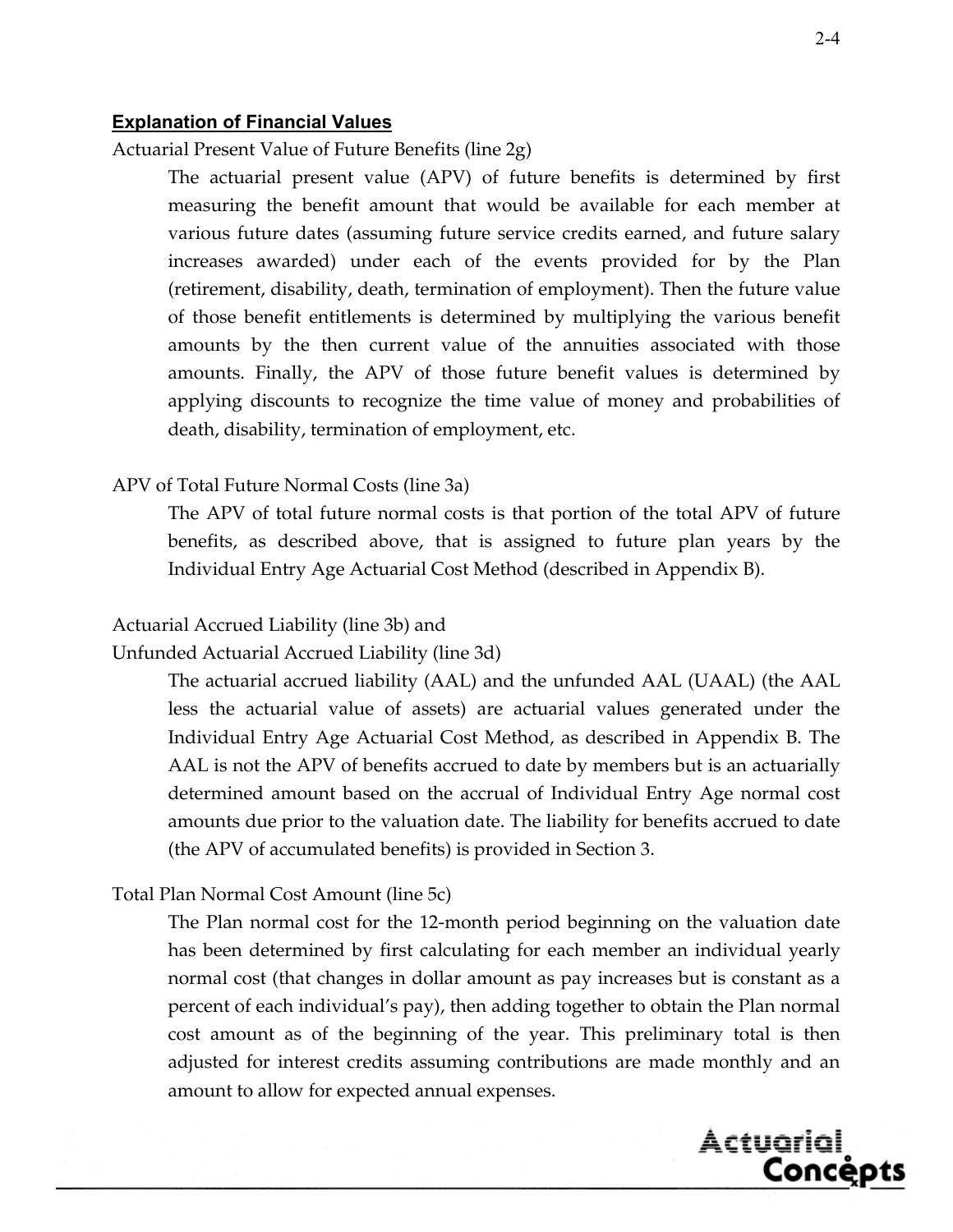#### Amortization of UAAL (line 5d)

 UAAL bases established prior to October 1, 2012, have been consolidated into a single debit base and amortized over 15 years starting October 1, 2012. UAAL bases established on and after October 1, 2012, due to increases or decreases in liabilities attributable to changes in plan provisions, actuarial assumptions, and/or actuarial gains or losses will be amortized over 15 years as a level dollar amount from inception.

#### Net City Contribution (line 5h)

 The required net City contribution for the plan year is determined by subtracting the estimated member contributions (line 5f) and estimated available Chapter 185 contributions (line 5g) from the required Plan contributions.



#### **Estimated 10-Year Contribution Projections**

The large drop in contributions in 2024 is due to the 2012 UAAL bases reaching the end of their amortization period and becoming fully amortized. Additional lowering of anticipated contributions in first 3 years was due to the delayed recognition of investment gains by the asset averaging method.

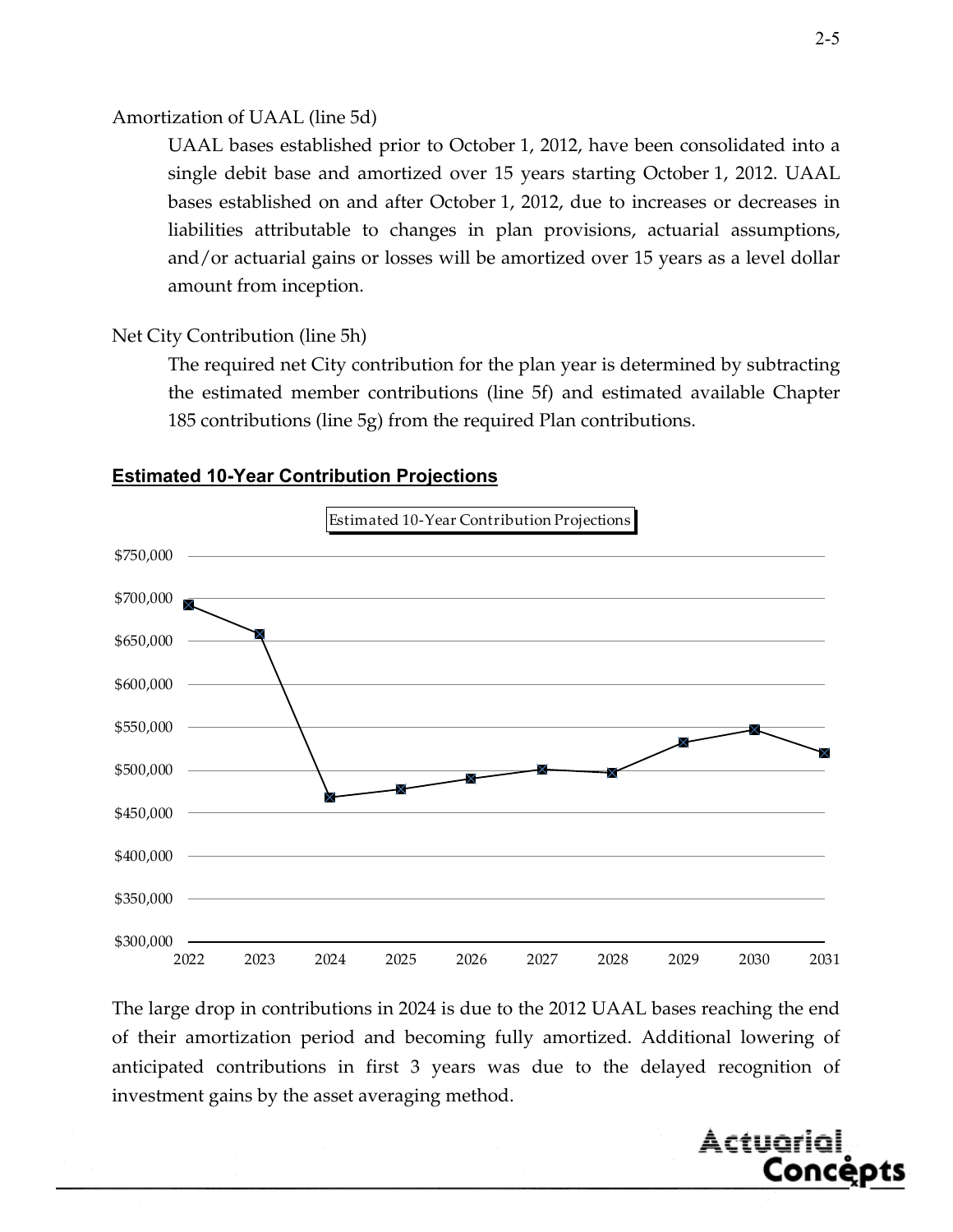|      | Market Value of<br><b>Current Assets</b><br>with Expected<br><b>Interest Less</b><br>Retirement<br><b>Benefits</b> | Expected<br>Retirement<br><b>Benefits of Current</b><br>and Emerging<br>Retirees |
|------|--------------------------------------------------------------------------------------------------------------------|----------------------------------------------------------------------------------|
| 2021 | \$<br>27,040,505                                                                                                   | \$<br>1,246,672                                                                  |
| 2022 | 27,740,749                                                                                                         | 1,385,389                                                                        |
| 2023 | 28,352,694                                                                                                         | 1,499,323                                                                        |
| 2024 | 28,894,765                                                                                                         | 1,610,669                                                                        |
| 2025 | 29,364,519                                                                                                         | 1,756,894                                                                        |
| 2026 | 29,721,871                                                                                                         | 1,851,087                                                                        |
| 2027 | 30,010,759                                                                                                         | 1,944,533                                                                        |
| 2028 | 30,227,000                                                                                                         | 1,998,197                                                                        |
| 2029 | 30,405,147                                                                                                         | 2,050,059                                                                        |
| 2030 | 30,544,259                                                                                                         | 2,171,160                                                                        |
| 2031 | 30,572,285                                                                                                         | 2,201,850                                                                        |
| 2032 | 30,571,640                                                                                                         | 2,249,149                                                                        |
| 2033 | 30,523,649                                                                                                         | 2,290,807                                                                        |
| 2034 | 30,430,545                                                                                                         | 2,422,303                                                                        |
| 2035 | 30,199,241                                                                                                         | 2,507,396                                                                        |
| 2036 | 29,866,190                                                                                                         | 2,558,173                                                                        |
| 2037 | 29,458,383                                                                                                         | 2,621,824                                                                        |
| 2038 | 28,957,563                                                                                                         | 2,725,669                                                                        |
| 2039 | 28,316,838                                                                                                         | 2,785,797                                                                        |
| 2040 | 27,569,853                                                                                                         | 2,825,114                                                                        |

#### **Market Value of Assets vs. Expected Retirement Benefits**

This exhibit, required by the State, is misleading as it assumes no additional contributions are made, yet the comparison is made to a dynamic measurement of benefit payments (some of which are expected to be paid by future contributions).

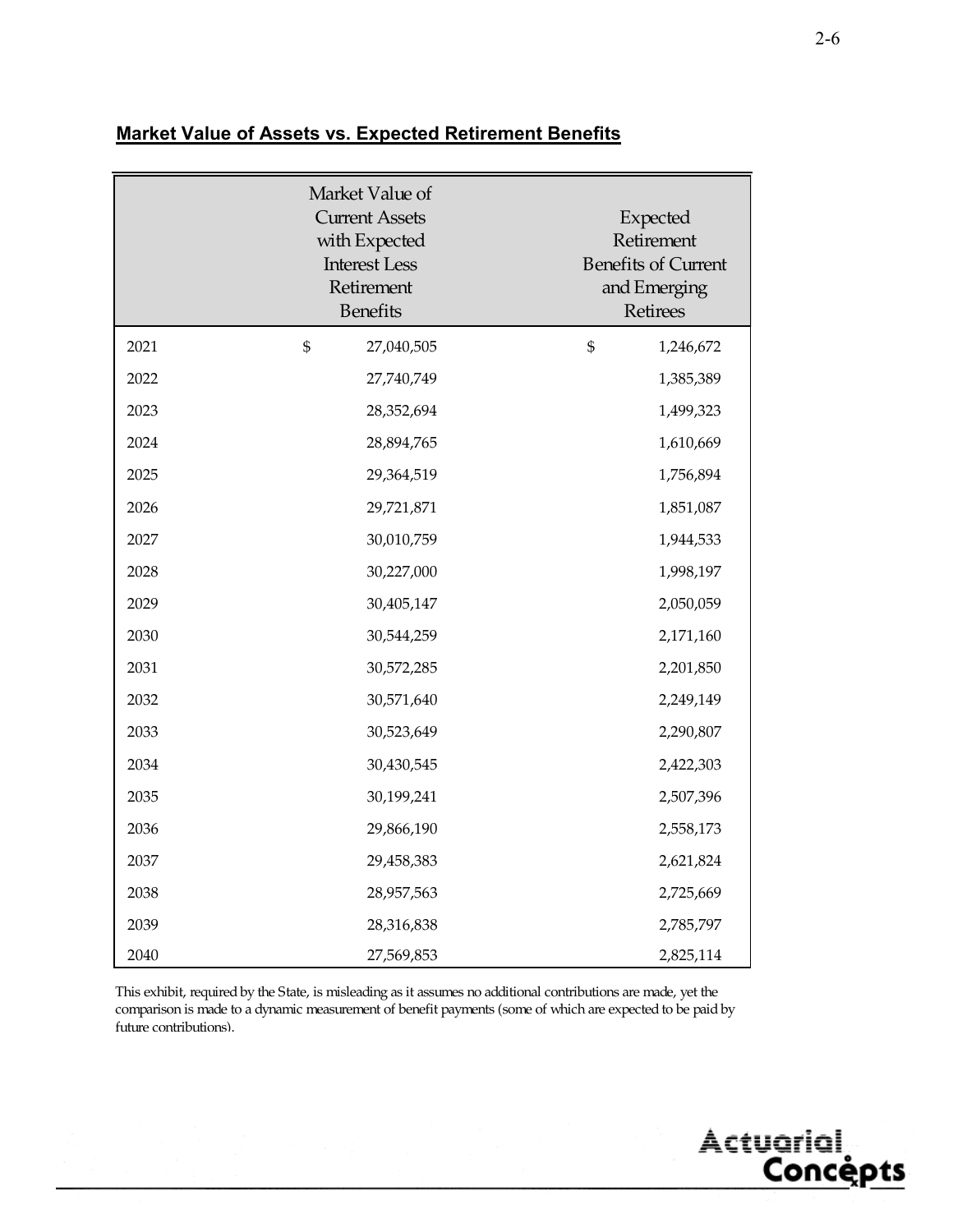#### **Sensitivity Study - Estimated Valuation Financial Values at 5.20% interest**

| 1. | Participation                                                     |                 |                              |
|----|-------------------------------------------------------------------|-----------------|------------------------------|
|    | (a) Number of Active Members                                      |                 | 56                           |
|    | (b) Number of DROP Members                                        |                 | $\overline{2}$               |
|    | (c) Number of Inactive Members                                    |                 | 44                           |
|    | (d) Total Members                                                 |                 | 102                          |
|    | (e) Total Valuation Payroll                                       |                 | 4,026,795<br>\$              |
| 2. | Actuarial Present Value (APV) of Future Benefits as of            | 10,01/21        |                              |
|    | (a) Active Members                                                |                 |                              |
|    | (1) Retirement                                                    |                 | 18,962,054                   |
|    | (2) Withdrawal                                                    |                 | 4,905,886                    |
|    | (3) Disability                                                    |                 | 1,088,489                    |
|    | $(4)$ Death                                                       |                 | 445,615                      |
|    | (5) Refund of Contributions                                       |                 | 96,056                       |
|    | $(6)$ Total                                                       |                 | 25,498,100<br>$\mathfrak{S}$ |
|    | (b) DROP Retirees                                                 |                 | 1,620,858                    |
|    | (c) Retirees and Beneficiaries                                    |                 | 13,430,489                   |
|    | (d) Disabled Retirees                                             |                 | 560,817                      |
|    | (e) Vested Terminated and Pending Refunds                         |                 | 1,049,497                    |
|    | (f) Pending Retirees                                              |                 | 0                            |
|    | <b>Total APV Future Benefits</b><br>(g)                           |                 | 42,159,761<br>$\mathfrak{S}$ |
| 3. | APV Apportionment of line 2*                                      |                 |                              |
|    | (a) APV of Total Future Normal Costs                              |                 | 8,915,755                    |
|    | (b) Actuarial Accrued Liability [(2f)-(3a)]                       |                 | 33,244,006                   |
|    | (c) Actuarial Value of Assets                                     |                 | 24,805,883                   |
|    | (d) Unfunded AAL (UAAL) [(3b)-(3c)]                               |                 | \$<br>8,438,123              |
| 4. | Breakdown of UAAL on line 3(d)                                    |                 |                              |
|    | (a) UAAL $[3(d)]$                                                 |                 | 8,438,123                    |
|    | (b) Change in UAAL Due Assumption Change and Ad Hoc Cola Increase |                 | 7,399,641                    |
|    | UAAL Before Change [(4a)-(4b)]<br>(c)                             |                 | \$<br>1,038,482              |
|    | (d) Expected UAAL                                                 |                 | 1,075,531                    |
|    | (e) Actuarial (Gain) Loss [(4c)-(4d)]                             |                 | \$<br>(37,049)               |
|    |                                                                   | Equiv. Annual   | Percentage of                |
| 5. | End of Month<br>$Oct-22$<br>Contribution Requirements Due**       | \$ Amount       | Payroll                      |
|    | (a) Plan Normal Cost Excluding Expenses                           | \$<br>980,989   | 23.54%                       |
|    | (b) Expense Normal Cost                                           | 95,017          | 2.28%                        |
|    | <b>Total Plan Normal Cost</b><br>(c)                              | 1,076,006<br>\$ | 25.82%                       |
|    | Amortization of UAAL<br>(d)                                       | 541,192         | 12.99%                       |
|    | Total Required Plan Contribution [(5c)+(5d)]<br>(e)               | 1,617,198<br>\$ | 38.81%                       |
|    | <b>Estimated Member Contributions</b><br>(f)                      | 229,225         | 5.50%                        |
|    | Estimated Chapter 185 Contribution***<br>(g)                      | 283,223         | 7.03%                        |
|    | (h) Net City Contribution                                         | 1,104,750<br>\$ | 26.28%                       |

\* Calculated in accordance with the Individual Entry Age Actuarial Cost Method.

\*\* Payments start one year from valuation date; based on assumed monthly payments.

\*\*\* Adjusted from expected July payment date to monthly equivalent; reflects maximum refunds available.

\*\*\*\* Includes estimated City contributions by Ordinance of \$208,387.

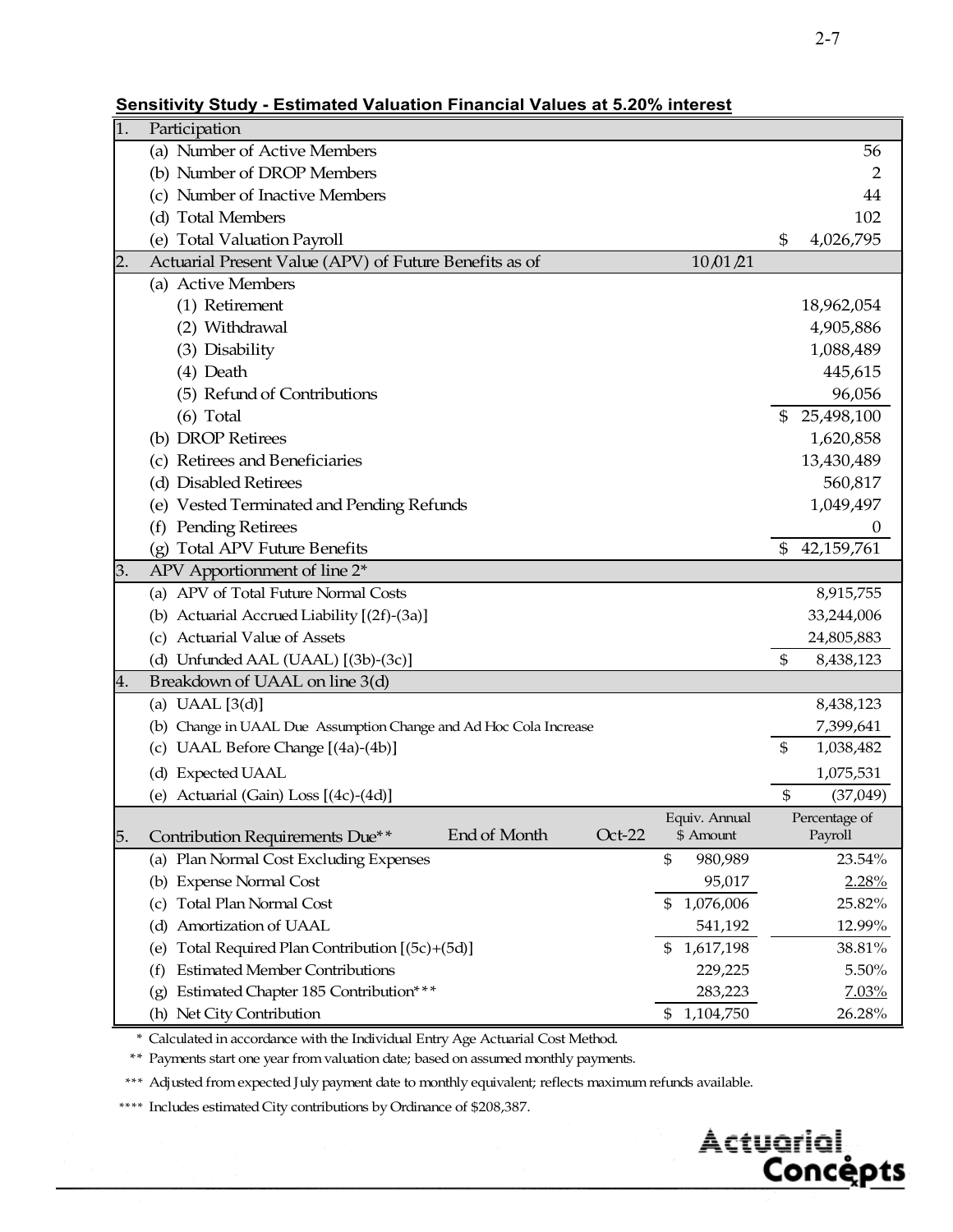|    | Development of UAAL as of Valuation Date                                    |                 |
|----|-----------------------------------------------------------------------------|-----------------|
| 1. | 10,01,20<br>Unfunded Actuarial Accrued Liability (UAAL) as of               | \$<br>1,206,932 |
| 2. | Plan Normal Cost Including Member Portion & Excluding Expenses              | 495,055         |
| 3. | Interest Accrued on $(1)$ and $(2)$                                         | 124,245         |
| 4. | Plan Contributions Made Including Member Contributions & Excluding Expenses | 730,964         |
| 5. | Interest Accrued on (4)                                                     | 19,737          |
| 6. | Expected UAAL at Valuation Date $[(1)+(2)+(3)-(4)-(5)]$                     | 1,075,531       |
| 7. | Changes due to:                                                             |                 |
|    | (a) Plan Changes                                                            |                 |
|    | (b) Assumption Changes                                                      | 296,258         |
|    | (c) Retiree Prefunded COLA Assumption                                       |                 |
|    | (d) Retiree Ad Hoc Benefit Increases                                        | 238,532         |
|    | (e) Actuarial $(Gain)$ Loss                                                 | (571, 839)      |
|    | Total<br>(f)                                                                | \$<br>(37,049)  |
| 8. | UAAL at Valuation Date $[(6)+(7f)]$                                         | 1,038,482       |

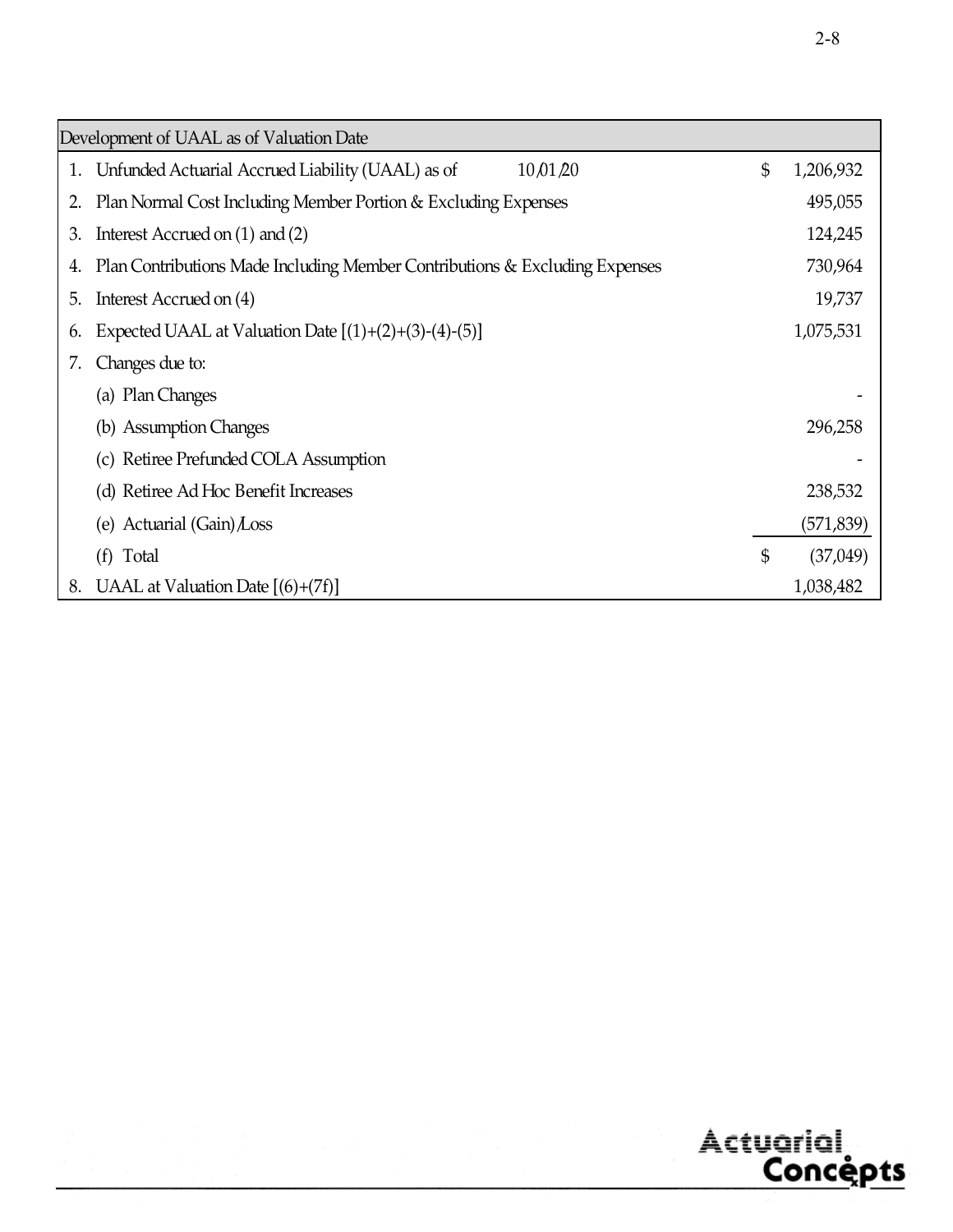# SECTION 3 **ANALYSIS OF VALUATION RESULTS**

#### **Discussion of Valuation Results**

The Board of Trustees wishes to provide ongoing cost-of-living increases for its retirees; however, the City will not approve any permanent cost-of-living provision that risks additional City contribution requirements. The Board considers ad hoc cost-of-living increases each year for retirees but wishes to have the valuation take into account (i.e., assume) the greatest future cost-of-living adjustments possible without incurring additional City costs. This way the Board may continue to accumulate funds intended for future cost-of-living increases, thus making progress toward the pre-funding of a permanent cost-of-living feature.

The valuation assumes a 0% funded annual future cost-of-living increase for current active members. Pre-2000 retirees receive a guaranteed CPI cost-of-living increase up to 2% and an ad hoc cost-of-living increase equal to the total ad hoc less 2%, resulting in a 0.26% ad hoc increase for this year. Post-2000 retirees receive a 2.26% ad hoc increase, as there is some remaining cumulative actuarial gains in excess of prior ad hoc payments made. See Page B-7.

If the participating group remained unchanged and all the actuarial assumptions were realized, the Plan's experience would be as anticipated, and there would be no actuarial gain or loss. If the experience were less favorable than anticipated, an actuarial loss would result; if more favorable, an actuarial gain would result.

For the 12 months ended September 30, 2021, Plan experience has been more favorable than expected, resulting in a net actuarial gain of approximately \$572,000. Most of the gain is attributable to a greater investment returns than assumed, resulting in a gain of approximately \$732,000. There also was an actuarial gain of approximately \$44,000 due to lower than assumed salary increases. A combination of other demographic experience resulted in an actuarial loss of approximately \$204,000.

Future valuations will monitor the Plan's experience to determine whether actuarial gains or losses have occurred since the previous valuation.

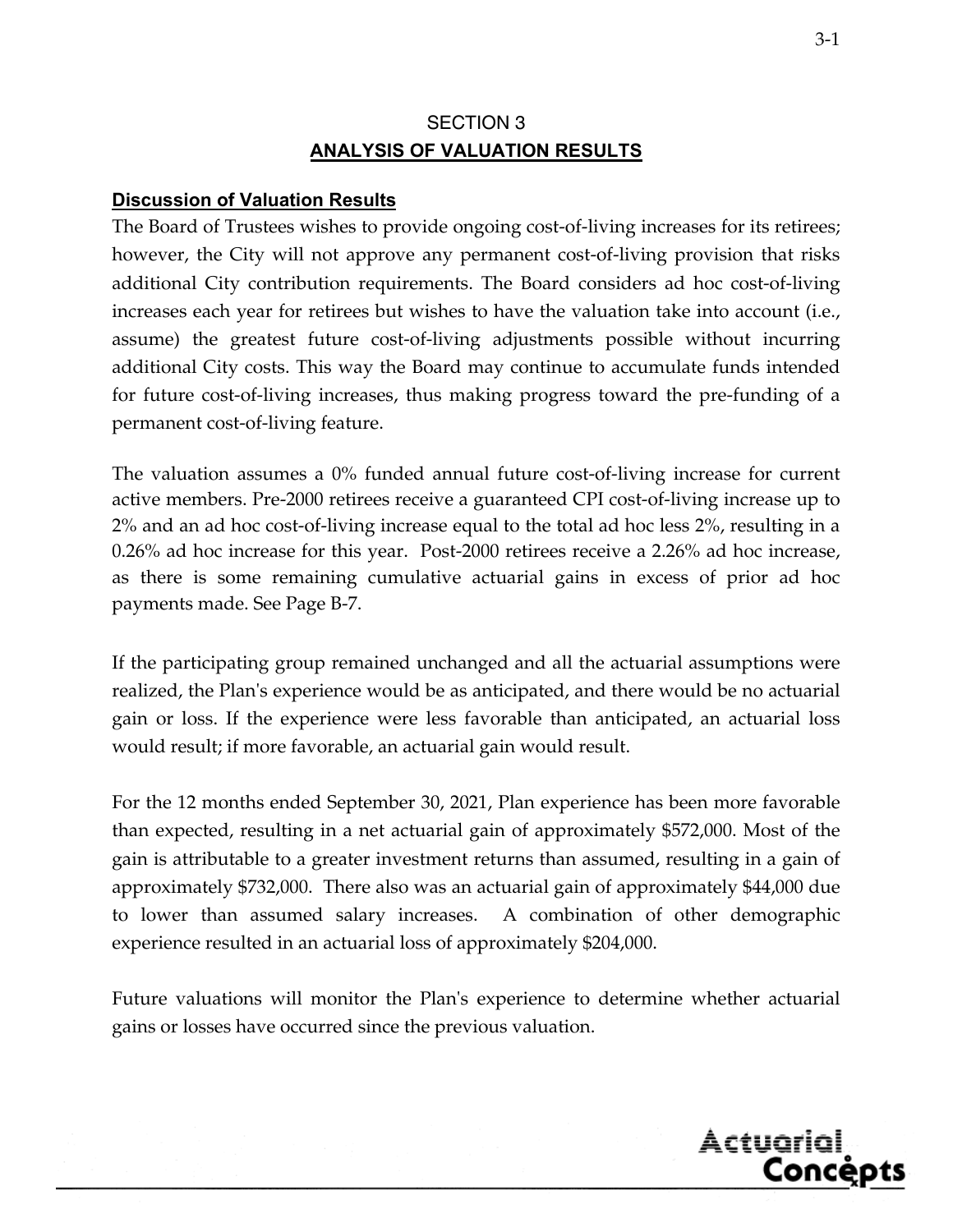It should be noted that the true costs of a retirement plan cannot be determined until its future unfolds. No one can precisely predict the interest earnings on retirement fund assets, mortality rates to be experienced, member termination rates, future salary levels, etc. Estimates based on experience with similar groups, along with the judgment of the actuary and the Plan sponsor, can provide a reasonable approximation of this true cost. As actual experience emerges under the Plan, it will be necessary to study the continued appropriateness of the techniques and assumptions employed and to adjust the contribution rate as necessary.

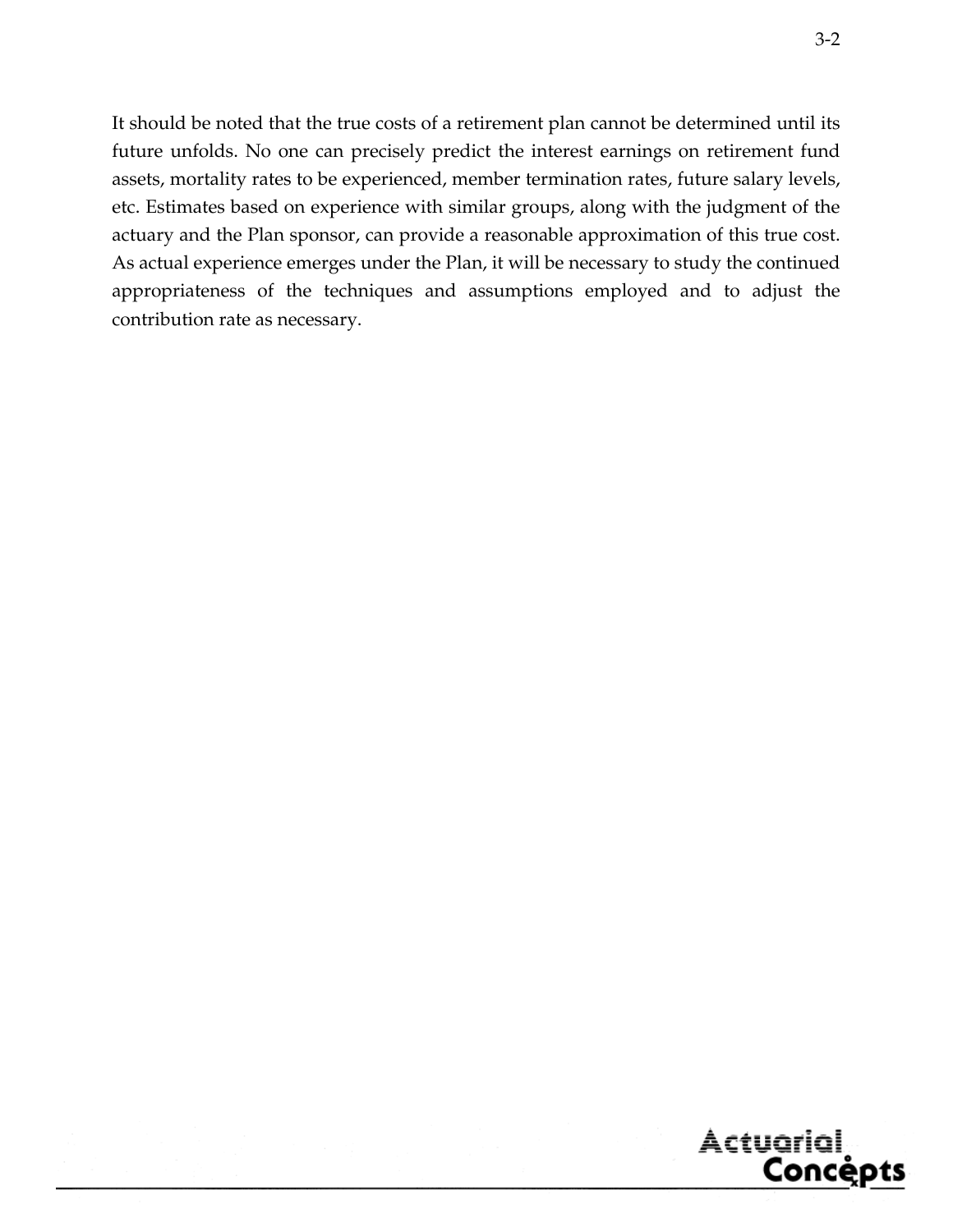|                                                                                               |                          | $10$ $\Lambda$ $/2021$<br>Before | 10 / 2021 After          |
|-----------------------------------------------------------------------------------------------|--------------------------|----------------------------------|--------------------------|
|                                                                                               |                          | Assumption                       | Assumption               |
| Member Data<br>1.                                                                             | 10/01/20                 | Changes                          | Changes                  |
| (a) Active Members Under Normal Retirement Age (NRA)                                          | 55                       | 56                               | 56                       |
| (b) Active Members Over NRA                                                                   |                          |                                  |                          |
| (c) Pending Retirees                                                                          |                          |                                  |                          |
| (d) DROP Retirees                                                                             | 2                        | 2                                | 2                        |
| Retirees, Beneficiaries and Disableds<br>(e)                                                  | 34                       | 34                               | 34                       |
| Vested Terminated and Pending Refunds<br>(f)                                                  | 9                        | 10                               | 10                       |
| Total Anticipated Valuation Payroll for Next 12 Months<br>(g)                                 | 3,901,486<br>\$          | 4,026,795<br>\$                  | 4,026,795<br>\$          |
| Actuarial Present Value (APV) of Future Valuation Payroll<br>(h)                              | 29,130,764               | 30,242,980                       | 30,414,907               |
| <b>Total Annual Benefit Payments</b><br>(i)<br>2.<br><b>Assets</b>                            | 1,260,595                | 1,328,364                        | 1,328,364                |
| Market Value<br>(a)                                                                           | 22,475,505               | 27,040,505                       | 27,040,505               |
| (b) Actuarial Value                                                                           | 22,754,651               | 24,805,883                       | 24,805,883               |
| 3.<br>Liabilities                                                                             |                          |                                  |                          |
| (a) APV of Future Benefits                                                                    |                          |                                  |                          |
| (1) Active Members Under NRA                                                                  |                          |                                  |                          |
| --Retirement                                                                                  | 11,505,854               | 12,526,063                       | 12,757,052               |
| --Withdrawal                                                                                  | 2,899,582                | 2,953,840                        | 3,021,559                |
| --Disability                                                                                  | 735,447                  | 772,319                          | 784,157                  |
| --Death                                                                                       | 288,820                  | 299,306                          | 304,578                  |
| --Refund of Contributions                                                                     | 104,273                  | 91,356                           | 91,568                   |
| --Total                                                                                       | 15,533,976               | \$16,642,884                     | \$<br>16,958,914         |
| (2) DROP Retirees                                                                             | 1,297,500                | 1,288,109                        | 1,301,149                |
| (3) Retirees and Beneficiaries                                                                | 9,991,747                | 10,820,965                       | 11,142,019               |
| Disabled Members<br>(4)                                                                       | 859,720                  | 477,012                          | 489,544                  |
| (5) Vested Terminated and Limited Members                                                     | 738,500                  | 775,691                          | 786,188                  |
| $(6)$ Total                                                                                   | 28,421,443               | 30,004,661                       | 30,677,814               |
| (b) APV of Vested Accrued Benefits<br>(c) APV of All Accrued Benefits                         | 19,640,252<br>20,702,373 | 21,058,581<br>21,981,550         | 21,289,098<br>22,229,511 |
| (d) Actuarial Accrued Liability (AAL)                                                         |                          |                                  |                          |
| (1) Retirement                                                                                | 8,757,604                | 9,594,521                        | 9,737,401                |
| (2) Withdrawal                                                                                | 1,710,123                | 1,716,947                        | 1,744,715                |
| (3) Disability                                                                                | 389,717                  | 401,481                          | 405,953                  |
| (4) Death                                                                                     | 172,193                  | 177,532                          | 179,819                  |
| (5) Refund of Contributions                                                                   | 44,479                   | 57,317                           | 57,577                   |
| (6) Inactives                                                                                 | 12,887,467               | 13,361,777                       | 13,718,900               |
| (7) Total                                                                                     | \$23,961,583             | 25,309,575<br>\$                 | \$25,844,365             |
| Unfunded AAL (UAAL)<br>(e)                                                                    | 1,206,932                | 503,692                          | 1,038,482                |
| 4.<br><b>Breakdown of Plan Normal Costs</b>                                                   |                          |                                  |                          |
| (a) Retirement                                                                                | 289,676                  | 307,331                          | 316,814                  |
| (b) Withdrawal                                                                                | 155,657                  | 163,931                          | 168,108                  |
| (c) Disability                                                                                | 54,153                   | 56,294                           | 57,041                   |
| (d) Death                                                                                     | 16,716                   | 17,235                           | 17,542                   |
| (e) Refund of Contributions                                                                   | 16,004                   | 15,330                           | 15,266                   |
| Expense<br>(f)<br>(g) Total                                                                   | 90,219<br>622,425<br>\$  | 93,203<br>653,324<br>\$          | 93,243<br>\$<br>668,014  |
| Contribution Requirements** for Year Ended<br>5.                                              | 09/30/22                 | 09 /30 /23                       | 09 / 30 / 23             |
| Plan Normal Cost*<br>(a)                                                                      | 622,425                  | 653,324                          | 668,014                  |
|                                                                                               |                          |                                  |                          |
| <b>Amortization Payment</b><br>(b)                                                            | 315,390<br>\$<br>937,815 | 244,894<br>\$<br>898,218         | 309,142<br>\$<br>977,156 |
| (c) Total Plan Requirements**<br>Total Plan Requirements with Interest EOY Adjusted***<br>(d) | 968,793                  | 927,890                          | 1,008,997                |
| Estimated Member Contributions with Interest EOY Adjusted***<br>(e)                           | 229,543                  | 236,797                          | 236,694                  |
| Estimated City Contribution By Ordinance with Interest EOY Adjusted***<br>(f)                 | 191,012                  | 215,271                          | 215,177                  |
| Estimated Chapter 185 Contribution with Interest EOY Adjusted***<br>(g)                       | 261,106                  | 283,223                          | 283,223                  |
| Total City Additional Requirement with Interest EOY Adjusted***<br>(h)                        | 287,132                  | 192,599                          | 273,903                  |
| Total City Requirement with Interest EOY Adjusted***<br>(i)                                   | 739,250                  | 691,093                          | 772,303                  |
| * Includes expense normal cost: included in contributions paid under line 5 of                | \$90,219                 | \$93,203                         | \$93,243                 |

\*\* Assumed payable at the end of each month as determined from prior actuarial valuation.

\*\*\* Interest EOY adjusted includes interest adjustments at the valuation interest rate on amounts to end of year.

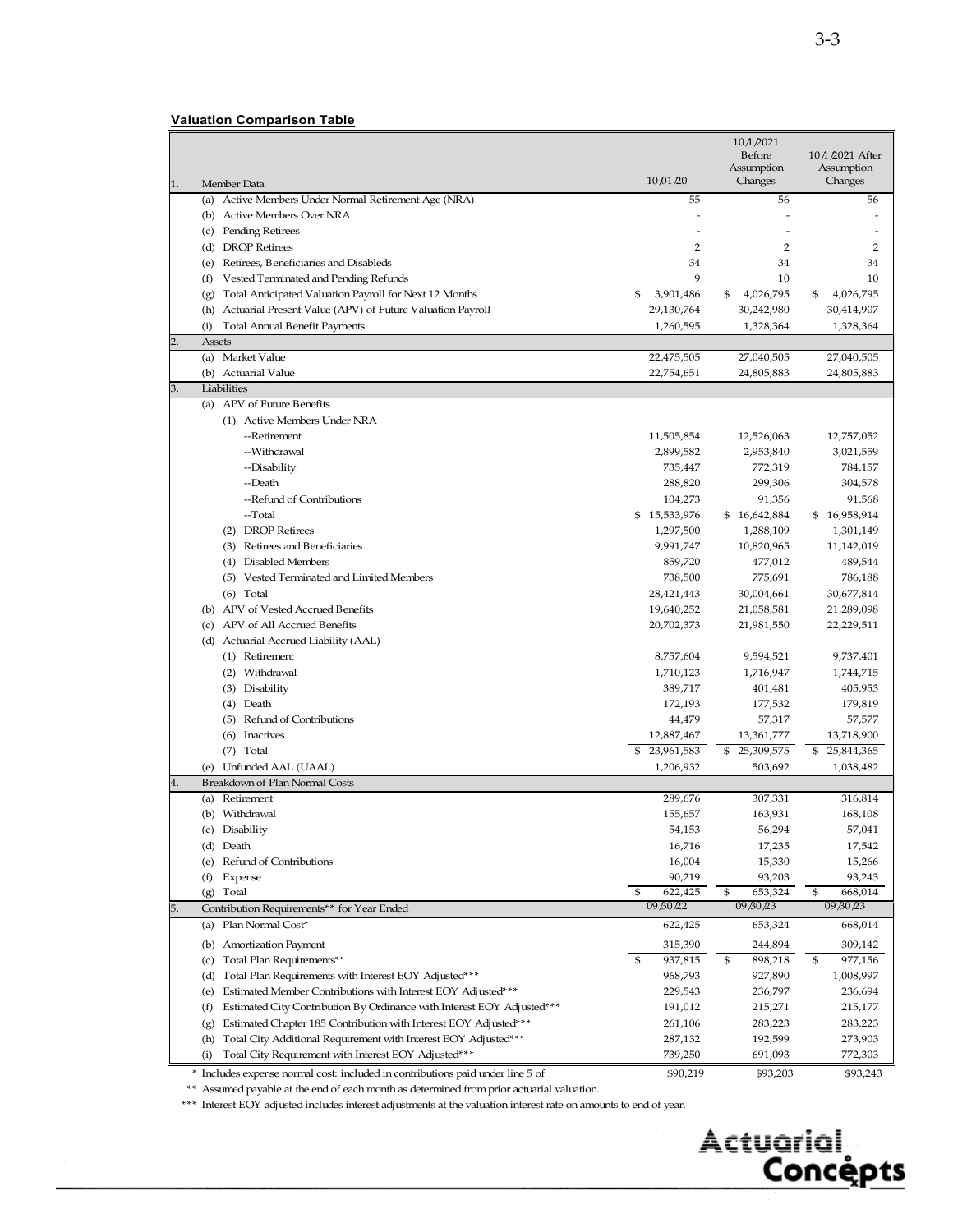#### **Valuation Comparison Table (continued)**

| 6. | Contribution Requirements for Year Ended                                       | 09/30/21     |  |
|----|--------------------------------------------------------------------------------|--------------|--|
|    | Plan Normal Cost****<br>(a)                                                    | \$531,401    |  |
|    | Amortization Payment***<br>(b)                                                 | 243,038      |  |
|    | <b>Total Plan Requirements</b><br>(c)                                          | 774,439<br>D |  |
|    | (d) Total Plan Requirement with Interest EOY Adjusted****                      | 800,713      |  |
|    | Estimated Member Contributions with Interest EOY Adjusted****<br>(e)           | 210,428      |  |
|    | Estimated City Contribution By Ordinance with Interest EOY Adjusted****<br>(f) | 191,012      |  |
|    | Estimated Chapter 185 Contribution with Interest EOY Adjusted***<br>(g)        | 261,106      |  |
|    | Total City Additional Requirements with Interest EOY Adjusted****<br>(g)       | 138,167      |  |
|    | Total City Requirements with Interest EOY Adjusted****<br>(h)                  | 590,285      |  |

\*\*\* Interest EOY adjusted includes interest adjustments at the valuation interest rate on amounts to end of year.

\*\*\*\* Includes expense normal cost: included in contributions paid under line 5 of \$78,678

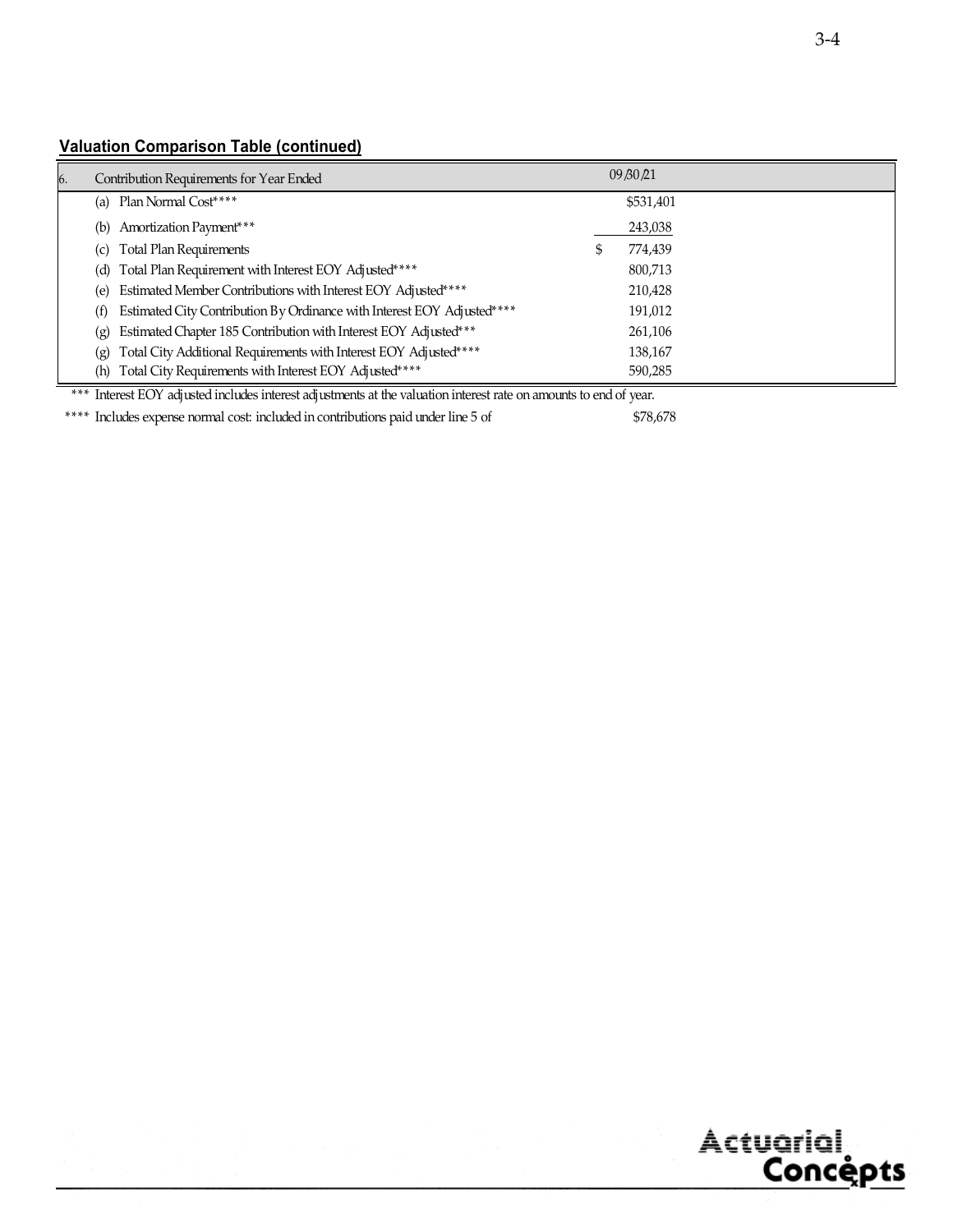| PEC for Year Ended 9 80 21                                         |                | Assumed<br>payable monthly |                | With Interest<br>Adjustment to<br>EOY |
|--------------------------------------------------------------------|----------------|----------------------------|----------------|---------------------------------------|
| PEC Beginning of Year<br>(a)                                       |                |                            | $\mathfrak{S}$ | 679,982                               |
| Interest on PEC                                                    |                |                            |                | 49,639                                |
| (b) (1) Contribution Required by City                              | \$             | 571,119                    |                | 590,285                               |
| Contribution Required by Members                                   |                | 203,320                    |                | 210,428                               |
| (3) Total Contribution Requirements                                | \$             | 774,439                    | \$             | 800,713                               |
| (c) (1) Actual City Contributions Paid*                            |                | 615,590                    |                | 627,721                               |
| <b>Actual Member Contributions Paid</b><br>(2)                     |                | 208,383                    |                | 215,989                               |
| (3) Total Contributions Paid                                       | $\mathfrak{S}$ | 823,973                    | \$             | 843,710                               |
| Adjustment to balance UAAL with Outst. Balance**<br>(4)            |                |                            |                | (72, 188)                             |
| (d)<br>Amount of PEC paid toward the Contribution Required by City |                |                            |                | (37, 436)                             |
| PEC End of Year<br>(e)                                             |                |                            |                | 694,869                               |

#### **Development of Past Excess Contributions (PEC)**

\* Includes expense normal cost amount of \$93,009.

Use of payment delay method, along with the gain/loss disparity with member contributions, requires adjustment to balance the actual UAAL with the outstanding amortization bases based on minimum required funding.

#### \*\* Verification of PEC balance:

| Theoretical UAAL based on minimum funding (page 3-6) | 1,733,350 |
|------------------------------------------------------|-----------|
| Actual UAAL (page 2-3)                               | 1,038,482 |
| Excess                                               | 694.869   |

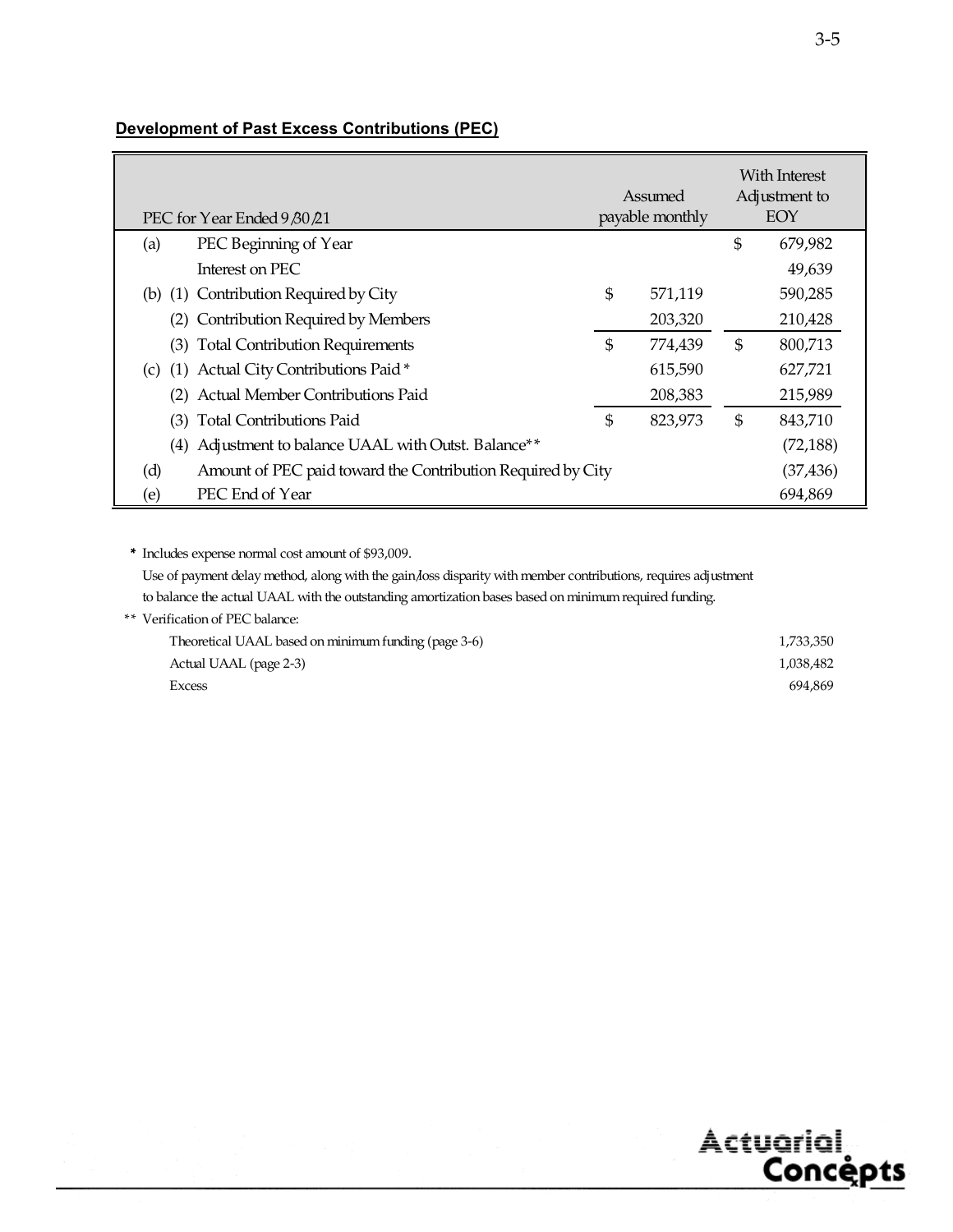#### **Effect of Amortization Policy on Contribution Requirements**

UAAL bases established prior to October 1, 2012, have been consolidated into a single debit base and amortized over 15 years starting October 1, 2012. UAAL bases established on and after October 1, 2012, due to increases or decreases in liabilities attributable to changes in plan provisions, actuarial assumptions, and/or actuarial gains or losses will be amortized over 15 years as a level dollar amount from inception.

|       | <b>UAAL Bases</b>                                     | Initial<br>Amount | Date of First<br>Charge/(Credit) | Years<br>Remaining | Beginning of<br>Year Annual<br>Amortization<br>Payments | Outstanding<br>Balance at<br><b>Valuation Date</b> |
|-------|-------------------------------------------------------|-------------------|----------------------------------|--------------------|---------------------------------------------------------|----------------------------------------------------|
| 2012  | UAAL Fresh Start Loss Bases less than 15 years        | \$<br>1,590,322   | 10/01/12                         | 3                  | \$<br>188,773                                           | \$<br>530,975                                      |
| 2012  | UAAL Fresh Start Bases greater than 15 years          | (907, 567)        | 10,01/12                         | 3                  | (107,730)                                               | (303, 018)                                         |
| 2012  | 2012-13 Actuarial (Gain) Loss & 2012 Adhoc & Assm Dec | 495,876           | 10,01/12                         | 3                  | 58,861                                                  | 165,563                                            |
| 2013  | 2013 Actuarial (Gain) Loss                            | 126,267           | 10,01/13                         | 7                  | 14,612                                                  | 84,118                                             |
| 2014  | 2013-14 Actuarial (Gain) Loss and Assumption Update   | (190, 701)        | 10,01/14                         | 8                  | (22,068)                                                | (140, 599)                                         |
| 2015  | 2014-15 Actuarial (Gain) Loss and Mortality Update    | (11,302)          | 10,01/15                         | 9                  | (1,308)                                                 | (9,081)                                            |
| 2016  | 2015-16 Actuarial (Gain) Loss and Mortality Update    | 332,317           | 10,01/16                         | 10                 | 38,456                                                  | 287,544                                            |
| 2017  | 2016-17 Actuarial (Gain) Loss and Assumption Update   | 656,814           | 10,01/17                         | 11                 | 76,007                                                  | 606,117                                            |
| 2018  | 2017-18 Actuarial (Gain) Loss and Assumption Update   | (382, 087)        | 10,01/18                         | 12                 | (44,215)                                                | (373,086)                                          |
| 2019  | 2018-19 Actuarial (Gain) Loss and Assumption Update   | 249,794           | 10/01/19                         | 13                 | 28,906                                                  | 256,394                                            |
| 2020  | 2019-20 Actuarial (Gain) Loss and Assumption Update   | 620,199           | 10,01,20                         | 14                 | 71,769                                                  | 665,474                                            |
| 2021  | 2020-21 Actuarial (Gain) Loss and Assumption Update   | (37,049)          | 10/01/21                         | 15                 | (4,287)                                                 | (37, 049)                                          |
| Total |                                                       |                   |                                  |                    | \$<br>297,776                                           | \$<br>1,733,350                                    |

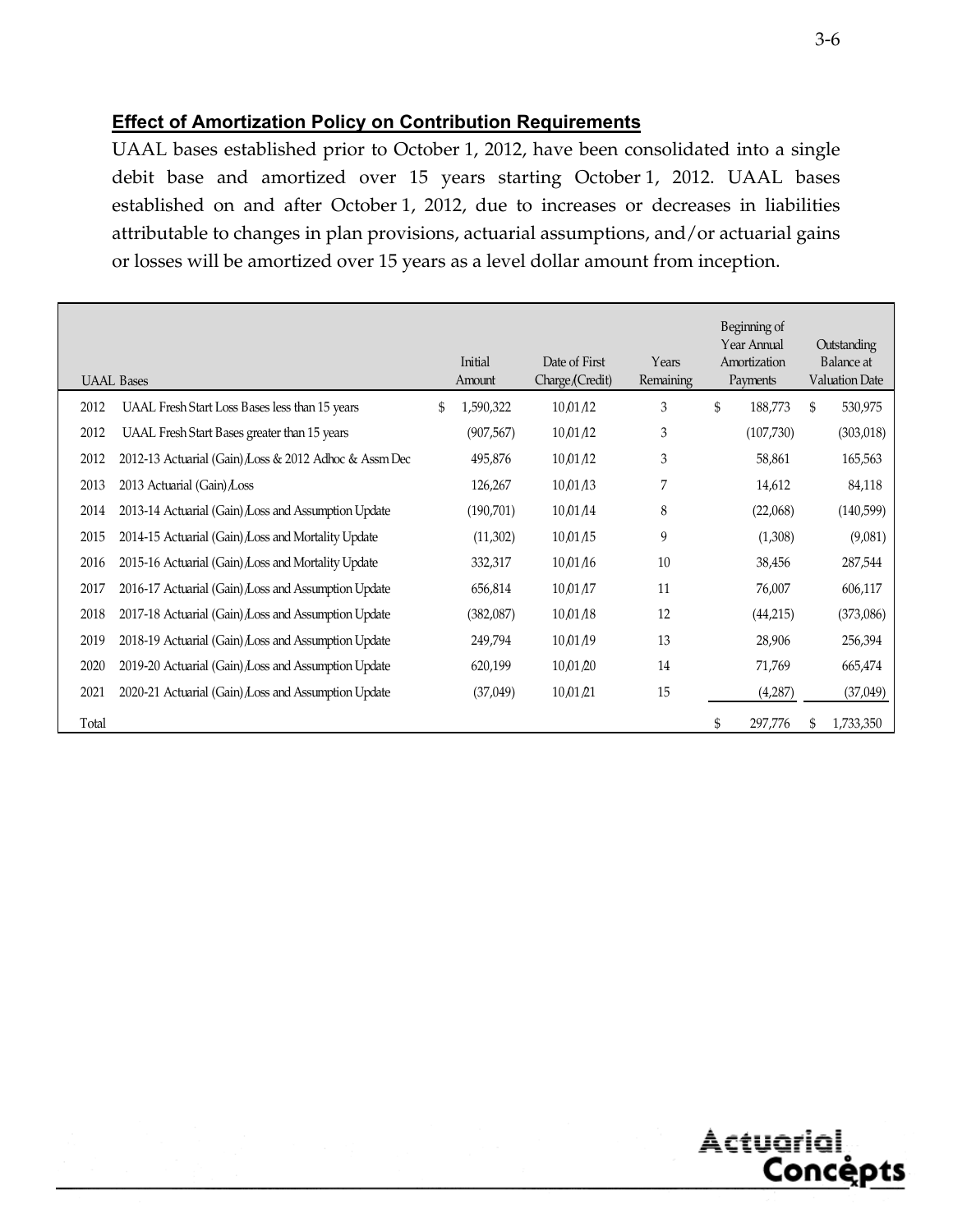# **UAAL Repayment Schedule**

| Valuation           |                     | Amortization              |
|---------------------|---------------------|---------------------------|
| Year                | <b>UAAL Balance</b> | Payment                   |
| 10/01/21            | \$<br>1,733,350     | $\mathfrak{S}$<br>309,142 |
| 10,01/22            | 1,530,718           | 309,142                   |
| 10/01/23            | 1,321,714           | 309,142                   |
| 10,01/24            | 1,097,661           | 163,897                   |
| 10,01/25            | 1,007,454           | 163,897                   |
| 10/01/26            | 910,753             | 163,897                   |
| 10,01/27            | 807,089             | 163,897                   |
| 10,01/28            | 695,960             | 148,728                   |
| 10/01/29            | 592,495             | 171,638                   |
| 10,01,80            | 457,922             | 172,996                   |
| $10\sqrt{01\beta1}$ | 312,258             | 133,072                   |
| $10\sqrt{01\beta2}$ | 197,331             | 54,164                    |
| $10\sqrt{01\beta3}$ | 155,609             | 100,067                   |
| 10/01/34            | 63,483              | 70,058                    |
| $10\sqrt{01\beta5}$ |                     |                           |



 $\overline{\phantom{0}}$ 

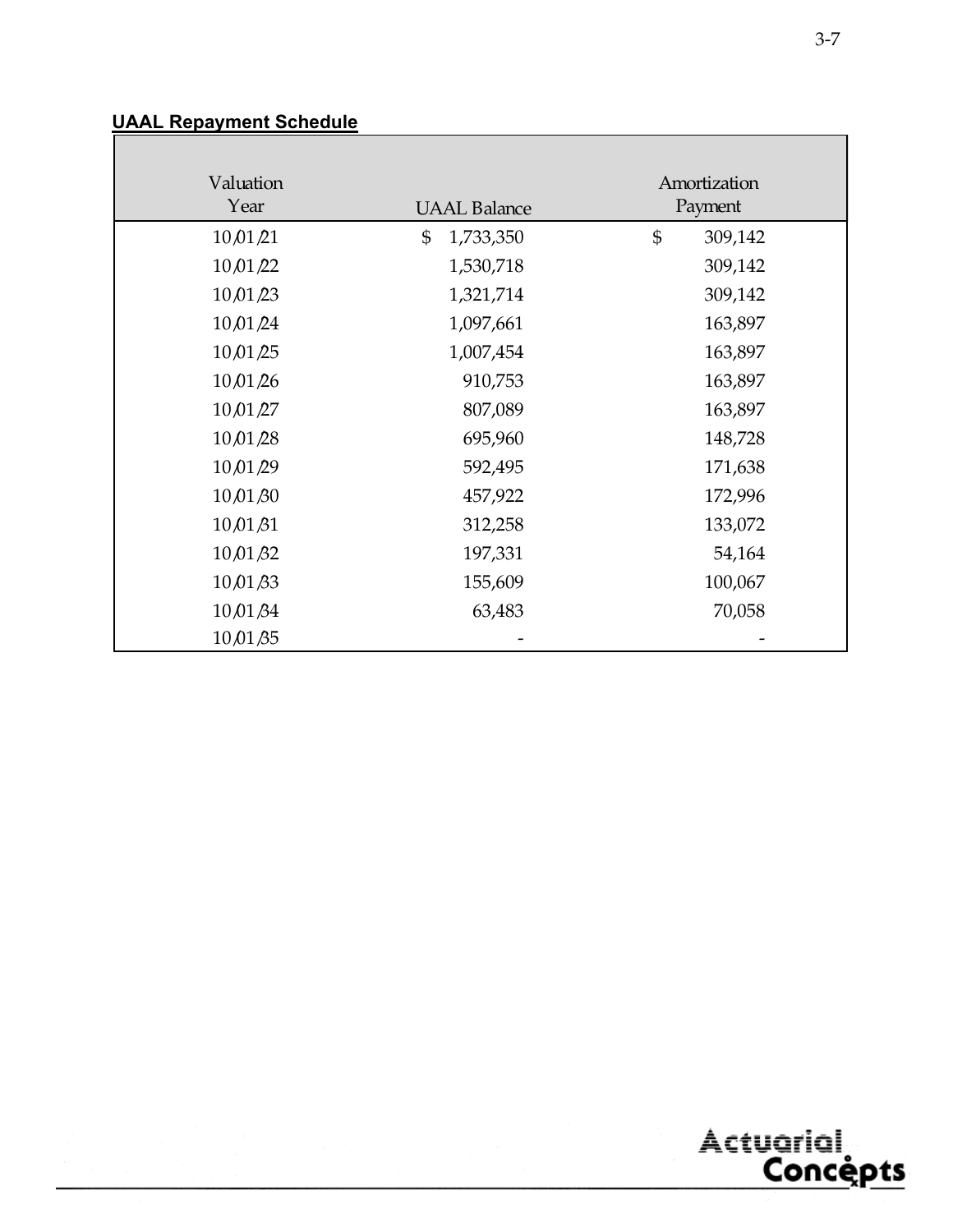# **Documentation of Premium Tax Refund (PTR) Use**

| Current PTR received prior year                                     | \$323,274    |
|---------------------------------------------------------------------|--------------|
| 2002 original PTR base amount                                       | 243,172      |
| Current incremental amount                                          | \$<br>80,102 |
| Portion to be used to fund future member benefits as defined in the |              |
| Chapter plan for plan year ending 9 80 21                           | 40,051       |
| Available for use to pay City contribution requirements             | 40,051       |

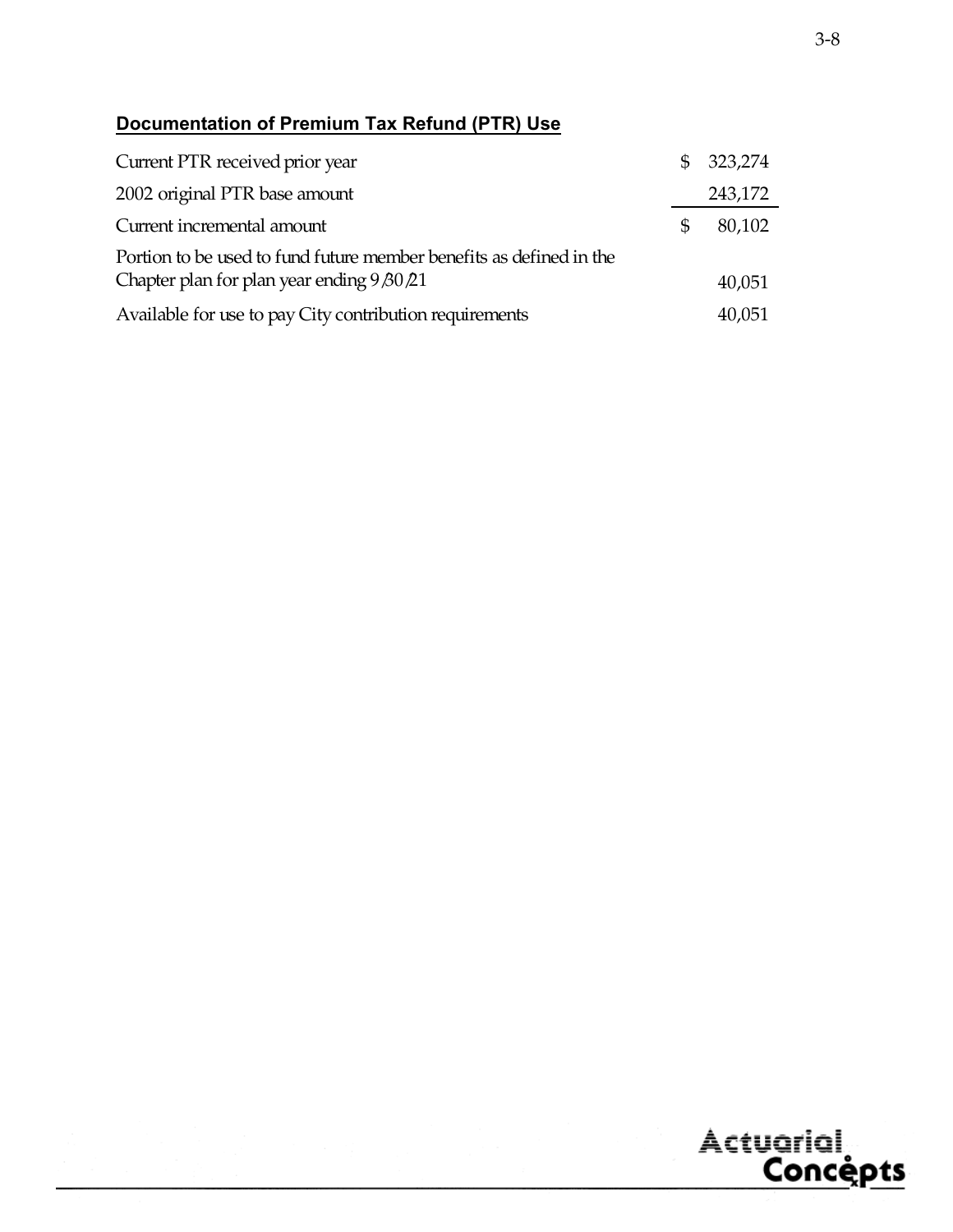# **Documentation of Premium Tax Refund Use**

|              |                           |                         | Portion Used    |
|--------------|---------------------------|-------------------------|-----------------|
|              | Premium Tax               | Premium Tax             | to Fund future  |
|              | Refunds                   | Refunds                 | "share" plan as |
|              | Received for              | Usable in               | Defined in the  |
| Period Ended | Prior Year                | <b>Current Year</b>     | Chapter         |
| 09 BO 98     | $\mathfrak{S}$<br>172,625 | $\mathbb{S}$<br>172,625 | N/A             |
| 09 BO 99     | 175,762                   | 175,762                 | N/A             |
| 09,80,00     | 177,138                   | 177,138                 | N/A             |
| 09 BO 01     | 184,828                   | 184,828                 | N/A             |
| 09 80 02     | 207,123                   | 207,123                 | N/A             |
| 09 80 03     | 243,172                   | 208,567                 | N/A             |
| 09 80 04     | 249,401                   | 208,567                 | N/A             |
| 09 80 05     | 251,979                   | 242,201                 | N/A             |
| 09 80 06     | 271,723                   | 271,723                 | N/A             |
| 09 80 07     | 251,979                   | 251,979                 | N/A             |
| 09 80 08     | 251,979                   | 251,979                 | N/A             |
| 09 80 09     | 215,933                   | 215,933                 | N/A             |
| 09 80 10     | 193,739                   | 193,739                 | N/A             |
| 09 B0 A1     | 194,147                   | 194,147                 | N/A             |
| 09/30/12     | 167,250                   | 167,250                 | N/A             |
| 09 80 13     | 161,296                   | 161,296                 | N/A             |
| 09 80 14     | 167,880                   | 167,880                 | N/A             |
| 09 80 15     | 181,087                   | 181,087                 | N/A             |
| 09 80 16     | 175,835                   | 175,835                 |                 |
| 09 B0 A7     | 194,937                   | 194,937                 |                 |
| 09 80 18     | 246,831                   | 245,002                 | 1,830           |
| 09 80 19     | 261,770                   | 252,471                 | 9,299           |
| 09 80 20     | 279,039                   | 261,106                 | 17,934          |
| 09 BO 21     | 323,274                   | 283,223                 | 40,051          |

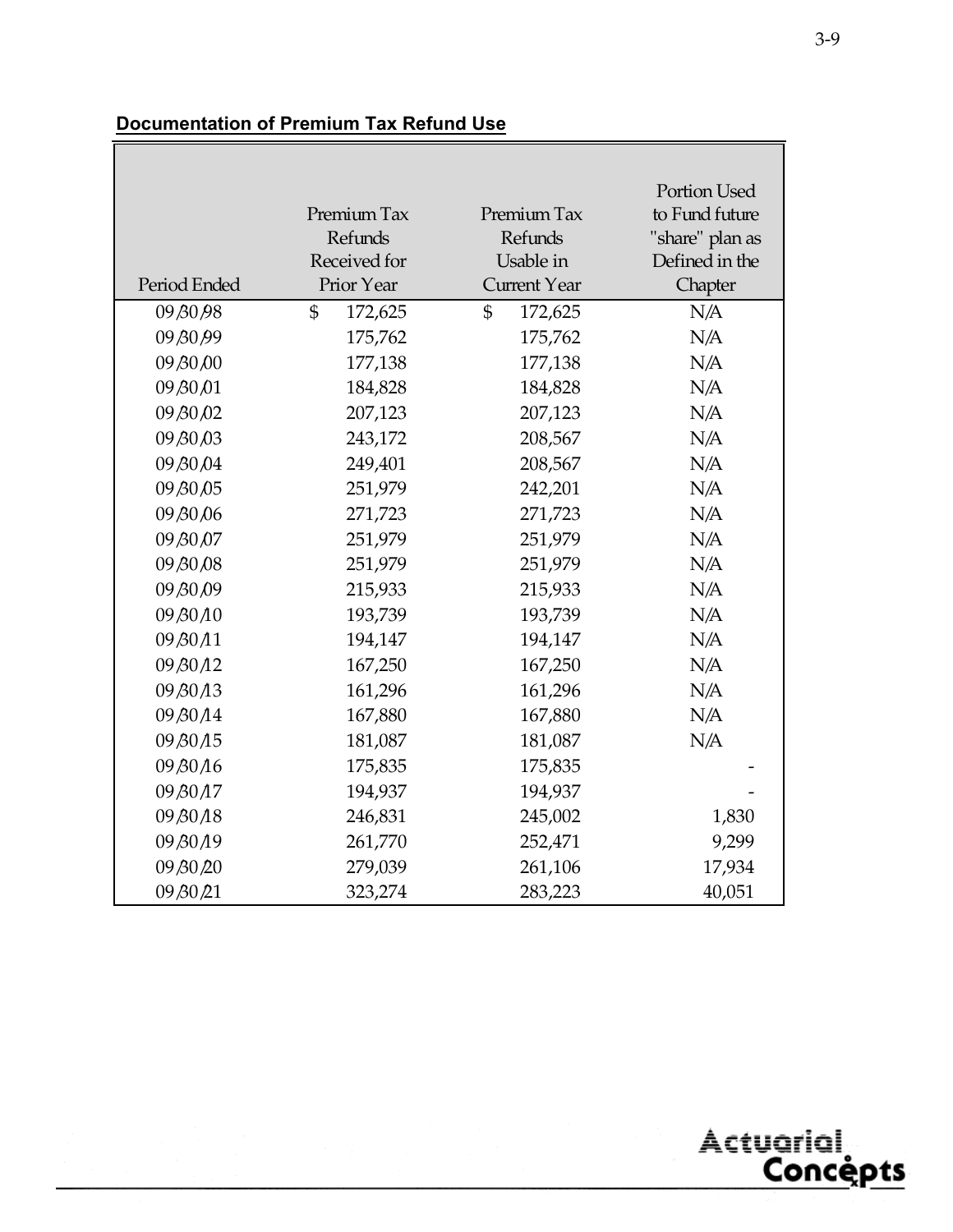# **Current Liabilities, Plan Asset Comparison\***

#### Accumulated Plan Benefits

|                                                                                                        |                   | 10/1/20          | 10/1/21          |
|--------------------------------------------------------------------------------------------------------|-------------------|------------------|------------------|
| 1. Actuarial Present Value** (APV) of Vested Accrued Benefits<br>(a) Vested Terminated Participants    |                   | \$<br>693,689    | \$<br>955,553    |
| (b) Retirees and Beneficiaries                                                                         |                   | 11,701,731       | 12,120,556       |
| (c) DROP Retirees Account Balances                                                                     |                   | 169,761          | 285,866          |
| (d) Active Participants                                                                                |                   | 6,331,687        | 7,221,379        |
| (e) Total APV of Vested Accrued Benefits                                                               |                   | \$<br>18,896,868 | \$<br>20,583,354 |
| 2. APV of Nonvested Accrued Benefits                                                                   |                   | 982,085          | 849,933          |
| 3. APV of Accumulated Plan Benefits $[(1)+(2)]$                                                        |                   | \$<br>19,878,953 | \$<br>21,433,287 |
| 4. Actuarial Value of Assets***                                                                        |                   | 22,924,412       | 25,091,749       |
| 5. Excess (if any) of APV of Accumulated Plan<br>Benefits over the Actuarial Value of Assets [(3)-(4)] |                   |                  |                  |
| 6. Percent Funded $[(4)(3)]$                                                                           |                   | 115%             | 117%             |
| <b>Statement of Changes in Accumulated Plan Benefits</b>                                               |                   |                  |                  |
| 1. APV of Accumulated Plan Benefits at                                                                 | $10 \triangle 20$ |                  | \$<br>19,878,953 |
| 2. Increase (Decrease) During the Year Attributable to:                                                |                   |                  |                  |
| (a) Plan Amendment                                                                                     |                   |                  |                  |
| (b) Change in Actuarial Assumptions                                                                    |                   |                  | 534,790          |
| (c) System Changes<br>(d) DROP Retiree Account Changes                                                 |                   |                  | (285, 866)       |
| (e) Benefit Payments                                                                                   |                   |                  | (1,064,017)      |
| (f) Change in Benefits and APV Factors                                                                 |                   |                  | 2,369,427        |
| 3. APV of Accumulated Plan Benefits at                                                                 | 10/1/21           |                  | \$<br>21,433,287 |

\* Per Florida Statute 112.63 funded status.

\*\* Based on 7.75% interest, FRS Mortality Table and other assumed decrements as described in Appendix B.

\*\*\* Includes DROP account balance of \$285,866 for 2021 and \$169,761 for 2020.

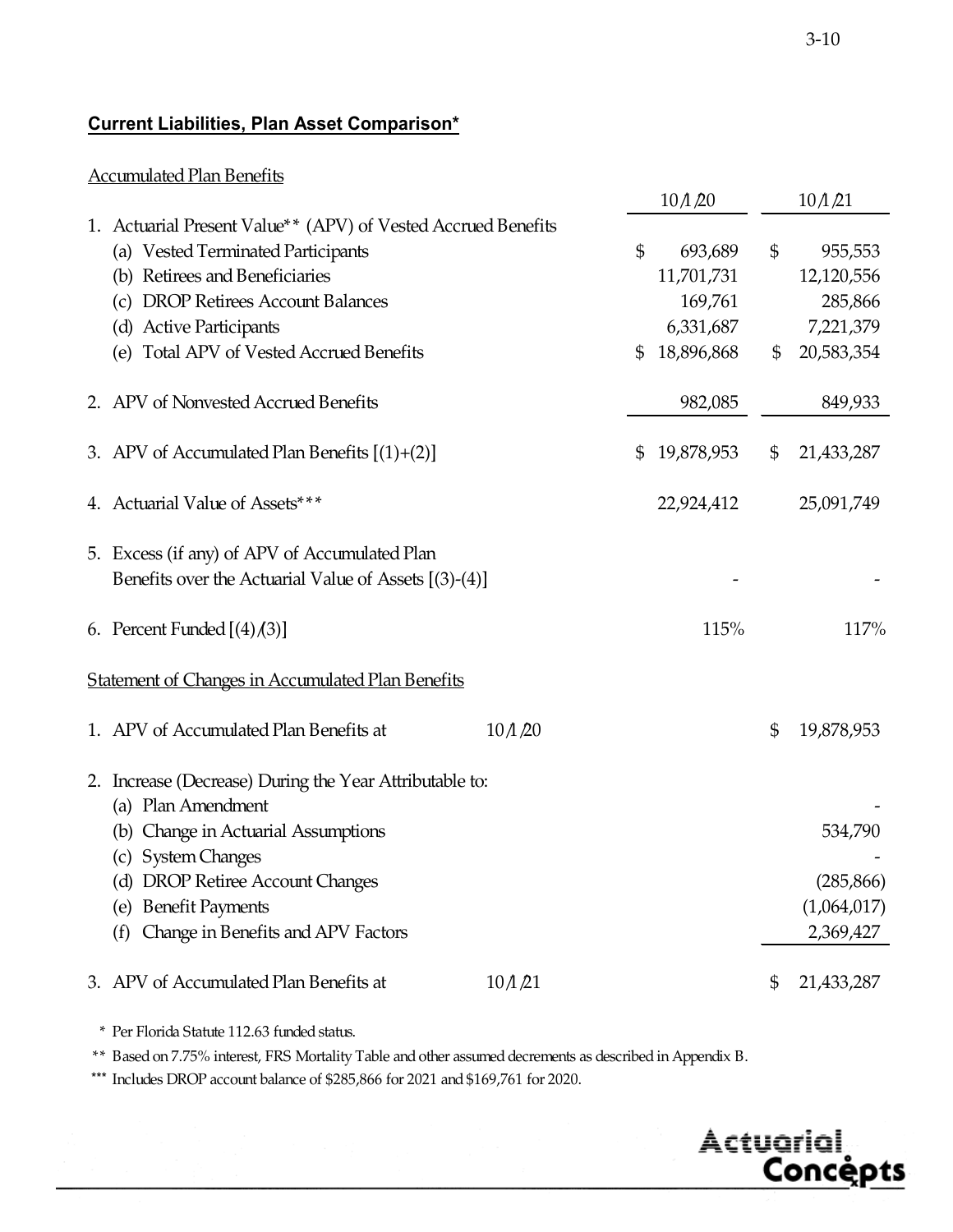|                                  | Actual Rate of | Assumed          |
|----------------------------------|----------------|------------------|
| Period Ended                     | Increase       | Rate of Increase |
| 09 80 10                         | $-2.00\%$      | 5.78%            |
| 09/30/11                         | 4.02%          | $0.00\%$         |
| 09 80 12                         | $-0.01%$       | $0.00\%$         |
| 09/30/13                         | 5.71%          | 5.44%            |
| 09/30/14                         | 4.28%          | 5.48%            |
| 09 80 15                         | 10.83%         | 5.44%            |
| 09/30/16                         | 9.99%          | 5.53%            |
| 09 B <sub>0</sub> A <sub>7</sub> | 18.55%         | 5.46%            |
| 09 80 18                         | $-3.86%$       | 5.51%            |
| 09 B <sub>0</sub> 19             | 11.07%         | 5.43%            |
| 09 80 20                         | 3.14%          | 5.37%            |
| 09 BO 21                         | 4.50%          | 5.33%            |

#### **Comparison of Actual and Assumed Salary Increases**

# **Comparison of Actual and Assumed Investment Returns**

| Period Ended | Actual Rate of<br>Return* | <b>Assumed Rate</b><br>of Return |
|--------------|---------------------------|----------------------------------|
| 09 80 10     | $3.52\%$                  | 8.00%                            |
| 09/30/11     | 1.36%                     | 7.75%                            |
| 09/30/12     | $-0.04%$                  | 7.75%                            |
| 09/30/13     | 6.03%                     | 7.75%                            |
| 09/30/14     | 8.56%                     | 7.75%                            |
| 09 80 15     | 6.98%                     | 7.75%                            |
| 09 80 16     | 7.98%                     | $7.70\%$                         |
| 09/30/17     | 8.86%                     | 7.70%                            |
| 09 80 18     | 8.79%                     | $7.65\%$                         |
| 09 80 19     | 6.94%                     | $7.60\%$                         |
| 09 80 20     | 8.29%                     | $7.50\%$                         |
| 09 BO 21     | 10.54%                    | 7.30%                            |

\* Rates of return based on actuarial value of assets.



٦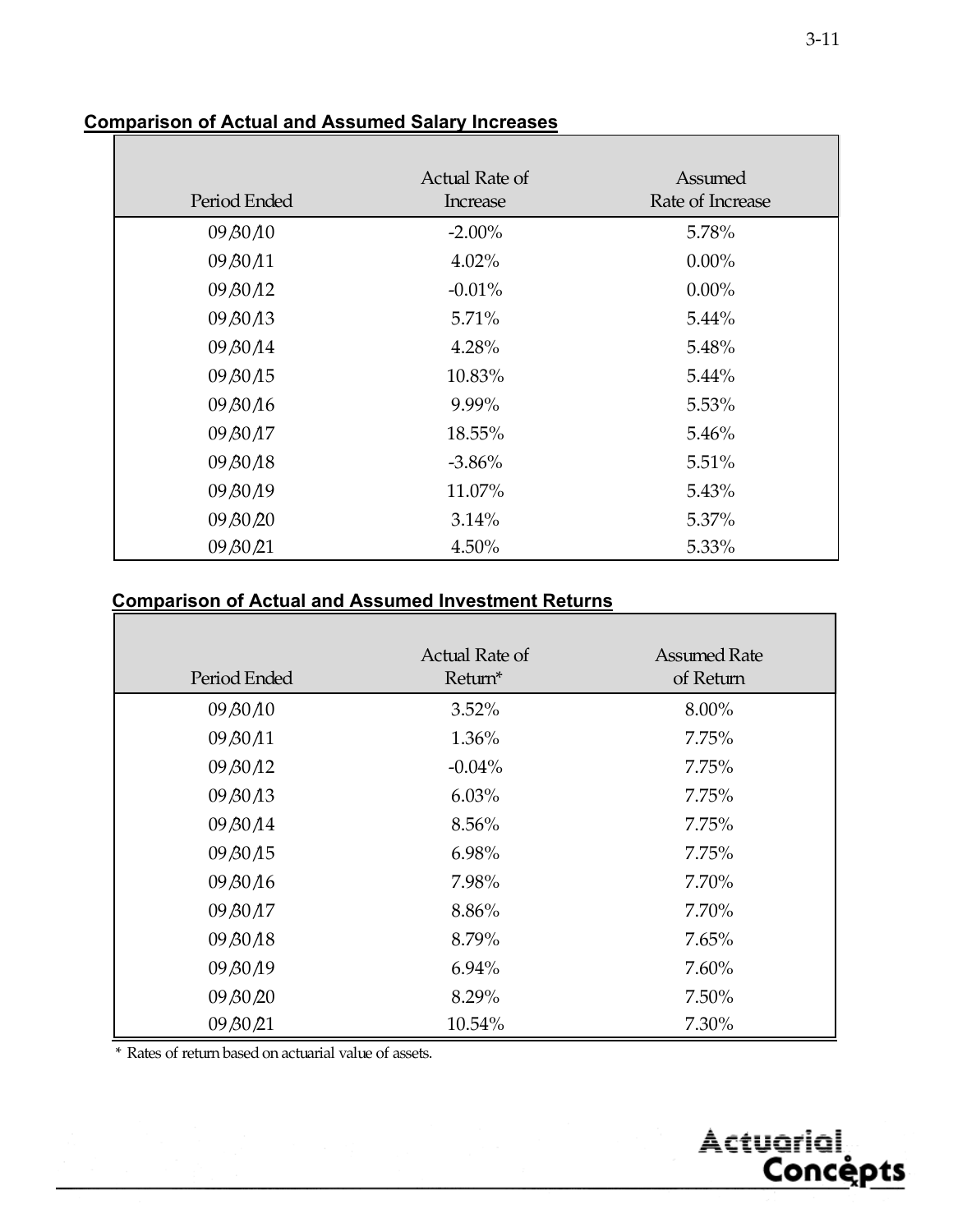|              | Plan Year Ended September 30, 2021 |                 |                                                                               |  |
|--------------|------------------------------------|-----------------|-------------------------------------------------------------------------------|--|
| $\mathbb{R}$ |                                    | 2I              | , where                                                                       |  |
|              |                                    | $M1+M2-I$       |                                                                               |  |
|              |                                    |                 | $=$ \$ 2,381,010 the interest, dividends, plus appreciation or (depreciation) |  |
|              |                                    |                 | $M1 = 22,754,651$ beginning actuarial value                                   |  |
| M2           |                                    |                 | $=$ 24,805,883 ending actuarial value                                         |  |
| $\mathbb{R}$ | $=$                                | 4,762,020<br>\$ |                                                                               |  |
|              |                                    | \$45,179,524    |                                                                               |  |
|              |                                    | 10.54%          |                                                                               |  |

**Calculation of the Actual Rate of Investment Return** 

#### **Additional Disclosures**

There are no additional disclosures required under Rules 22D-1.003(4)(f) and (g) of the State of Florida, Department of Management Services, Division of Retirement.

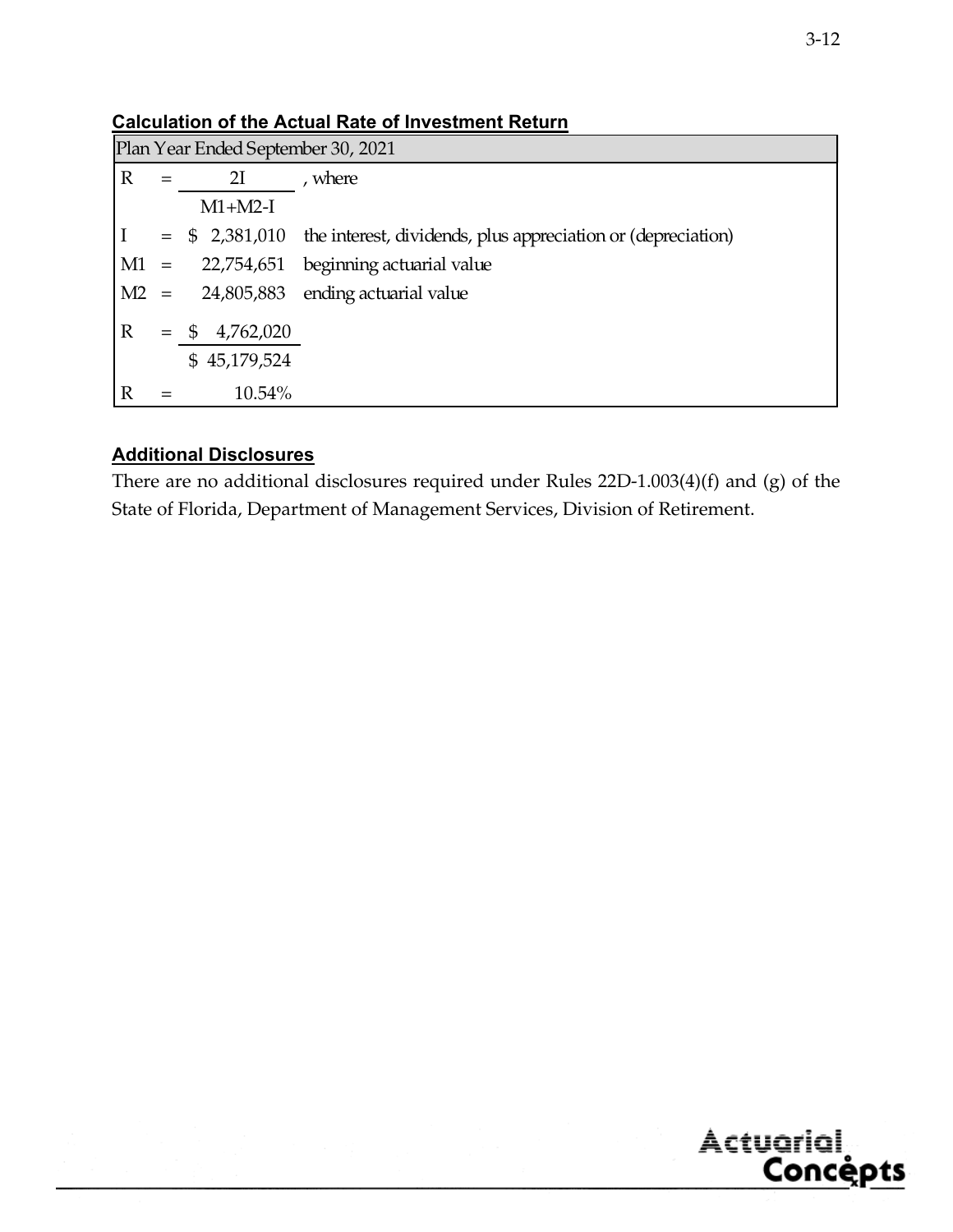# ST. AUGUSTINE POLICE OFFICERS' RETIREMENT SYSTEM

#### **SUMMARY OF PLAN PROVISIONS THAT AFFECT THE VALUATION**

#### **Definitions**

| 1. | Ordinances:           | Original Ordinance:<br>Article 10 of the St.<br>Augustine Code.                                                                                                                                                                                                                                                                |
|----|-----------------------|--------------------------------------------------------------------------------------------------------------------------------------------------------------------------------------------------------------------------------------------------------------------------------------------------------------------------------|
|    |                       | Amendments:<br>#2000-05<br>#2000-24<br>#2004-19<br>#2006-02<br>#2006-29<br>#2010-33                                                                                                                                                                                                                                            |
| 2. | Member:               | All full-time police officers employed by the City<br>are eligible for membership in the Plan upon<br>date of hire.                                                                                                                                                                                                            |
| 3. | Contributions:        | 5.5% of Salary contributed by Members.                                                                                                                                                                                                                                                                                         |
| 4. | Creditable Service:   | The number of full and fractional years worked<br>from date of hire to date of termination or<br>retirement. Up to three years of certain military<br>and prior law enforcement service may be<br>purchased at full actuarial cost and credited as<br>Creditable Service.                                                      |
| 5. | Salary:               | Total cash remuneration paid to a police officer<br>for services rendered during a particular year,<br>including base salary, overtime limited to 300<br>hours, special incentive pay and sick leave or<br>vacation leave taken during the year. Salary shall<br>not include lump-sum payments for accrued<br>leave not taken. |
| 6. | Final Average Salary: | One-twelfth of the average of a Member's annual<br>Salary for the five highest years of the last 10<br>years of Creditable Service, as of the date of<br>benefit determination.                                                                                                                                                |

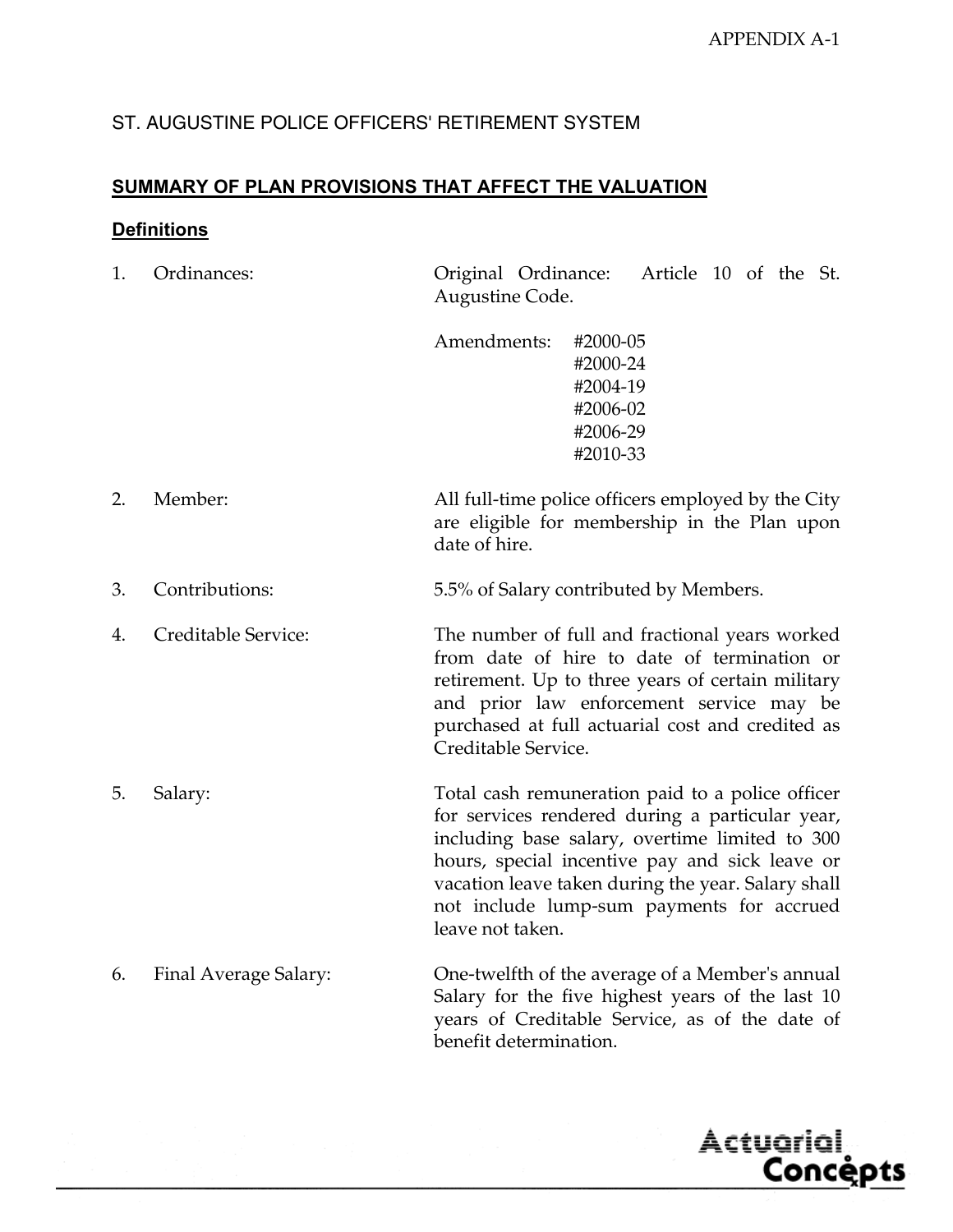Actuarial<br>Concèpts

| 7. | <b>Accrued Benefit:</b> | A monthly benefit payable for life, with 120<br>monthly payments guaranteed, starting at<br>Normal Retirement Age, equal to 2.5% of Final<br>Average Salary times Creditable Service earned<br>prior to October 1, 2005, plus 3% of Final<br>Average Salary times Creditable Service earned<br>after October 1, 2005.                                                                                                                                                              |
|----|-------------------------|------------------------------------------------------------------------------------------------------------------------------------------------------------------------------------------------------------------------------------------------------------------------------------------------------------------------------------------------------------------------------------------------------------------------------------------------------------------------------------|
|    |                         | For current active Members with less than 20<br>years of Creditable Service on October 1, 2005,<br>an upgrade of two years of past service from<br>2.5% to 3% for each year of future service after<br>October 1, 2005. For current active Members<br>with 20 or more years of Creditable Service on<br>October 1, 2005, an additional upgrade of two<br>more years of past service from 2.5% to 3% for<br>each of the first two years of service worked<br>after October 1, 2005. |
| 8. | Normal Retirement:      | Eligibility Date - The earlier of age 55 and 10<br>years of Creditable Service or 25 years of<br>Creditable Service regardless of age.                                                                                                                                                                                                                                                                                                                                             |
|    |                         | Benefit - Accrued Benefit payable as of the<br>Normal Retirement Date.                                                                                                                                                                                                                                                                                                                                                                                                             |
| 9. | Early Retirement:       | Eligibility Date - Age 50 and 10 years of<br>Creditable Service.                                                                                                                                                                                                                                                                                                                                                                                                                   |
|    |                         | Benefit - A monthly benefit payable for life, with<br>120 monthly payments guaranteed, starting at<br>the Early Retirement Date, equal to 2% of Final<br>Average Salary times Credited Service, reduced<br>by 3% for each year by which the Early<br>Date precedes the<br>Retirement<br>Normal<br>Retirement Date.                                                                                                                                                                 |

10. Disability Benefit: Accrued Benefit payable as of the Disability Retirement Date. Minimum benefit is 42% of Final Average Salary, if disability occurs in the line of duty, and 25% of Final Average Salary if disability occurs other than in the line of duty.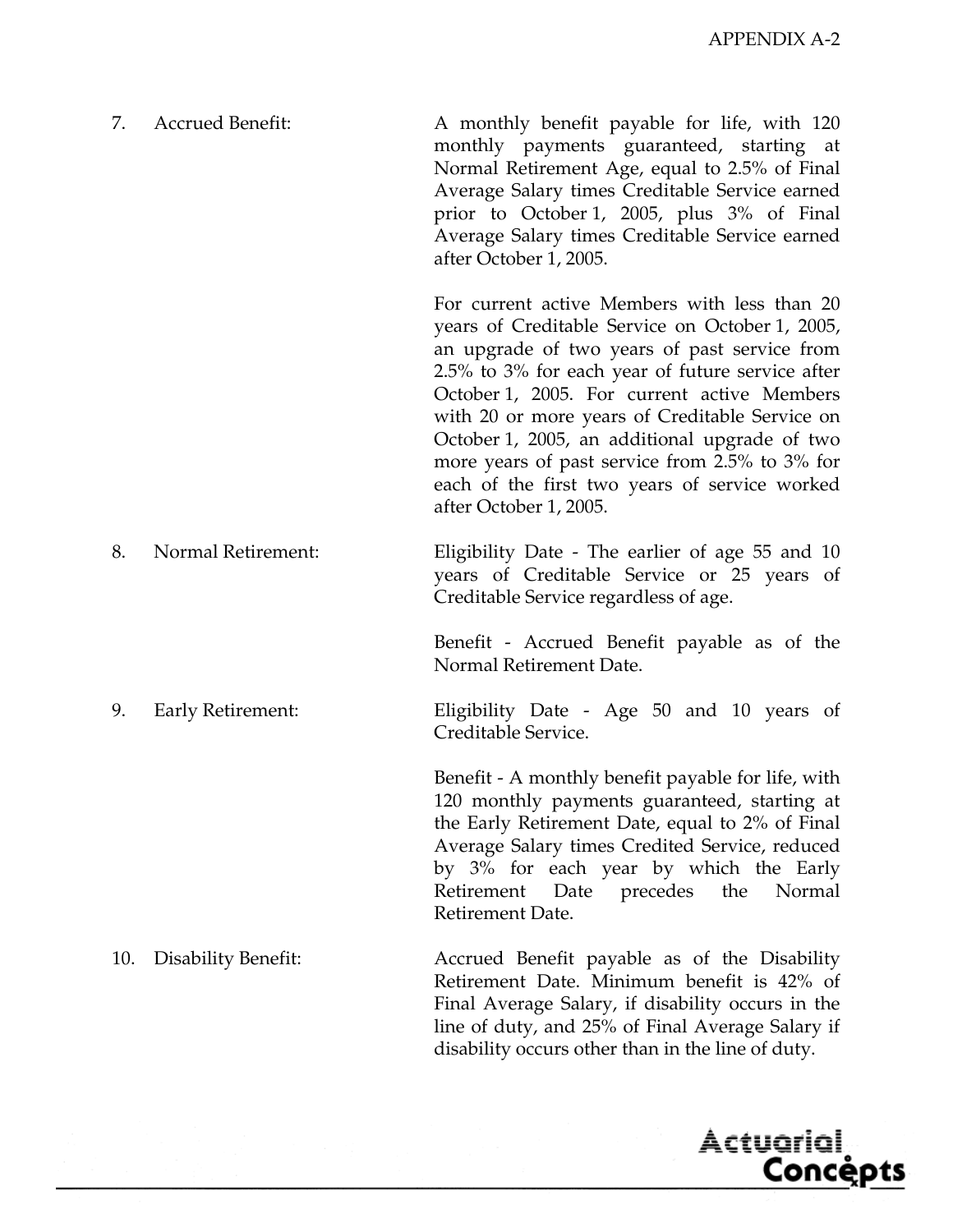|     | 11. Delayed Retirement:             | Eligibility Date - After Normal Retirement Date.                                                                                                                                                                                                                                                                                                                                                                                                                                                                                                                      |
|-----|-------------------------------------|-----------------------------------------------------------------------------------------------------------------------------------------------------------------------------------------------------------------------------------------------------------------------------------------------------------------------------------------------------------------------------------------------------------------------------------------------------------------------------------------------------------------------------------------------------------------------|
|     |                                     | Benefit - Accrued Benefit payable as of the<br>Delayed Retirement Date.                                                                                                                                                                                                                                                                                                                                                                                                                                                                                               |
| 12. | Death Benefit before<br>Retirement: | Member dies before retirement, the<br>If<br>a<br>beneficiary is entitled to the Accrued Benefit<br>payable for a period of the lesser of 120 months<br>or the life expectancy of the beneficiary.                                                                                                                                                                                                                                                                                                                                                                     |
| 13. | Death Benefit after<br>Retirement:  | Subject to the terms of the optional benefit form<br>(if any) elected.                                                                                                                                                                                                                                                                                                                                                                                                                                                                                                |
| 14. | <b>Termination Benefit:</b>         | If a Member terminates prior to completing 10<br>years of Creditable Service, the Member is<br>entitled to a refund, without interest, of the<br>Member Contributions. After completion of 10<br>years of Creditable Service, a Member is entitled<br>to a benefit equal to the Accrued Benefit payable<br>at Normal Retirement Date.                                                                                                                                                                                                                                 |
| 15. | Cost-of-Living Increases:           | Increase on January 1 of each year for current<br>retirees, if approved by the Pension Board,<br>provided the increase does not exceed 3%.                                                                                                                                                                                                                                                                                                                                                                                                                            |
|     |                                     | Members who retired on or before March 1,<br>2000, are guaranteed an annual increase of actual<br>Consumer Price Index increases up to 2%.                                                                                                                                                                                                                                                                                                                                                                                                                            |
| 16. | DROP:                               | A Member eligible for normal retirement may<br>elect to retire from the Plan under the deferred<br>retirement option program (DROP) and continue<br>to work for the Police Department for an<br>additional five years. At the end of the five-year<br>period, the Member must retire; he is then<br>entitled to a monthly benefit determined at date<br>of DROP election plus a lump sum equal to the<br>accumulation of monthly benefits not paid to<br>him during the five-year DROP period including<br>interest earnings at 6.5% annually, compounded<br>monthly. |

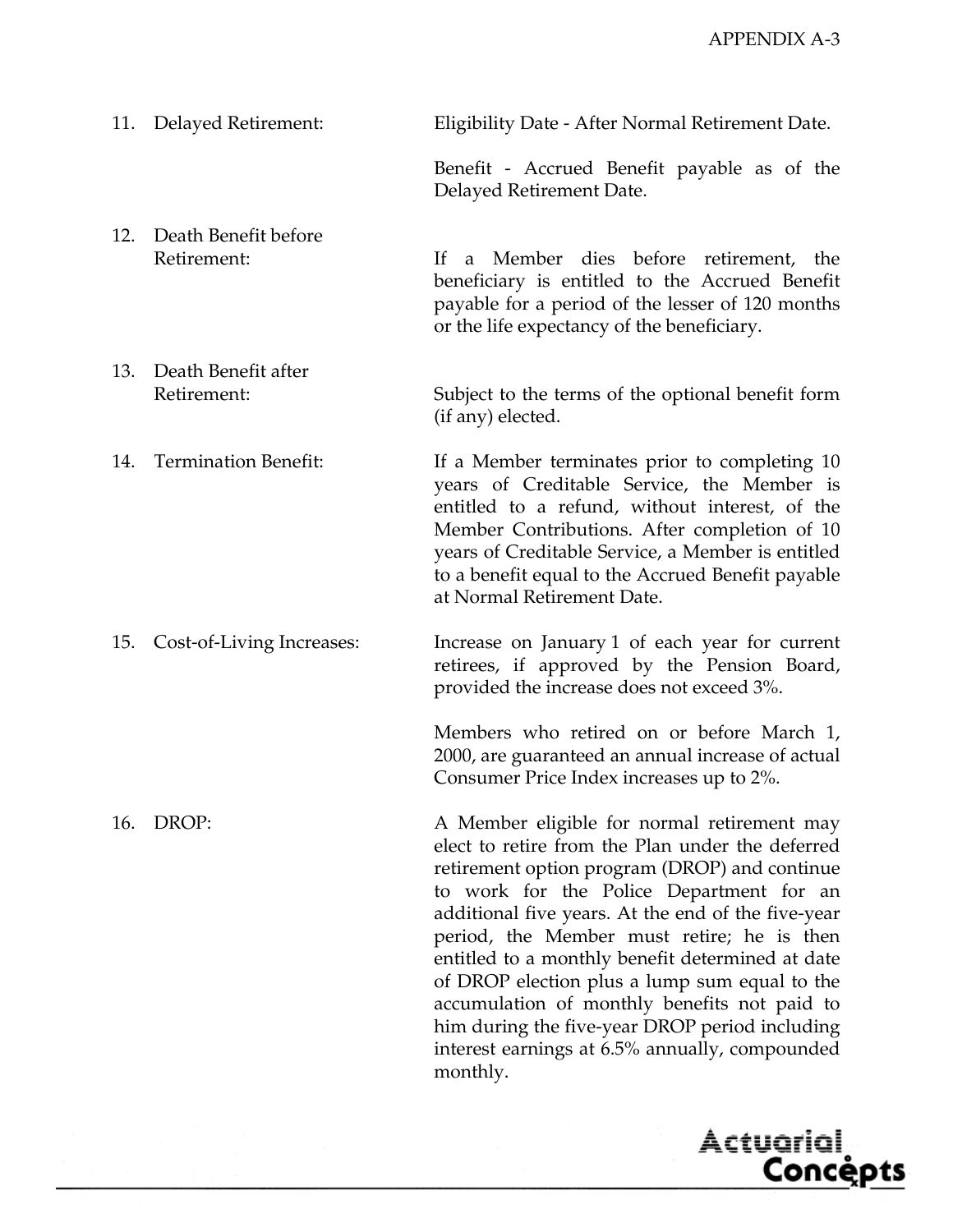Any Member who completes 25 years of Creditable Service before attaining age 52 may defer entry into the DROP until attainment of age 52, with no reduction to the five-year DROP period.

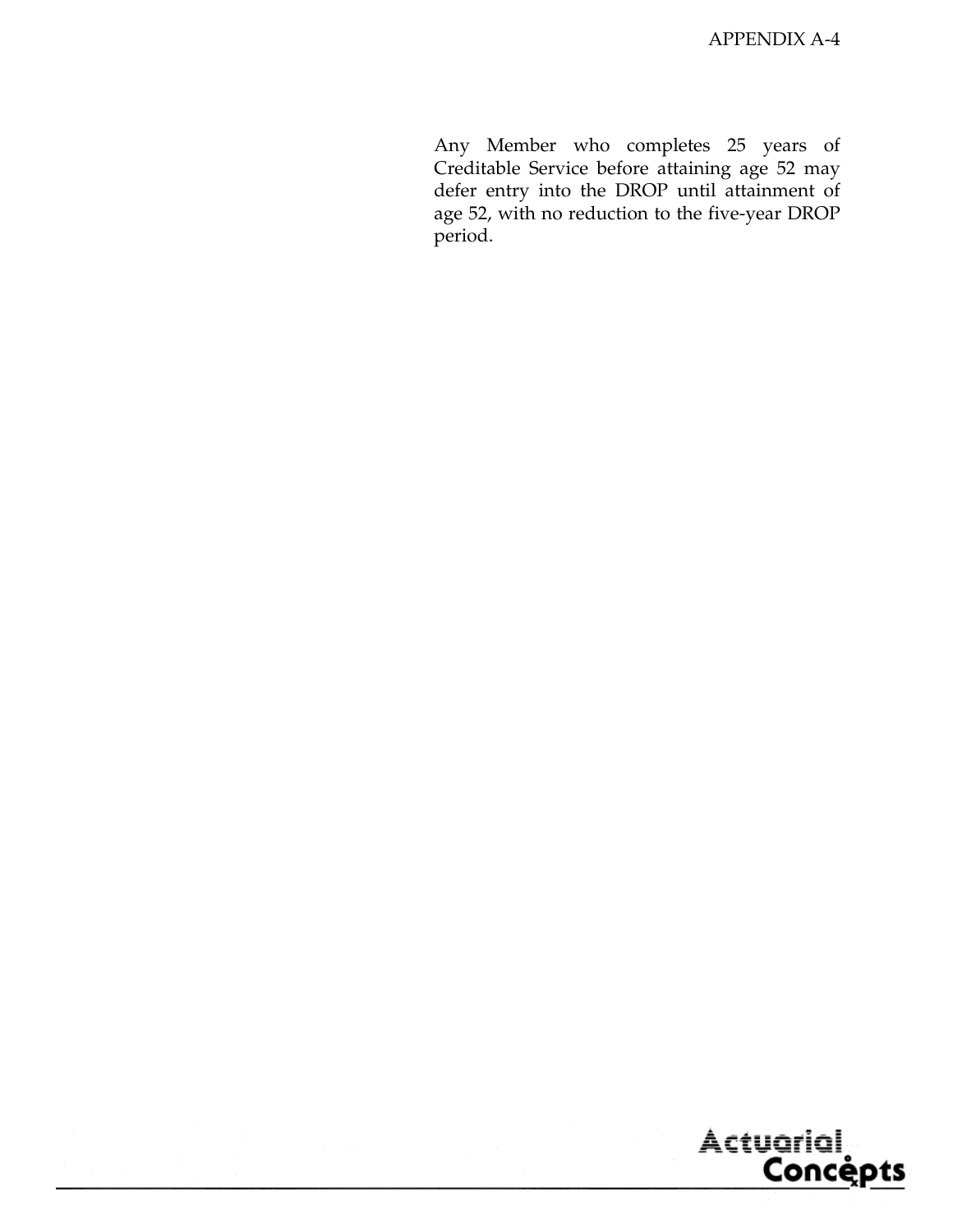# ST. AUGUSTINE POLICE OFFICERS' RETIREMENT SYSTEM

#### **ACTUARIAL ASSUMPTIONS AND ACTUARIAL COST METHOD SUMMARY**

#### **Actuarial Assumptions**

- 1. Investment Return: 7.20% per annum, compounded annually\*; net of investment expense. \*Underlying long-term rate of inflation of 2.75% per annum.
- 2. Salary Increase Rate:

| <u>Service</u> | <u>Rate</u> |
|----------------|-------------|
| <6             | 7.0%        |
| 6-8            | $6.0\%$     |
| 9-12           | $5.0\%$     |
| 13-19          | $4.0\%$     |
| 20+            | $3.5\%$     |
|                |             |

3. Healthy Mortality Rates:

|     | Male (Special Risk):<br>RP2000 Generational, 10%<br>Annuitant White |                                          |
|-----|---------------------------------------------------------------------|------------------------------------------|
|     | Collar 90% Annuitant Blue<br>Collar                                 | RP-2014 White Collar-<br>Female Scale BB |
| Age | Male                                                                | Female                                   |
| 25  | $0.04\%$                                                            | $0.02\%$                                 |
| 30  | $0.07\%$                                                            | $0.03\%$                                 |
| 35  | 0.10%                                                               | 0.05%                                    |
| 40  | 0.13%                                                               | $0.06\%$                                 |
| 45  | $0.17\%$                                                            | 0.10%                                    |
| 50  | $0.24\%$                                                            | 0.16%                                    |
| 55  | $0.41\%$                                                            | 0.26%                                    |
| 60  | $0.80\%$                                                            | $0.47\%$                                 |
|     |                                                                     |                                          |

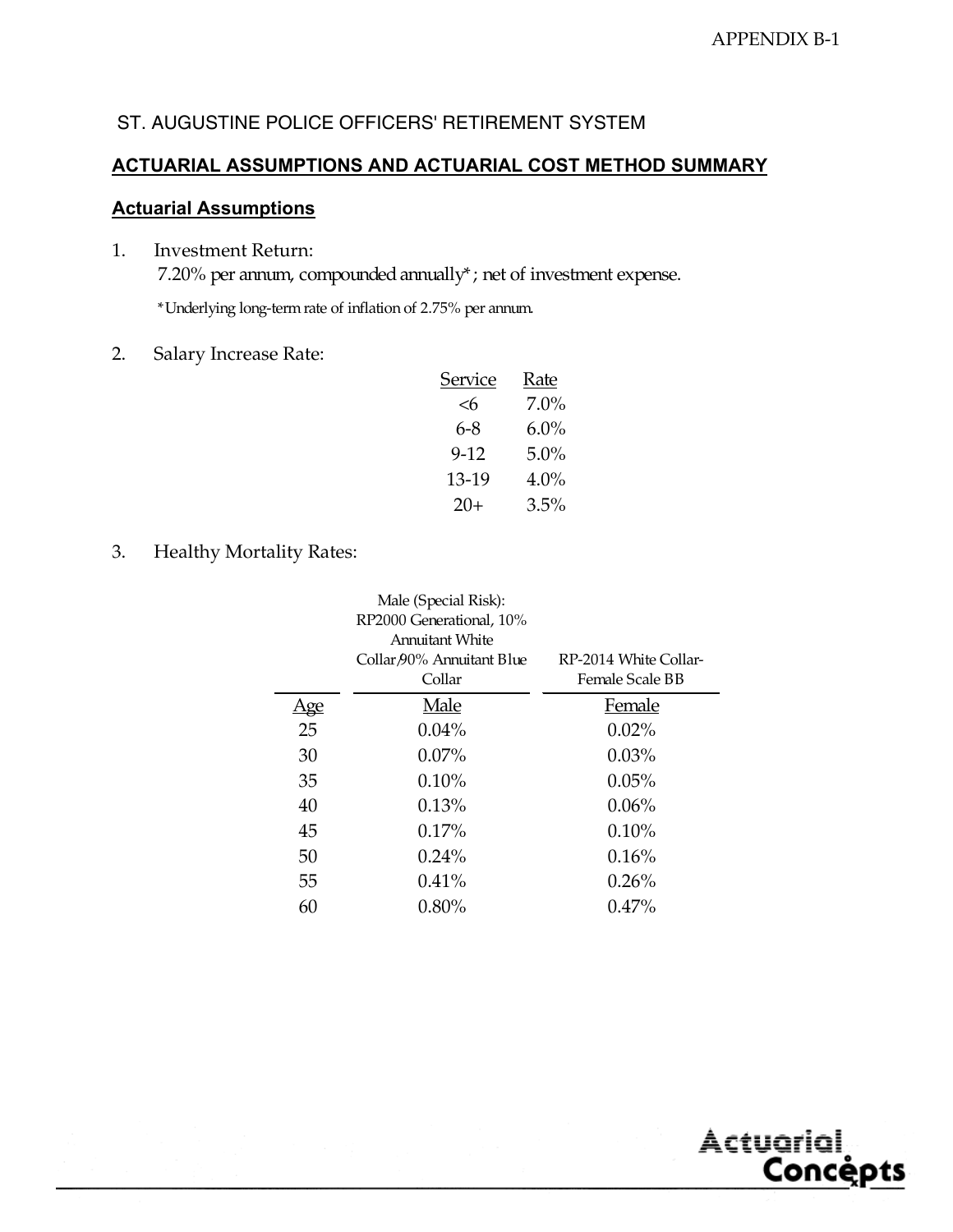Actuarial,

<u>Concepts</u>

# 4. Disabled Mortality Rates:

|     | Male Disabled (Special Risk): 60%<br>RP2000 Disabled Male setback four years<br>/40% Annuitant White Collar with no<br>setback | Female Disabled (Special Risk): 60%<br>RP2000 Disabled Female set forward two<br>years /40% Annuitant White Collar with<br>no setback |
|-----|--------------------------------------------------------------------------------------------------------------------------------|---------------------------------------------------------------------------------------------------------------------------------------|
| Age | Male                                                                                                                           | Female                                                                                                                                |
| 25  | $1.37\%$                                                                                                                       | 0.46%                                                                                                                                 |
| 30  | $1.37\%$                                                                                                                       | 0.46%                                                                                                                                 |
| 35  | 1.38%                                                                                                                          | 0.47%                                                                                                                                 |
| 40  | 1.39%                                                                                                                          | 0.47%                                                                                                                                 |
| 45  | $1.41\%$                                                                                                                       | 0.58%                                                                                                                                 |
| 50  | 1.51%                                                                                                                          | $0.87\%$                                                                                                                              |
| 55  | 1.95%                                                                                                                          | $1.22\%$                                                                                                                              |
| 60  | 2.43%                                                                                                                          | 1.63%                                                                                                                                 |

## 5. Retirement Rates:

|       | Service |       |  |  |  |  |  |  |  |  |
|-------|---------|-------|--|--|--|--|--|--|--|--|
| Age   | 10-24   | $25+$ |  |  |  |  |  |  |  |  |
| 46-51 | $0\%$   | 10%   |  |  |  |  |  |  |  |  |
| 52-54 | $0\%$   | 20%   |  |  |  |  |  |  |  |  |
| 55-56 | 25%     | 50%   |  |  |  |  |  |  |  |  |
| 57-59 | 50%     | 50%   |  |  |  |  |  |  |  |  |
| 60+   | 100%    | 100%  |  |  |  |  |  |  |  |  |

#### 6. Termination Rates:

|           | Service  |          |                |          |          |                 |  |  |  |  |  |  |
|-----------|----------|----------|----------------|----------|----------|-----------------|--|--|--|--|--|--|
|           |          | Male     |                |          | Female   |                 |  |  |  |  |  |  |
| Age       | $0 - 3$  | $3 - 5$  | $\frac{5+}{2}$ | $0 - 3$  | $3 - 5$  | $\overline{5+}$ |  |  |  |  |  |  |
| $<$ 25    | 20.00%   | 20.00%   | $3.00\%$       | 33.00%   | $2.00\%$ | $2.00\%$        |  |  |  |  |  |  |
| $25 - 29$ | 20.00%   | 20.00%   | $3.00\%$       | 33.00%   | $2.00\%$ | $2.00\%$        |  |  |  |  |  |  |
| 30-34     | 20.00%   | 20.00%   | $3.00\%$       | 33.00%   | $2.00\%$ | $2.00\%$        |  |  |  |  |  |  |
| 35-39     | 20.00%   | 20.00%   | $3.00\%$       | 33.00%   | $2.00\%$ | 10.00%          |  |  |  |  |  |  |
| $40 - 44$ | $5.00\%$ | $5.00\%$ | $5.00\%$       | 15.00%   | $2.00\%$ | $2.00\%$        |  |  |  |  |  |  |
| 45-49     | $5.00\%$ | $5.00\%$ | $5.00\%$       | 15.00%   | 2.00%    | 10.00%          |  |  |  |  |  |  |
| 50-54     | $5.00\%$ | $5.00\%$ | $5.00\%$       | 15.00%   | $2.00\%$ | $2.00\%$        |  |  |  |  |  |  |
| $55+$     | $0.00\%$ | $0.00\%$ | $0.00\%$       | $0.00\%$ | $0.00\%$ | $0.00\%$        |  |  |  |  |  |  |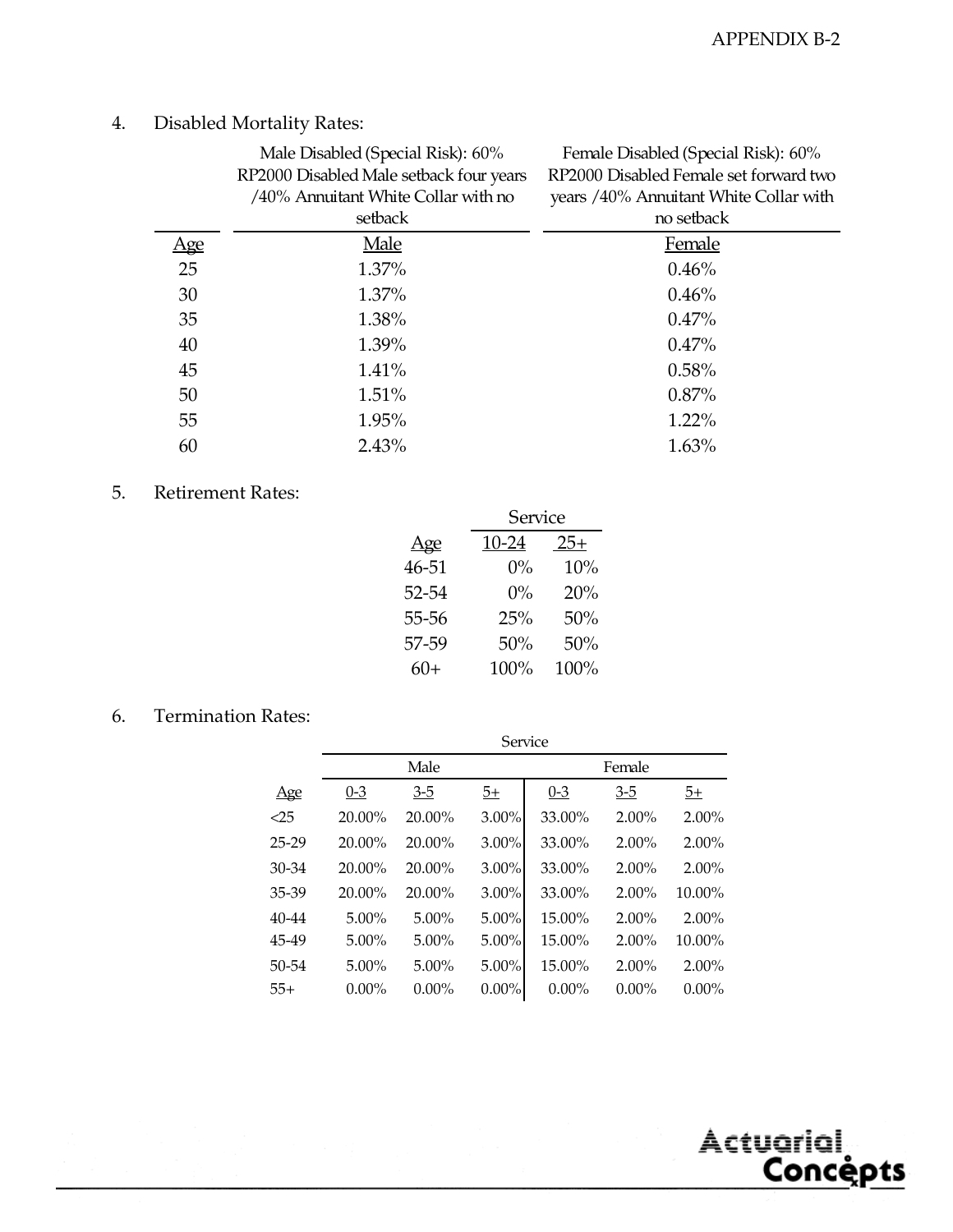7. Disability Incidence Rates:

| <u>Age</u> | Male Female       |
|------------|-------------------|
| 25         | $0.07\%$ 0.04%    |
| 35         | $0.15\%$ $0.12\%$ |
| 45         | $0.36\%$ $0.28\%$ |
| 55         | 1.18% 0.83%       |

- 8. Actuarial Value of Assets: 5 year moving market average.
- 9. Plan Expenses: Actual plan expenses.
- 10. Underlying Inflation Rate: 2.75% per annum, compounded annually.

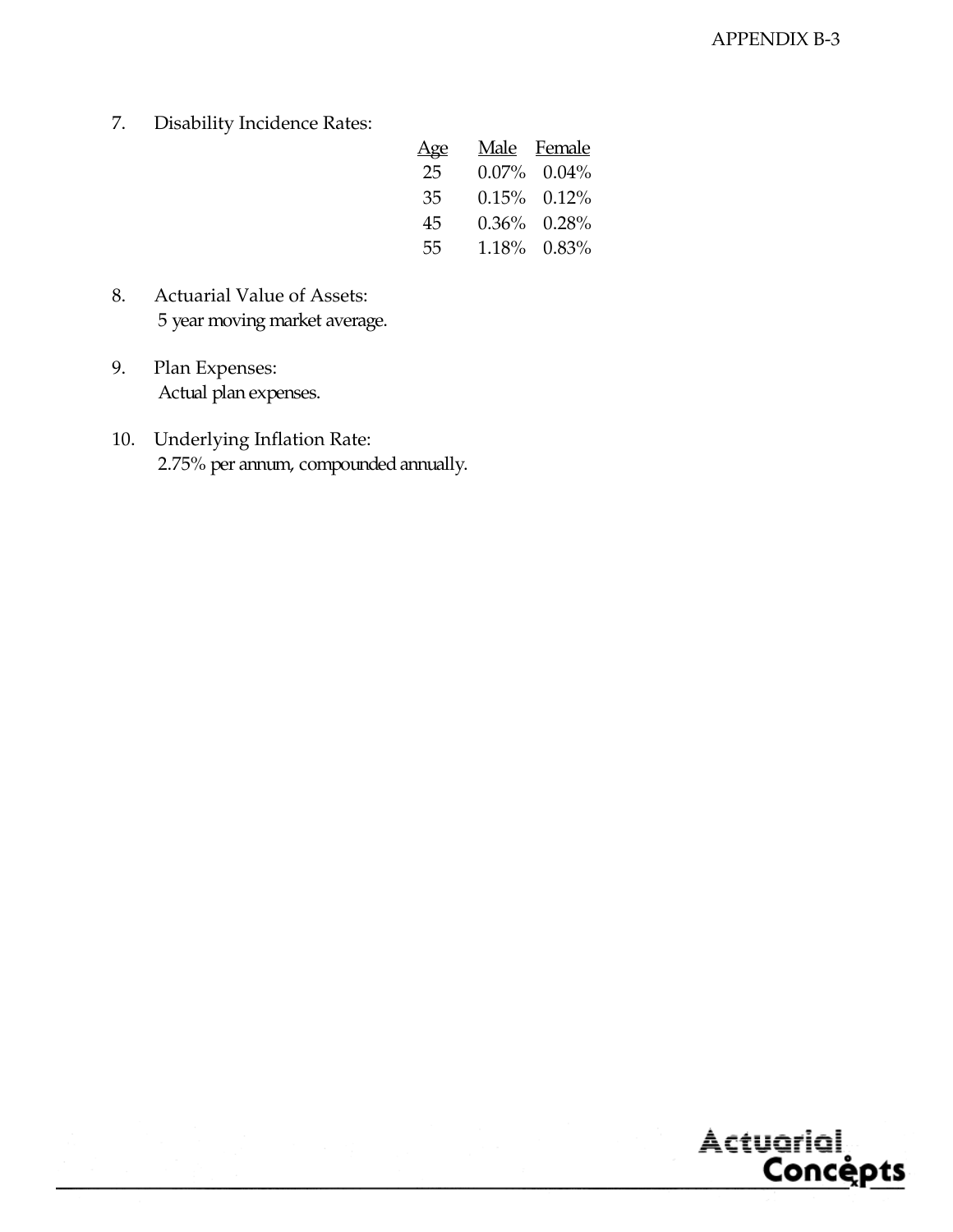Actuarial,

<u>Concepts</u>

#### **Long-Term Expected Rate of Return**

The long-term expected rate of return on pension plan investments was determined using a building-block method in which best-estimates of expected future real rates of return (expected returns, net of pension plan investment expense and inflation) are developed for each major asset class. These estimates are combined to produce the longterm expected rate of return by weighting the expected future real rates of return by the target asset allocation percentage and by adding expected inflation. Best estimates of arithmetic real rates of return for each major asset class included in the pension plan's target asset allocation are summarized in the following table:

|                                    | Development of Long Term Discount Rate |                  |             |          |            |          |  |  |  |  |
|------------------------------------|----------------------------------------|------------------|-------------|----------|------------|----------|--|--|--|--|
|                                    |                                        | <b>Real Risk</b> |             | Total    |            |          |  |  |  |  |
|                                    |                                        | Free             | <b>Risk</b> | Expected | Policy     | Policy   |  |  |  |  |
|                                    | Inflation                              | Return           | Premium     | Return   | Allocation | Return   |  |  |  |  |
| Domestic Equity*                   | 2.75%                                  | 2.0%             | 4.5%        | $9.5\%$  | 55.0%      | 5.23%    |  |  |  |  |
| Foreign Equity*                    | 2.75%                                  | $2.0\%$          | 5.5%        | 10.5%    | 10.0%      | 1.05%    |  |  |  |  |
| Corporate Bonds                    | 2.75%                                  | 2.0%             | $0.5\%$     | 5.5%     | $20.0\%$   | 1.10%    |  |  |  |  |
| Real Estate                        | 2.75%                                  | $2.0\%$          | 2.5%        | $7.5\%$  | 15.0%      | 1.13%    |  |  |  |  |
| U.S. Treasuries and Gov't Agencies | 2.75%                                  | $2.0\%$          | $0.0\%$     | $5.0\%$  | $0.0\%$    | $0.00\%$ |  |  |  |  |
| Cash                               | 2.75%                                  | $0.0\%$          | $0.0\%$     | 1.0%     | $0.0\%$    | $0.00\%$ |  |  |  |  |
| Total                              |                                        |                  |             |          | 100.0%     | 8.50%    |  |  |  |  |

\*Total equity 65%.

#### **Actuarial Value of Assets**

To determine the Plan's contribution requirements, the actuarial value of assets is determined by adjusting the expected value of assets as of any valuation date by a portion of the cumulative differences of the market value of assets and the expected actuarial value of assets starting from October 1, 1990. Each difference is fully recognized over a period not to exceed five years. The expected actuarial value of assets as of any valuation date is determined by applying actual Plan contributions and disbursements and the assumed investment yield to the previous year's expected actuarial value of assets adjusted for any fully recognized cumulative differences. The adjustment is further modified, if necessary, by an amount sufficient to ensure that the actuarial value of assets is not less than 80% nor more than 120% of market value.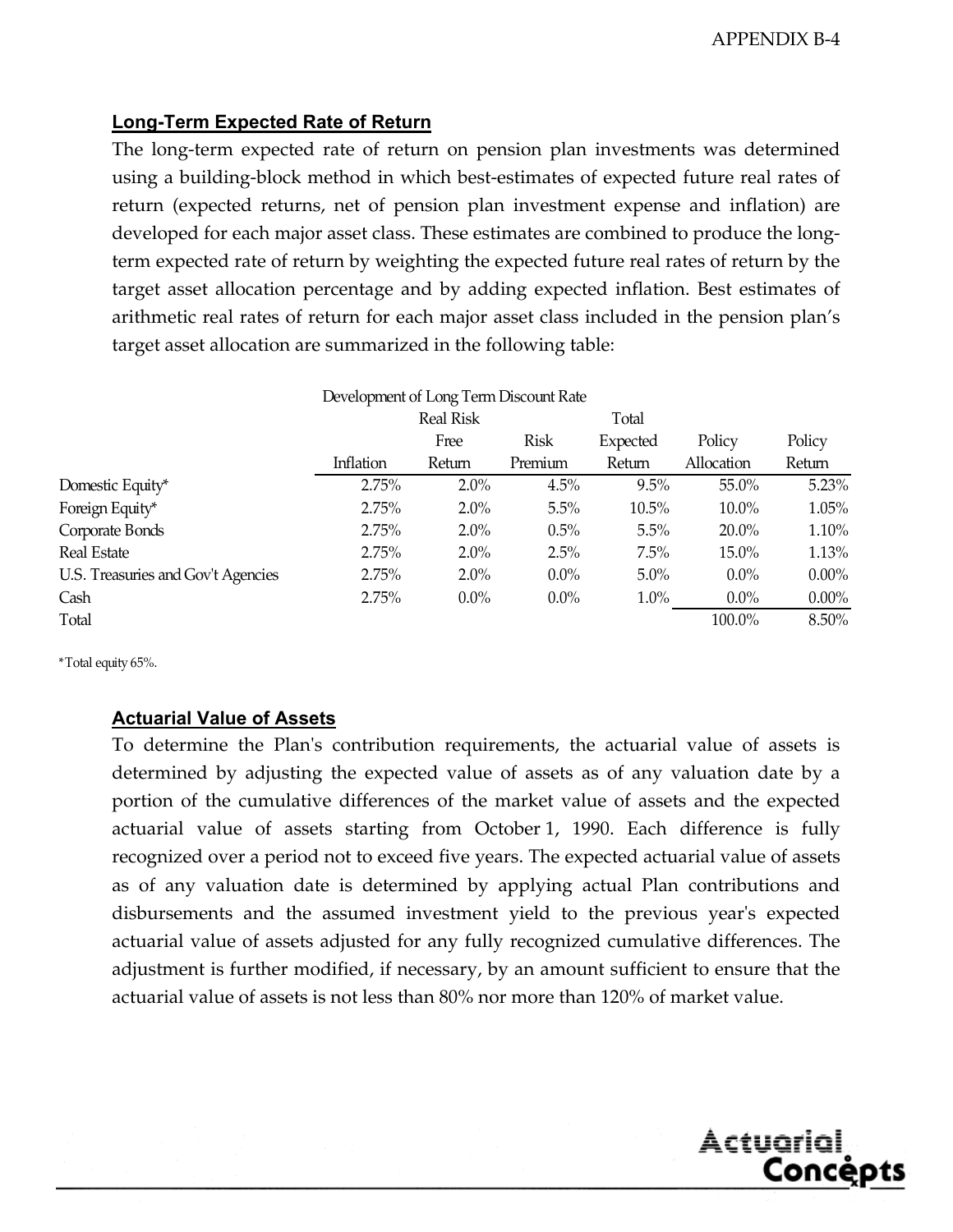APPENDIX B-5

#### **Actuarial Cost Method**

To determine the Plan's contribution requirements, the Individual Entry Age Actuarial Cost Method was used. Under this method, the cost of each member's projected retirement benefit is funded through a series of annual payments, determined as a level percentage of each year's earnings from age at hire to assumed exit age. This level percentage, known as normal cost, is thus computed as though the Plan had always been in effect. A yearly normal cost for each member is individually determined by multiplying each member's level percentage by the applicable yearly earnings, then adding together to obtain the normal cost amount for the Plan for that year. The accrued value of normal cost payments due prior to the valuation date is termed the actuarial accrued liability (AAL). This amount minus the actuarial value of assets is known as the unfunded actuarial accrued liability (UAAL). The annual cost of a plan consists of two components: normal cost and an amortization payment, which may vary between prescribed limits, toward the UAAL.

It is intended that any negative UAAL be amortized over a 15-year period from valuation date (each valuation will restart a 15-year amortization of the then current balance of the surplus).

UAAL bases established prior to October 1, 2012, have been consolidated into a single debit base and amortized over 15 years starting October 1, 2012. UAAL bases established on and after October 1, 2012, due to increases or decreases in liabilities attributable to changes in plan provisions, actuarial assumptions, and/or actuarial gains or losses will be amortized over 15 years as a level dollar amount from inception.

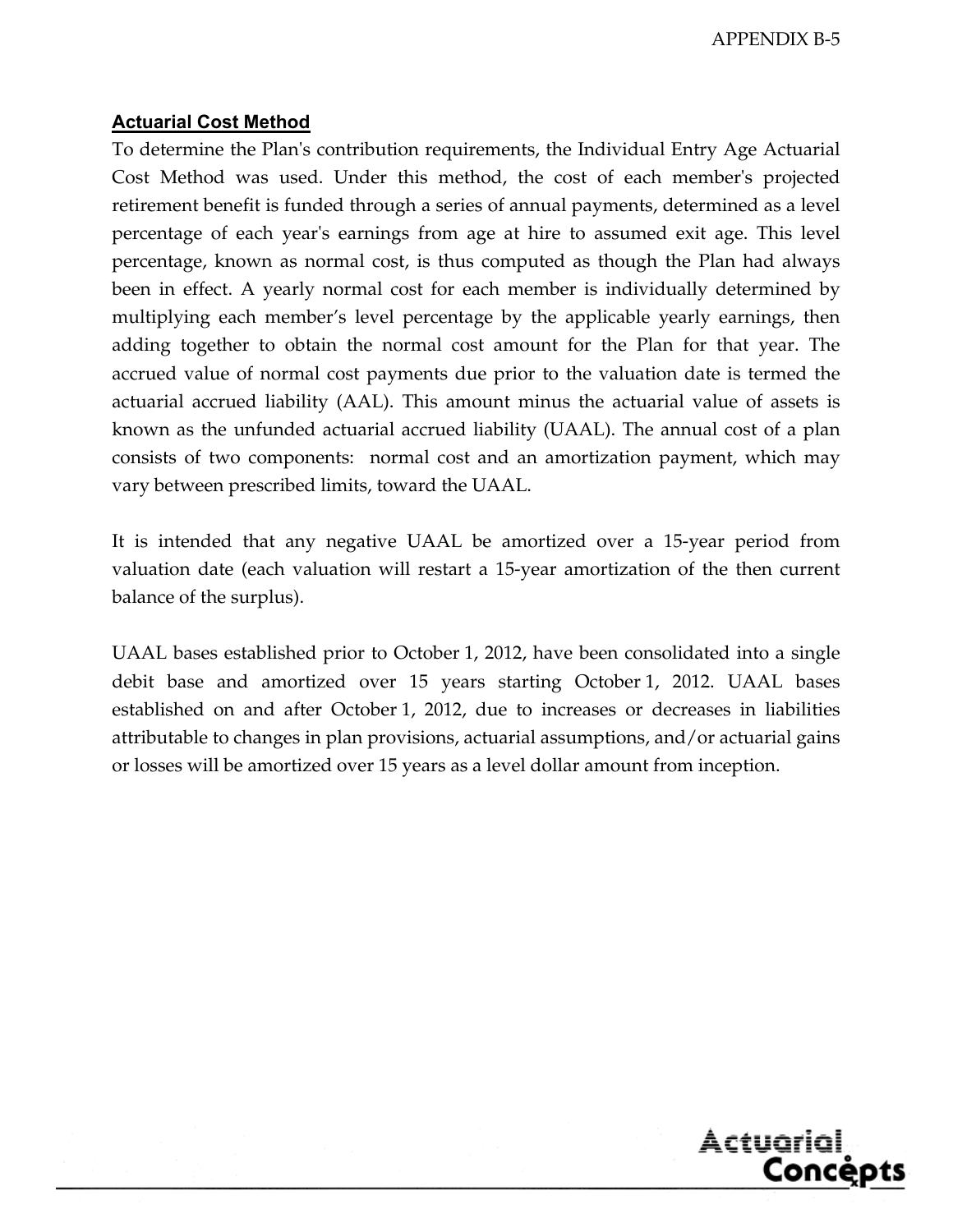#### **Miscellaneous Valuation Procedures**

- 1. Projected retirement benefits were limited to IRC Section 415 benefit limits applicable to the current plan year (for fiscal year 2021-2022, \$230,000), payable as a life annuity, beginning at or after age 62, reduced as applicable for earlier benefit commencement with assumed increases equal to the assumed long-term rate of inflation.
- 2. Projected earnings were limited to IRC Section 401(a)(17) compensation limits applicable to the current plan year (for fiscal year 2021-2022, \$290,000) with assumed increases equal to the assumed long-term rate of inflation.
- 3. Annual covered payroll is the amount of total pensionable earnings paid during the prior fiscal year for employees who are currently active members in the Plan (that does not include employees still working but retired under the DROP provisions). Valuation payroll is payroll expected to be paid during the current fiscal year, determined using prior-year covered payroll and the salary increase assumption by individual member. Annual valuation payroll for the 2021-22 fiscal year was determined using expected valuation payroll for 2020-21 projected for one year using the Plan's payroll growth assumption.
- 4. The effect of member contributions on the funding requirements has been recognized through subtracting the expected member contributions from the total Plan contribution requirement to determine the net City portion.
- 5. Member information is current as of October 1, 2021.
- 6. No liability was recognized in the valuation for nonvested employees who have terminated, whether or not a break in service has occurred as of the valuation date, since any potential liability for this group is not significant. Note that upon rehire, any applicable prior employment service credits will be fully recognized in the valuation.
- 7. Although early retirement benefits are payable on a more favorable basis than actuarial equivalent values, it has been assumed that early retirement elections

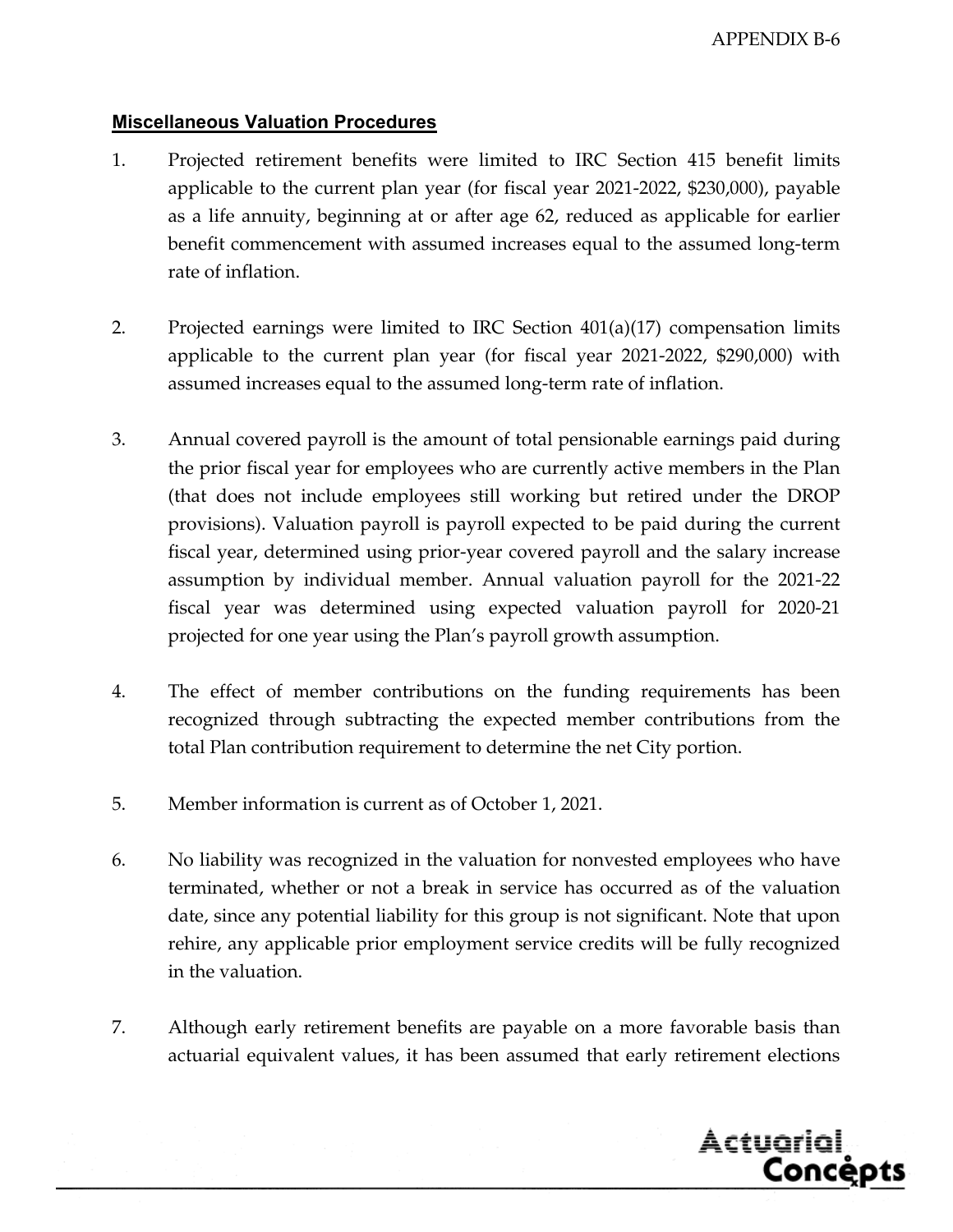are infrequent and any additional APV would be small. Therefore, no APV was recognized for subsidized early retirement in the valuation.

- 8. The contribution requirement includes an amount to recognize the Plan's anticipated administrative expenses based on actual prior experience (see assumptions). This amount is reflected in the required normal cost.
- 9. Premium tax refunds paid pursuant to Florida Statutes, Chapter 185, expected to be received in the current fiscal year were assumed to be the same as the amount available for the prior year.
- 10. It was assumed that 100% of future deaths and disablements will occur in the line of duty.
- 11. The future annual cost-of-living increase was assumed to be 0% per year for post-March 2000 current and future retirees (pre-year 2000 retirees receive a guaranteed minimum 2% per year increase); however, this is independent of the granting of ad hoc cost-of-living increases—see description of procedures below.
- 12. Ad hoc benefit increases for current retirees of up to 3.0% may be granted by the Board if "sufficient" funds are available (Consumer Price Index increase up to 2.0% is guaranteed for retirees as of March 1, 2000). For purposes of this determination, the APV of the ad hoc increase that would otherwise be applicable based on experience for the fiscal year ending on the valuation date for retirees in payment status was compared to the accumulated actuarial gains that have been experienced since the adoption of this procedure (October 1, 1990) net of prior ad hoc cost-of-living increases granted, accumulated to the valuation date. If the net accumulated gains exceed the APV, the assets are judged "sufficient" for this purpose. The accumulated gains and accumulated prior ad hoc increases are presented below:

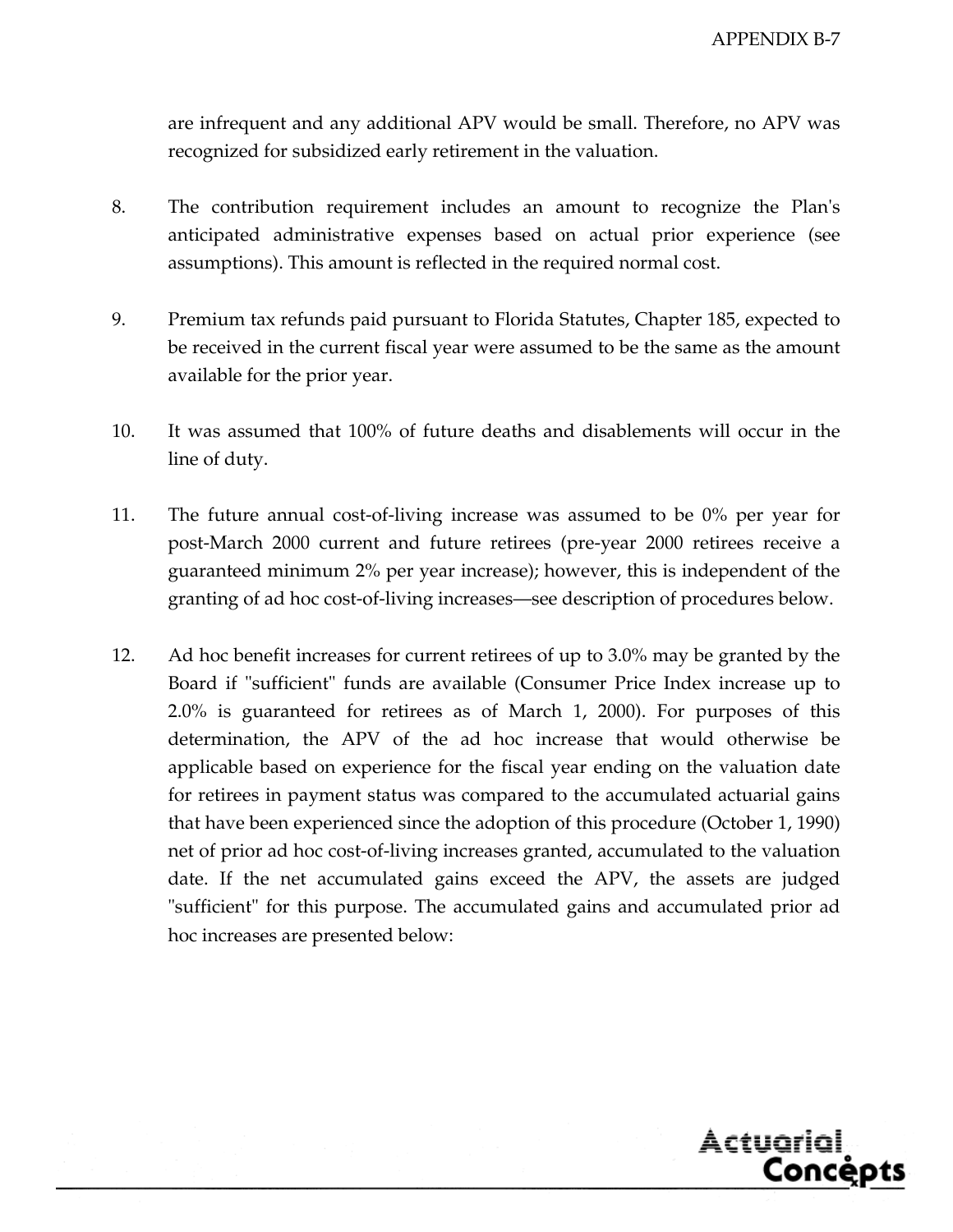|          |                   | $(Gains)$ Losses |                    |    |                |    | Ad hoc Increases   |  |  |  |
|----------|-------------------|------------------|--------------------|----|----------------|----|--------------------|--|--|--|
| Interest | <u>Year Ended</u> | <b>Accrued</b>   | <b>Accumulated</b> |    | <b>Accrued</b> |    | <b>Accumulated</b> |  |  |  |
| 9%       | 9 80 1991         | \$<br>20,000     | \$<br>20,000       | \$ | 23,405         | \$ | 23,405             |  |  |  |
| 9%       | 9 80 1992         | (161,000)        | (139,200)          |    | 45,245         |    | 70,756             |  |  |  |
| 9%       | 9 80 1993         | (196,000)        | (347, 728)         |    | 42,542         |    | 119,666            |  |  |  |
| 9%       | 9/30/1994         | (161,000)        | (540, 024)         |    | 44,349         |    | 173,589            |  |  |  |
| $8\%$    | 9 80 1995         | (151,000)        | (734, 225)         |    | 40,548         |    | 228,024            |  |  |  |
| 8%       | 9 80 1996         | (2,400)          | (795, 363)         |    | 48,396         |    | 294,662            |  |  |  |
| 8%       | 9 80 1997         | (839,000)        | (1,697,992)        |    | 40,665         |    | 358,899            |  |  |  |
| 8%       | 9 80 1998         | (166,000)        | (1,999,831)        |    | 27,837         |    | 415,449            |  |  |  |
| 8%       | 9 80 1999         | (441,000)        | (2,600,817)        |    | 46,563         |    | 495,248            |  |  |  |
| 8%       | 9 80 2000         | (161, 965)       | (2,970,847)        |    | 34,887         |    | 569,755            |  |  |  |
| 8%       | 9 80 2001         | 310,452          | (2,898,063)        |    | 20,622         |    | 635,957            |  |  |  |
| 8%       | 9 80 2002         | (274, 387)       | (3,404,295)        |    | 23,633         |    | 710,467            |  |  |  |
| 8%       | 9 80 2003         | 465,231          | (3,211,407)        |    | 10,087         |    | 777,391            |  |  |  |
| 8%       | 9 80 2004         | 362,750          | (3, 105, 570)      |    | 36,544         |    | 876,126            |  |  |  |
| 8%       | 9 80 2005         | 738,235          | (2,615,781)        |    | 34,011         |    | 980,227            |  |  |  |
| $8\%$    | 9 80 2006         | (20,211)         | (2,845,254)        |    | 39,801         |    | 1,098,446          |  |  |  |
| 8%       | 9 80 2007         | (97, 338)        | (3,170,212)        |    | 106,505        |    | 1,292,827          |  |  |  |
| 8%       | 9 80 2008         | 108,200          | (3,315,629)        |    | 136,471        |    | 1,532,724          |  |  |  |
| 8%       | 9 80 2009         | 628,134          | (2,952,745)        |    |                |    | 1,655,342          |  |  |  |
| 8%       | 9 80 2010         | 374,174          | (2,814,791)        |    | 51,617         |    | 1,839,387          |  |  |  |
| 7.75%    | 9 80 2011         | 526,124          | (2,513,850)        |    | 156,651        |    | 2,138,590          |  |  |  |
| 7.75%    | 9 80 2012         | 558,335          | (2,150,338)        |    |                |    | 2,304,331          |  |  |  |
| 7.75%    | 9 80 2013         | 82,221           | (2, 234, 768)      |    |                |    | 2,482,917          |  |  |  |
| 7.75%    | 9 80 2014         | (190, 701)       | (2,598,664)        |    |                |    | 2,675,343          |  |  |  |
| 7.70%    | 9 80 2015         | (99,201)         | (2,899,261)        |    |                |    | 2,882,682          |  |  |  |
| 7.70%    | 9 80 2016         | (81, 557)        | (3,204,061)        |    | 16,227         |    | 3,120,875          |  |  |  |
| 7.65%    | 9 80 2017         | 548,685          | (2,900,487)        |    |                |    | 3,359,622          |  |  |  |
| 7.65%    | 9 80 2018         | (584, 548)       | (3,706,922)        |    | 87,298         |    | 3,703,931          |  |  |  |
| 7.60%    | 9 80 2019         | 204,844          | (3,783,804)        |    |                |    | 3,985,430          |  |  |  |
| $7.50\%$ | 9 80 2020         | 75,662           | (3,991,927)        |    |                |    | 4,284,337          |  |  |  |
| 7.30%    | 9 80 2021         | (571, 839)       | (4,855,177)        |    | 238,532        |    | 4,835,625          |  |  |  |

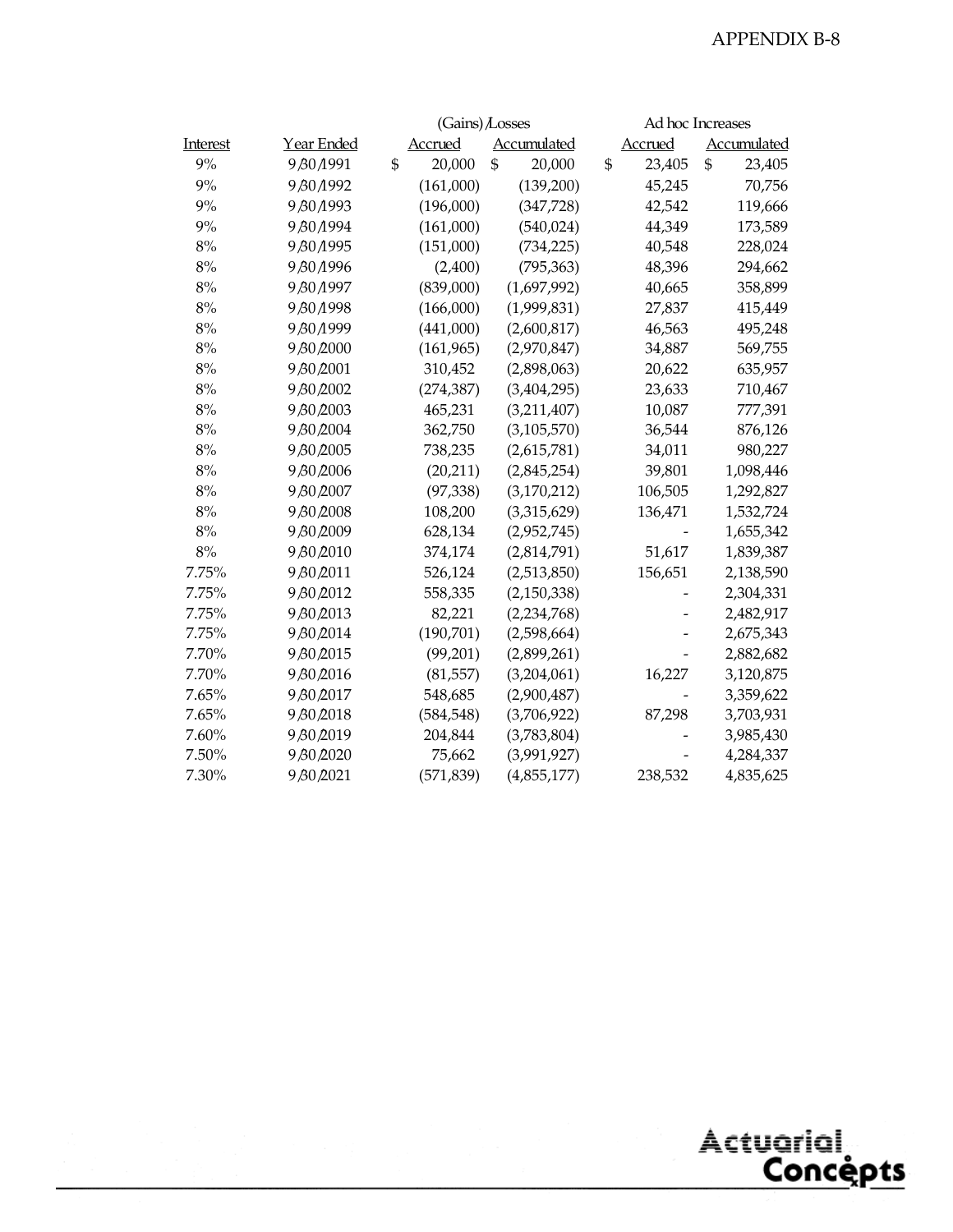# ST. AUGUSTINE POLICE OFFICERS' RETIREMENT SYSTEM

#### **DEVELOPMENT OF ACTUARIAL VALUE OF ASSETS**

| <b>Expected Value</b>                               | 10/1/2021         |
|-----------------------------------------------------|-------------------|
| Previous Year's:                                    |                   |
| 1. Expected Value                                   | \$<br>21,596,958  |
| 2. Previous Years' Fully Recognized Difference      | 473,106           |
| 3. Interest on $(1)$ and $(2)$                      | 1,611,115         |
| Contributions with Interest<br>4.                   | 843,710           |
| 5. Benefit Payments with Interest                   | 1,102,854         |
| 6. Administrative Expenses with Interest            | 93,009            |
| Current Year's:                                     |                   |
| 7. Expected Value $[(1)+(2)+(3)+(4)-(5)-(6)]$       | \$<br>23,329,025  |
| <b>Cumulative Differences</b>                       |                   |
| 1. Market Value                                     | 27,040,505        |
| 2. Expected Value                                   | 23,329,025        |
| 3. Cumulative Difference [(1)-(2)]                  | \$<br>3,711,480   |
| 4. Original Differences by Year                     |                   |
| Initial                                             | Interest-adjusted |
| Year<br>Amount                                      | Amount            |
| 2017<br>835,815                                     | \$<br>1,116,720   |
| 2018<br>311,763                                     | 386,941           |
| 2019<br>(768, 349)                                  | (886, 271)        |
| 2020<br>(169, 946)                                  | (182, 352)        |
| 2021<br>3,276,441                                   | 3,276,441         |
| <b>Actuarial Value</b>                              |                   |
| 1. Market Value                                     | \$<br>27,040,505  |
| <b>Expected Value</b><br>2.                         | 23,329,025        |
| 3. Current Year's Difference                        | 3,276,441         |
| 4. 20% of Current Difference $[(3) \times 0.2]$     | 655,288           |
| 5. Previous Years' Cumulative Adjustments           | 821,570 *         |
| 6. Preliminary Actuarial Value $[(2)+(4)+(5)]$      | 24,805,883        |
| 80% of Market Value [(1)x0.8]<br>7.                 | 21,632,404        |
| 120% of Market Value $[(1)x1.2]$<br>୪.              | 32,448,606        |
| 9. Actuarial Value within 20% Market Value Corridor | 24,805,883        |
|                                                     |                   |

\*From "Cumulative Differences"  $[(0.4 \times (4u)) + (0.6 \times (4t)) + (0.8 \times (4s)) + (1.0 \times (4r))]$ 

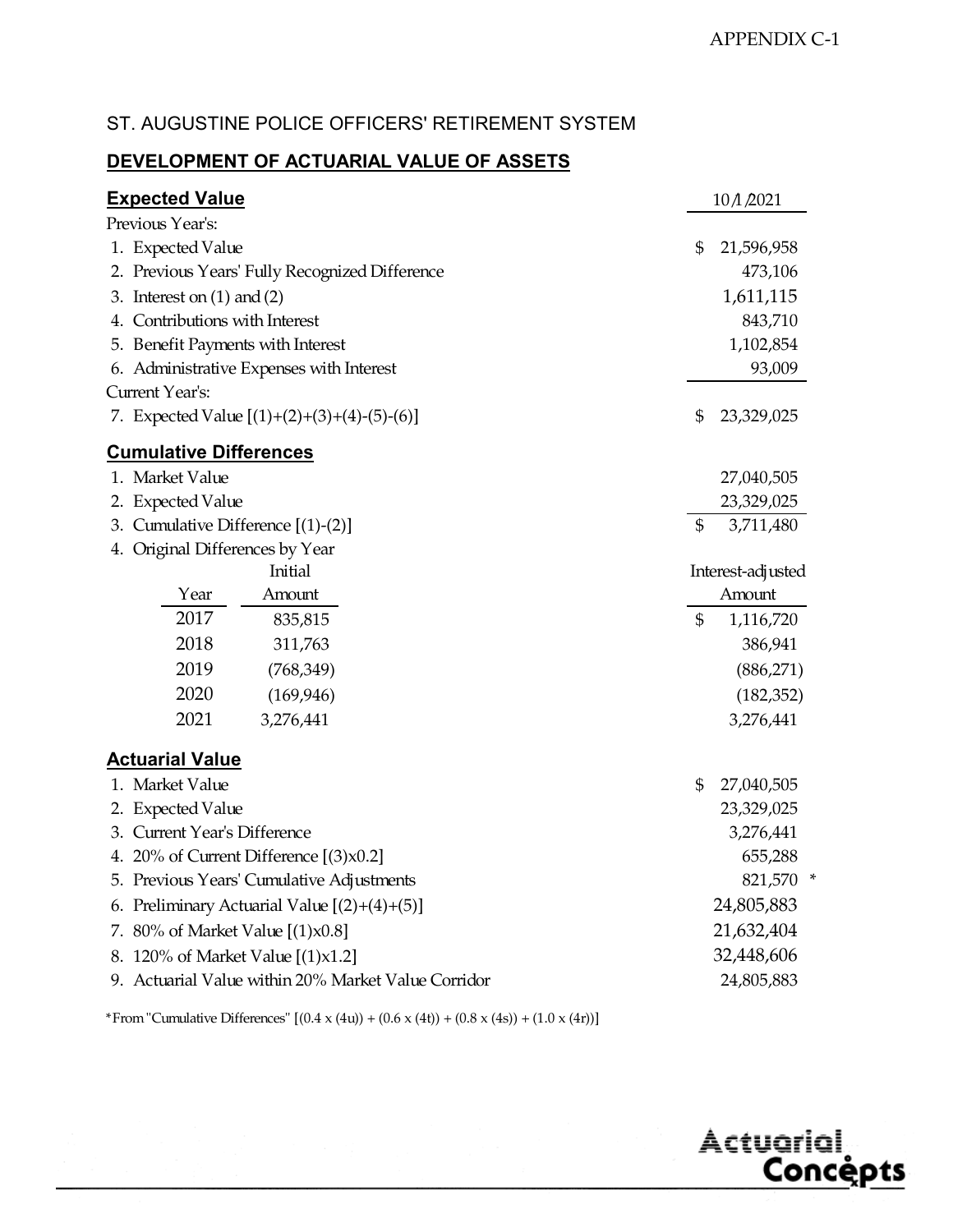# CITY OF ST. AUGUSTINE POLICE OFFICERS' RETIREMENT SYSTEM

| <b>TRUST FUND BALANCE AS OF</b>                                    | 10/1/2021 |               |            |
|--------------------------------------------------------------------|-----------|---------------|------------|
| Cash                                                               |           | \$            | 517,084    |
| <b>Fixed Income Mutual Funds</b>                                   |           |               | 3,804,373  |
| <b>Equity Mutual Funds</b>                                         |           |               |            |
| <b>Equity Securities - Domestic</b>                                |           |               | 16,045,011 |
| <b>Equity Securities - International</b>                           |           |               | 2,545,010  |
| <b>Real Estate</b>                                                 |           |               | 4,491,408  |
| Other                                                              |           |               |            |
| <b>Total Assets</b>                                                |           | \$            | 27,402,886 |
| <b>Accounts Receivable</b>                                         |           |               |            |
| Accrued Income                                                     |           |               |            |
| <b>Accrued Interest</b>                                            |           |               |            |
| Due From State of Florida                                          |           |               |            |
| <b>Accounts Payable</b>                                            |           |               | (7, 402)   |
| Refunds Payable                                                    |           |               |            |
| Due from Brokers                                                   |           |               |            |
| Trust Assets at Market Value before Premium Tax Refund Restriction |           | \$            | 27,395,484 |
| Premium Taxes not Countable                                        |           |               | 69,113     |
| <b>DROP</b> Account Balances                                       |           |               | 285,866    |
| <b>Assets Available for Pensions</b>                               |           | $\mathfrak s$ | 27,040,505 |
| <b>Asset Percentage Weightings</b>                                 |           |               |            |
| Cash                                                               | 1.89%     |               |            |
| Equity                                                             | 67.84%    |               |            |
| <b>B</b> ond                                                       | 13.88%    |               |            |
| <b>Real Estate</b>                                                 | 16.39%    |               |            |
| Other                                                              | $0.00\%$  |               |            |
| Total                                                              | 100.00%   |               |            |

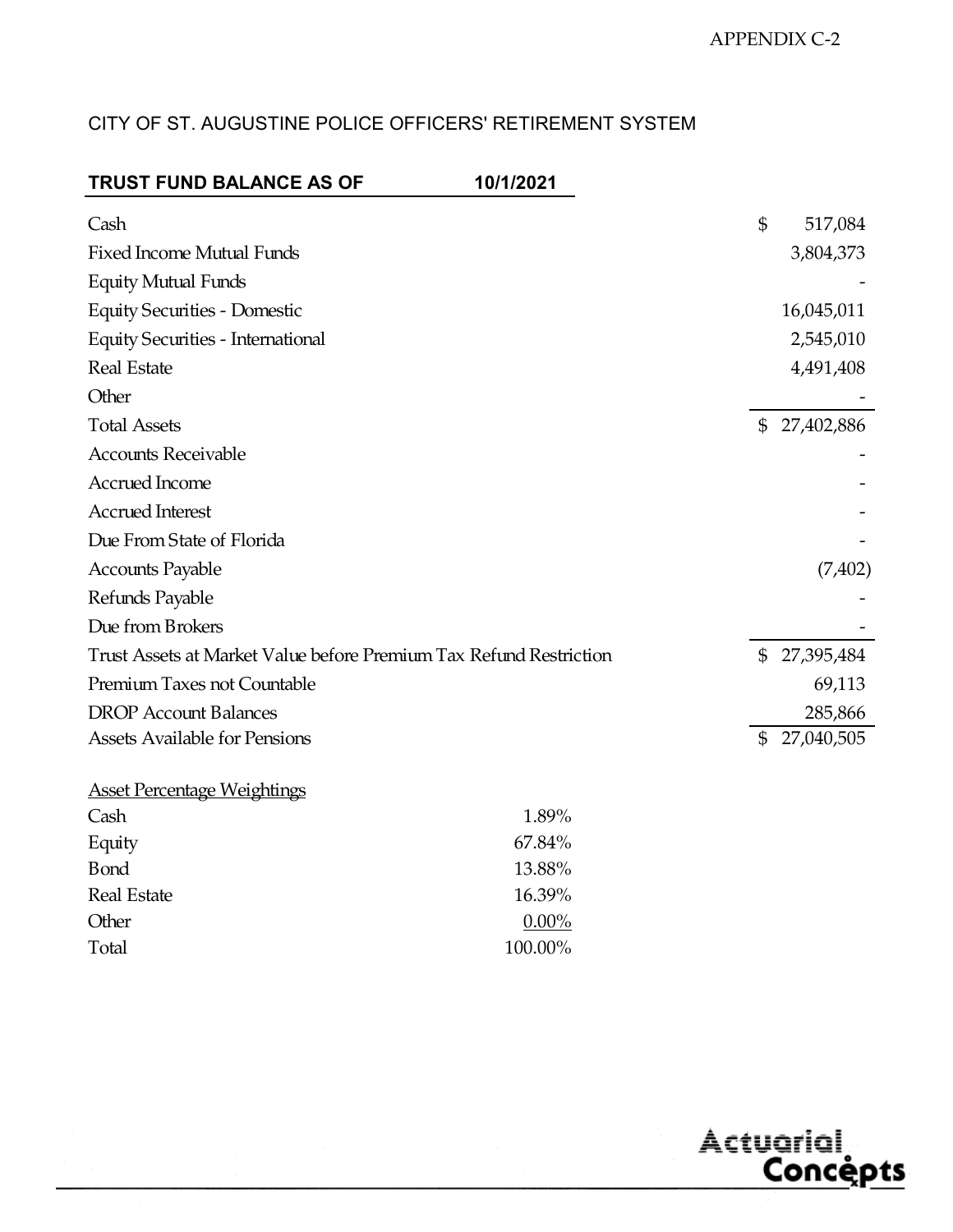# CITY OF ST. AUGUSTINE POLICE OFFICERS' RETIREMENT SYSTEM

# **ANALYSIS OF CHANGE IN MARKET VALUE OF ASSETS\***

| 1. Market Value of Assets as of                 | 10,01,20    | $\mathbb{S}$   | 22,645,266 |
|-------------------------------------------------|-------------|----------------|------------|
| Correction                                      |             |                |            |
| Market Value of Assets as of                    | 10,01,20    | \$             | 22,645,266 |
| 2. Additions                                    |             |                |            |
| <b>Cash Contributions</b>                       |             |                | 823,973    |
| Interest & Dividend Income                      |             |                | 553,612    |
| Realized Gains (Losses) - Market Value          |             |                | 1,881,649  |
| Unrealized Gains (Losses) - Market Value        |             |                | 2,530,202  |
| Real Estate Trust Income                        |             |                | 108,045    |
| Accounts (Payable) Receivable                   |             |                |            |
| <b>Total Additions</b>                          |             | $\mathfrak{S}$ | 5,897,480  |
| 3. Deduct:                                      |             |                |            |
| <b>Benefit Payments</b>                         |             |                | 1,047,885  |
| <b>Termination Distributions</b>                |             |                | 16,132     |
| DROP payments                                   |             |                |            |
| <b>Administrative Expenses</b>                  |             |                | 89,734     |
| <b>Investment Expenses</b>                      |             |                | 62,624     |
| <b>Total Deductions</b>                         |             | \$             | 1,216,375  |
| 4. Market Value of Assets ** as of              | 10,01/21    | \$             | 27,326,371 |
| * Includes DROP Account balances.               |             |                |            |
| ** Includes Accumulated Member Contributions of | \$1,561,100 |                |            |

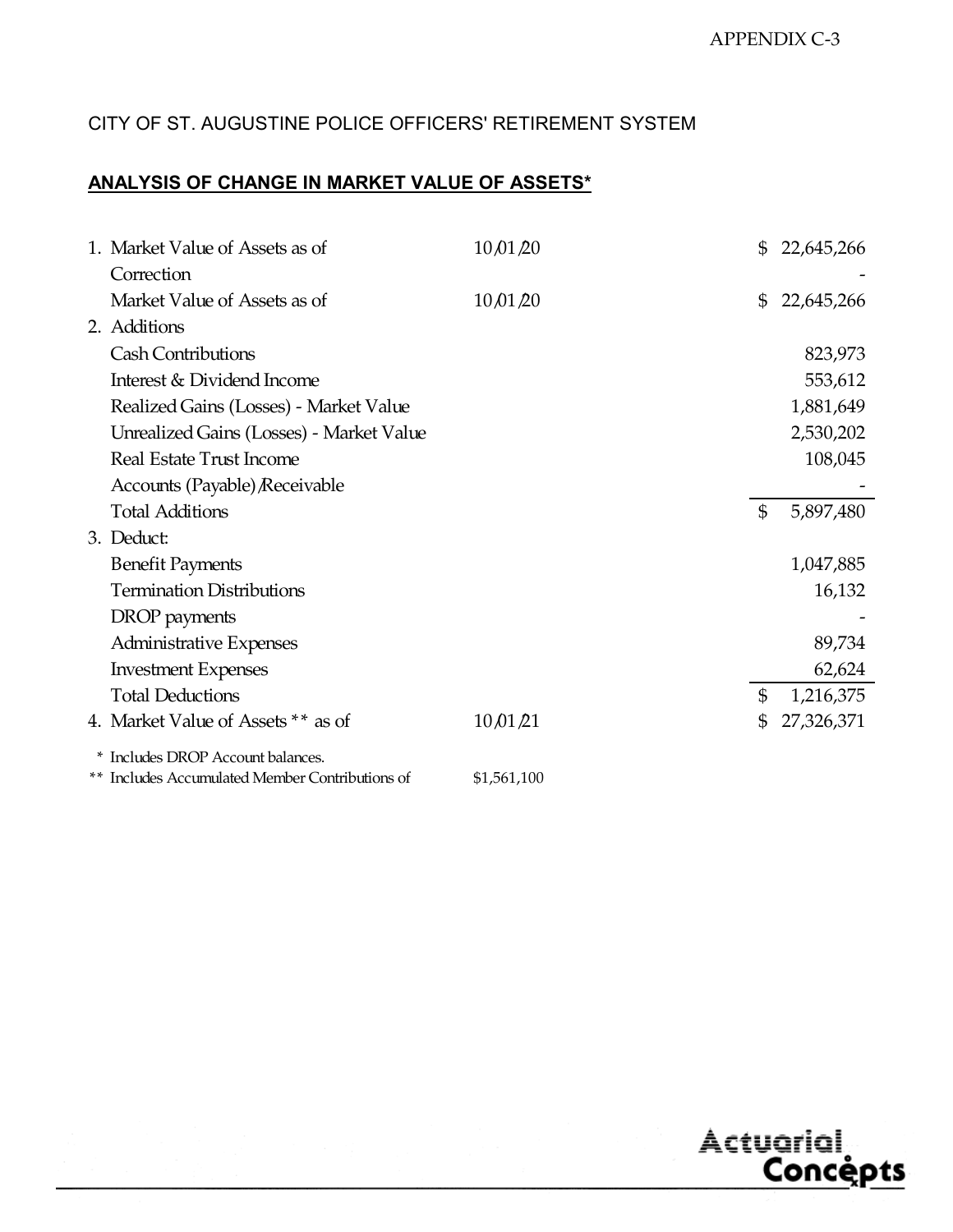#### ST. AUGUSTINE POLICE OFFICERS' RETIREMENT SYSTEM

#### **RECONCILIATION OF PLAN MEMBERS 10/01/20 - 09/30/21**

|                                     |                          |                                                                            |   |                 | Vested                       |                 |
|-------------------------------------|--------------------------|----------------------------------------------------------------------------|---|-----------------|------------------------------|-----------------|
|                                     | Active<br><b>Members</b> | <b>DROP</b><br>Retirees and<br>Beneficiaries<br>Retirees<br><b>Members</b> |   | <b>Disabled</b> | Terminated<br><b>Members</b> | Pending Refunds |
|                                     |                          |                                                                            |   |                 |                              |                 |
| $10 \triangle 20$<br><b>Members</b> | 55                       | 30                                                                         |   | 4               | 5                            | 4               |
| Increase (Decrease) Due to:         |                          |                                                                            |   |                 |                              |                 |
| Retirements                         | (2)                      | റ                                                                          |   |                 |                              |                 |
| <b>Vested Terminations</b>          |                          |                                                                            |   |                 |                              |                 |
| Nonvested Terminations              | (2)                      |                                                                            |   |                 |                              |                 |
| New Entrants                        | 3                        |                                                                            |   |                 |                              |                 |
| Rehire                              |                          |                                                                            |   | (1)             |                              |                 |
| From General                        |                          |                                                                            |   |                 |                              |                 |
| <b>Benefits Suspended</b>           |                          | $\left( 1\right)$                                                          |   |                 |                              |                 |
| <b>Contribution Refunded</b>        |                          |                                                                            |   |                 |                              | (2)             |
| 9,80,21<br><b>Members</b>           | 56                       | 31                                                                         | ∩ | 3               | 6                            | 4               |

#### **INACTIVE MEMBERS AT 09/30/21**

|                                       | Number         | <b>Annual Benefit</b><br>Amount |
|---------------------------------------|----------------|---------------------------------|
| <b>DROP</b> Retirees                  | 2              | 101,531<br>\$                   |
| Retirees and Beneficiaries            |                |                                 |
| <b>Currently Receiving Payments</b>   | 31             | 1,037,076                       |
| Disabled Members Currently            |                |                                 |
| Receiving Payments                    | 3              | 69,150                          |
| Vested Terminated Members Entitled to |                |                                 |
| <b>Future Benefits</b>                | 6              | \$109,988                       |
| Members Entitled to Pending Refunds*  | $\overline{4}$ | N/A                             |
| Total                                 | 46             | \$1,317,745                     |

\$10,620 \* Annuities not applicable; refunds total

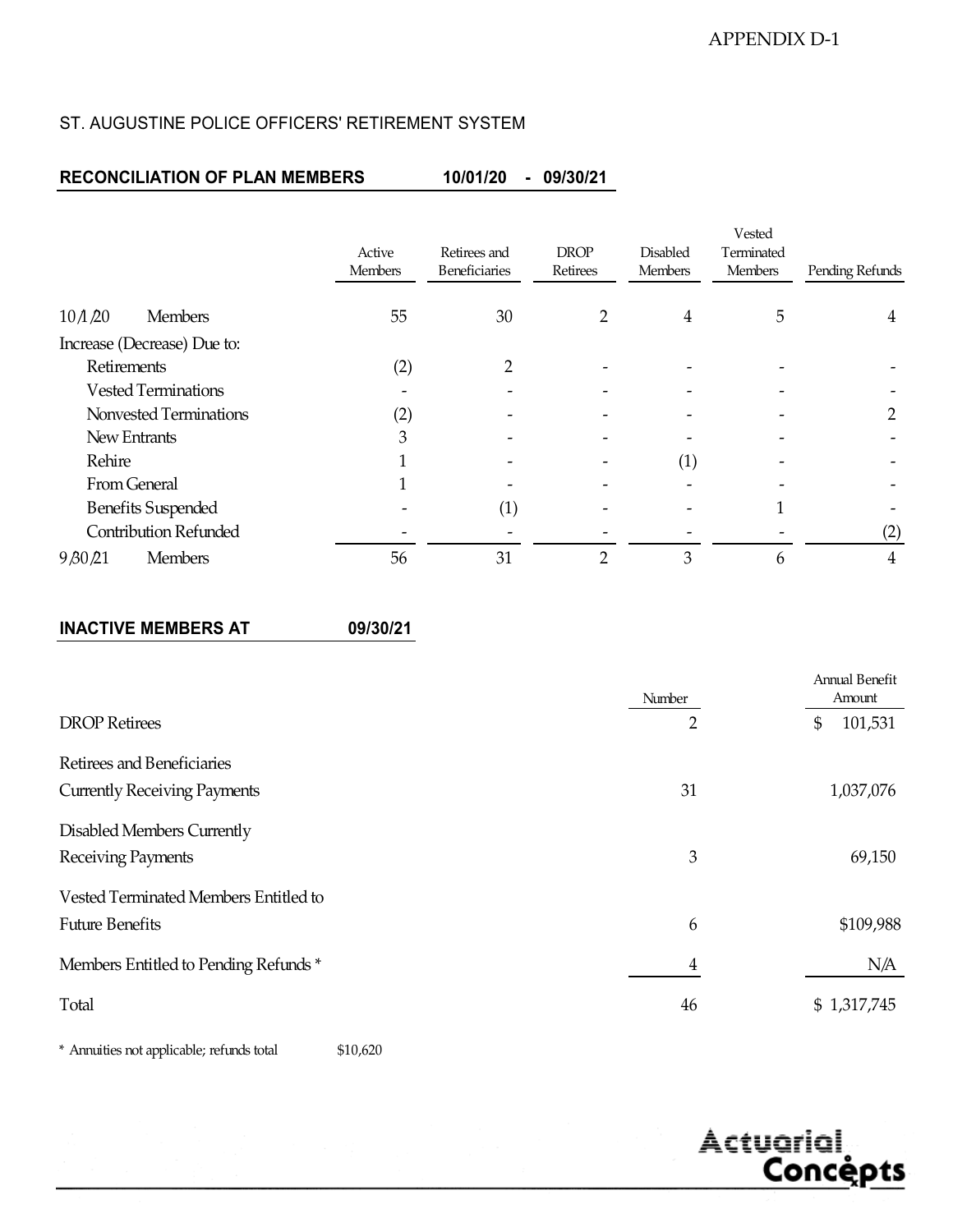# CITY OF ST. AUGUSTINE POLICE OFFICERS' RETIREMENT SYSTEM

## **2021 RECONCILIATION OF DROP ACCOUNT**

| Name                           | Value as of<br>9 80 2020      | Payments<br>Credited to<br>Account | Investment<br>Earnings<br>Credited | Withdrawals                    | Value as of<br>9 80 2021   |
|--------------------------------|-------------------------------|------------------------------------|------------------------------------|--------------------------------|----------------------------|
| McCaulley, PV<br>Whitehead, JL | 59,903.82<br>\$<br>109,856.87 | 57,885.36<br>\$<br>43,645.44       | 5,912.20<br>\$<br>8,662.60         | \$<br>$\overline{\phantom{a}}$ | \$123,701.38<br>162,164.91 |
| Totals                         | 169,760.69                    | 101,530.80<br>$\mathbb{S}$         | 14,574.80<br>\$                    | \$                             | 285,866.29<br>\$.          |